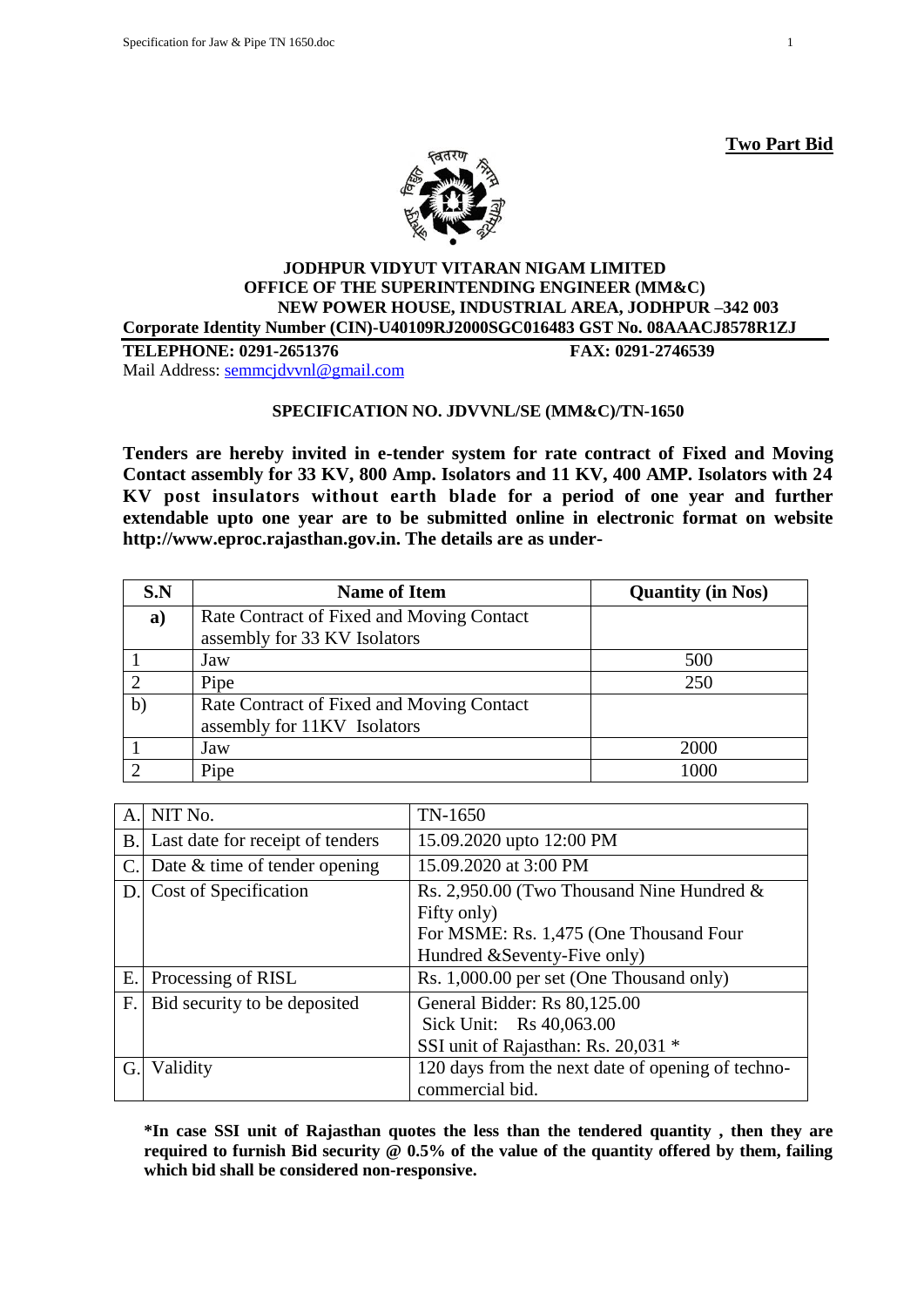The micro , small & Medium Scale Industries of Rajasthan and sick Industries , other than Small Scale Industries , whose cases are pending before the Board of Industrial and Financial Reconstructioon (BIFR) shall furnish self attest documentary evidence duly attested by notary to claim the above

#### **IMPORTANT DATES**

| S.N | <b>Events</b>                   | Date & Time          | <b>Location</b>                 |
|-----|---------------------------------|----------------------|---------------------------------|
|     |                                 |                      |                                 |
| 1.  | Last Date of downloading of     | Up to 14.09.2020     | www.jdvvnl.com<br>$\&$          |
|     | tender specifications           | $(04:00 \text{ PM})$ | http://www.eproc.rajasthan.g    |
|     |                                 |                      | ov.in                           |
|     | 2. Last Date of Deposit of cost | Up to 14.09.2020     | Office of Sr. A.O (Cash &       |
|     | of Tender Specifications,       | $(4:00 \text{ PM})$  | CPC), JdVVNL, New Power         |
|     | Processing fee & Bid Security   |                      | House, Industrial Area, Jodhpur |
|     | <b>3.</b> Last Date & time of   | Up to 15.09.2020     | http://www.eproc.rajasthan.g    |
|     | submission of electronic bid    | $(12:00 \text{ PM})$ | ov.in                           |
| 4.  | Opening of Technical Bid        | 15.09.2020 (03:00    | http://www.eproc.rajasthan.g    |
|     |                                 | PM                   | ov.in                           |
| 5.  | Opening of Price Bid            | To be intimated      | http://www.eproc.rajasthan.g    |
|     |                                 | separately to the    | ov.in                           |
|     |                                 | qualified bidders    |                                 |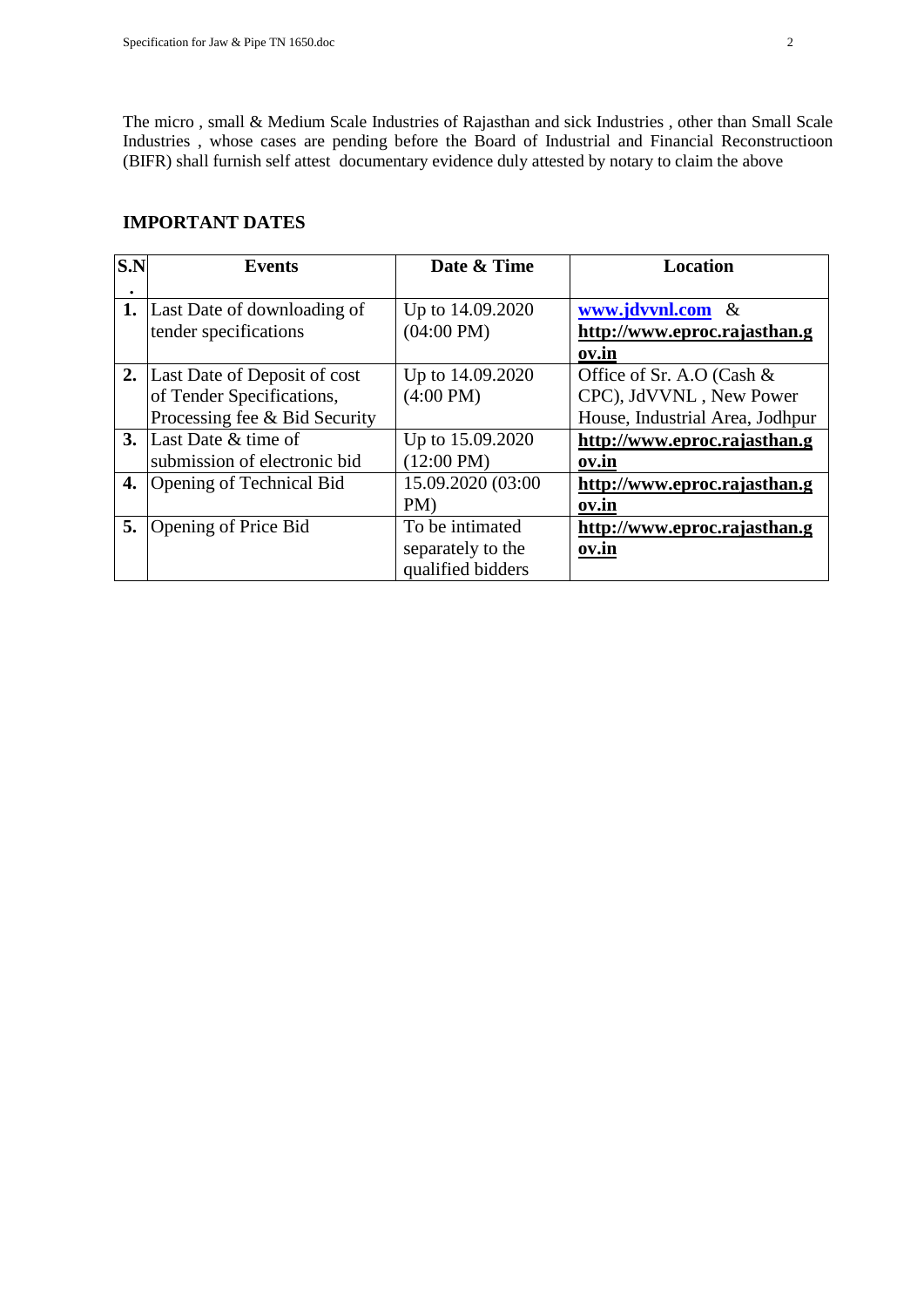| Section-I       | Instructions to bidders                                                      | (for e-tendering)                   |
|-----------------|------------------------------------------------------------------------------|-------------------------------------|
| Section-II      | <b>General Conditions of Contract</b>                                        |                                     |
| Section-III     | <b>Technical Specification</b>                                               |                                     |
| Schedule-I      | Schedule of Requirement                                                      |                                     |
| Schedule-II     | Prices                                                                       |                                     |
| Schedule-III    | <b>Details of Standards</b>                                                  |                                     |
| Schedule-III-A  | Pre Qualification Requirement (PQR)                                          |                                     |
| Schedule-III-B  | Performa of Bank Guarantee in lieu of type                                   |                                     |
|                 | test certificates                                                            |                                     |
| Schedule-IV     | <b>BOQ</b> (Price Schedule)                                                  | To be uploaded Online on<br>website |
| Schedule-IVA    | Details of tendered quantity, quantity offered                               | The bidder is required to           |
|                 | along with justification with reference to                                   | justify quantity offered as per     |
|                 | qualifying Requirement.                                                      | qualifying requirement.             |
| Schedule V      | <b>Guaranteed Technical Particulars</b>                                      |                                     |
| Schedule V(A)   | Bill of Material (for 33 KV)                                                 |                                     |
| Schedule $V(B)$ | Bill of Material (for 11 KV)                                                 |                                     |
| Schedule $V(C)$ | Departure from the Guaranteed Technical<br>Particulars                       |                                     |
| Schedule VI A   | Departure from the requirement of Technical                                  |                                     |
|                 | Specification.                                                               |                                     |
| Schedule VI B   | from commercial<br>Departure<br>$\&$<br>terms<br>conditions of specification |                                     |
| Schedule VII    | List of Past supplies.                                                       |                                     |
| Schedule VII A  | C.A. Certificate                                                             |                                     |
| Schedule VII B  | Undertaking for C.A. Certificate                                             |                                     |
| Schedule VIII   | Delivery schedule.                                                           |                                     |
| Schedule IX     | List of equipment $\&$ technical<br>hands                                    |                                     |
|                 | available with the biding firm.                                              |                                     |
| Schedule X      | General Particulars about the tender in brief.                               |                                     |
| Schedule XI     | Format of Affidavit for Rajasthan MSME                                       |                                     |
| General         | Amendments in ITB & GCC & Addendum in                                        |                                     |
|                 | <b>ITB</b>                                                                   |                                     |
| Appendix-A      | Performa for Bank Guarantee in lieu of Bid                                   |                                     |
|                 | Security                                                                     |                                     |
| Annexure-A      | Self attested undertaking                                                    |                                     |

# **INDEX**

- 1. Tender documents will be made available on e-Tendering portal [www.eproc.rajasthan.gov.in](http://www.eproc.rajasthan.gov.in/) The bidders, in their own interest are requested to read very carefully the tender document before submitting the bid only through online on website [www.eproc.rajasthan.gov.in](http://www.eproc.rajasthan.gov.in/). The bidders can download bid up to 04:00 p.m. one day prior to schedule date of opening of respective bid mentioned above documents and submit their bids online up to 12:00 p.m. on schedule of respective bid mentioned above.
- 2. Eligible bidders should submit their bid well in advance instead of waiting till last date JdVVNL will not be responsible for non-submission of bids due to any website related problems.
- 3. The cost of Tender specification **Rs. 2950/- / 1475/-** (Non-Refundable) to be paid by Demand Draft in Favour of the Sr. Accounts officer (Cash & CPC), JdVVNL, Jodhpur and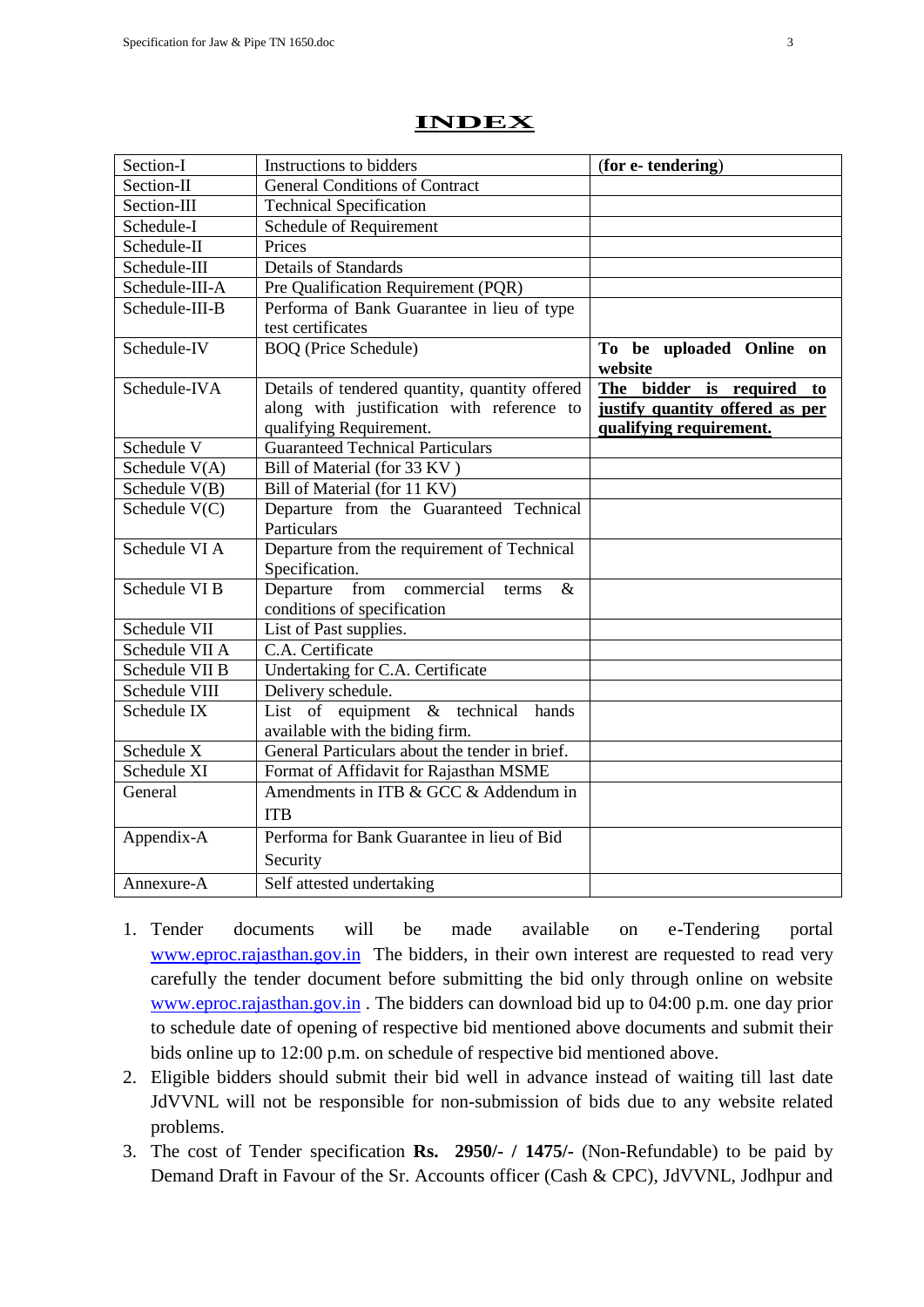tender processing fees Rs. **1000/-** shall be payable by demand draft in favor of The Managing Director RISL, Jaipur (Non- Refundable). The bidders are required to deposit all these payments in the office of the SE(MM&C), JdVVNL, Jodhpur up to 4.00 PM one day prior to date of tendering otherwise their bids are liable to be rejected.

4. The Bid Security amount (as applicable) to be paid by demand draft/banker"s cheque in favor of SR.AO(CASH & CPC), JDVVNL, Jodhpur (Payable at jodhpur) 342003 **up to 4.00 p.m upto one WORKING day prior to schedule date of opening** of respective bid or Bank guarantee, in specified format, of a scheduled bank in favor of superintending Engineer (MM&C), JDVVNL, Jodhpur be deposited to the Sr. Accounts Officer (MM&C), JdVVNL, New Power House, Industrial Area,Jodhpur-342003 **up to 4.00 p.m. up to one WORKING day prior to schedule date of opening** of respective bid and obtain a receipt/acknowledgement thereof. No other mode of deposit shall be accepted. At the time of depositing the Bid Security amount or Bank Guarantee, the bidder shall also furnish self attested and duly attested by Notary, the documentary evidence of SSI unit of Rajasthan or of sick unit (as applicable) along with affidavit as per schedule XI on Non-Judicial Stamp of Rs. 100/-.

The Bank Guarantee against Bid Security be issued by Nationalized / Scheduled Bank. The same may be accepted after confirmation by issuing Bank. If any Bid Security Bank Guarantee not is proper format / not confirmed by the issuing Bank the same would not be accepted and the bidder would be immediately shorted out from bid process.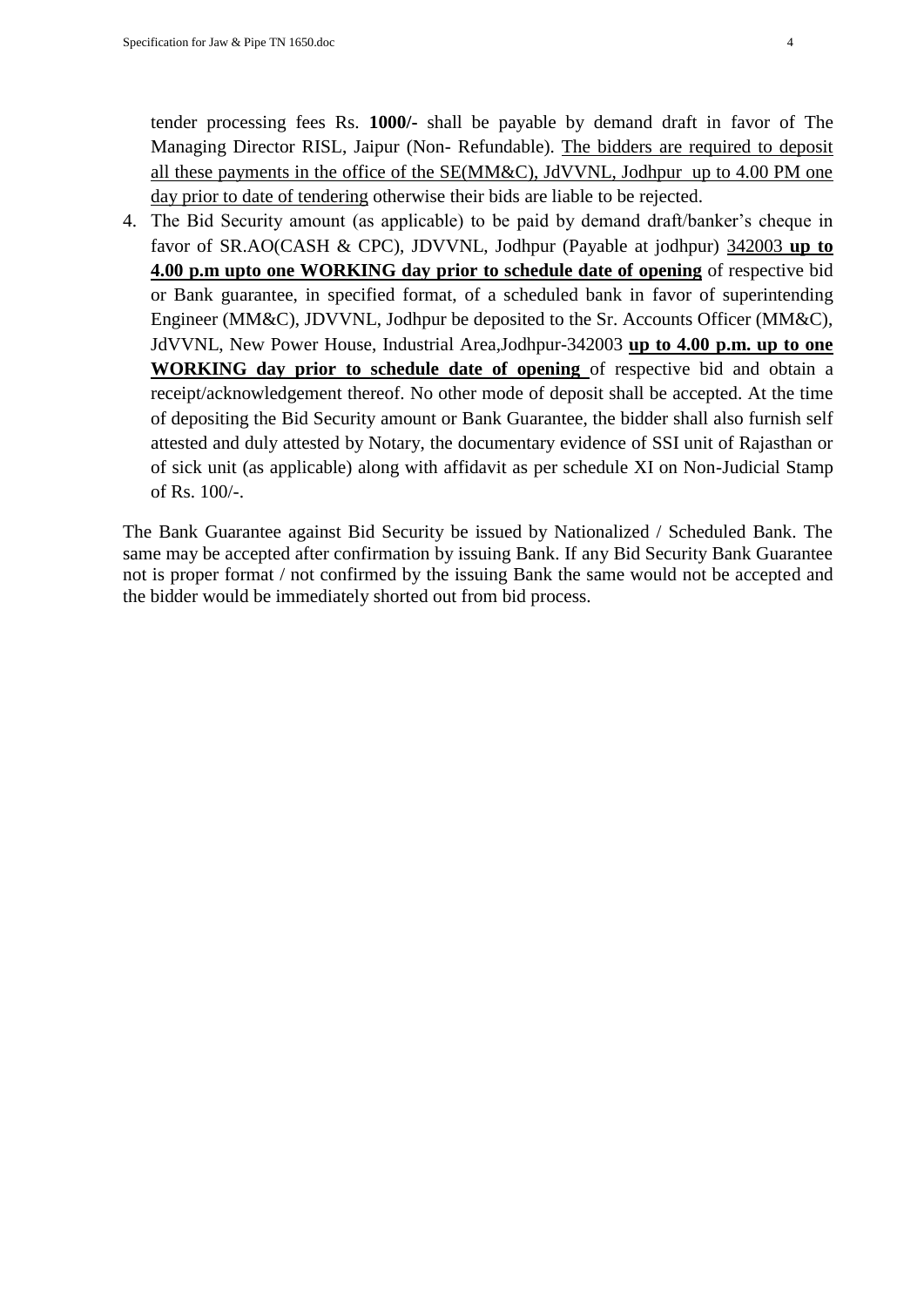### **TECHNICAL SPECIFICATION AND OTHER REQUIREMENT FOR RATE CONTRACT OF FIXED AND MOVING CONTACT ASSEMBLY OF 33KV, 800AMP. ISOLATORS AND 11KV, 400AMP. ISOLATORS WITH 24 KV POST INSULATORS WITHOUT EARTH BLADE FOR A PERIOD OF ONE YEAR AND FURTHER EXTENDABLE UPTO ONE YEAR UNDER TN-1650**

#### **1.0 SCOPE:**

This specification covers design, manufacture, assembly testing at manufacturer's works, packing and & delivery at store(s) of 33 KV, 800 AMP. Isolators without Earth Switch and 11 KV,400 AMP. Isolators without Earth Switch required for replacement of current carrying parts at various 33/11KV Sub Stations and 11KV lines in Jodhpur Discom. The manufacturer shall also provide design, drawing and bill of material for the item.

 The equipment shall conform in all respects to high standards of engineering, design and workmanship and shall be capable of performing in continuous operation upto the supplier's guarantee acceptable to the Purchaser, who will interpret in a manner the meaning of drawings and specifications and shall have the power to reject any work or material which in his judgment is not in accordance herewith. The equipment offered shall be complete with all components necessary for its effectiveness and trouble free operation along with associated equipments, interlocks, protection schemes etc. Such components shall be deemed to be within the scope of supply, irrespective of whether those are specifically brought out in this specification and/or the commercial order or not. All similar parts particularly movable ones shall be interchangeable. j

#### **2.0 STANDARDS :**

Unless otherwise specified elsewhere in this specification, the rating as well as performance and testing of the isolators shall conform to the latest revisions and amendments of the following standards available at the time of placement of order.

| Sl. | Standard     | Title                                                               |
|-----|--------------|---------------------------------------------------------------------|
| No. | No.          |                                                                     |
| 1.  | IS:9921      | Alternating current isolators (disconnectors) and                   |
|     |              | Earthing switches.                                                  |
| 2.  | IEC:60129    | $-do-$                                                              |
| 3.  | IS:2629/1985 | Recommended practice for hot dip galvanising of<br>iron and steel.  |
| 4.  | IS:4759/1996 | Hot dip galvanisation coating on structural steel.                  |
| 5.  | IS:2633/1986 | Method of testing uniformity of coating on Zinc<br>coated articles. |
| 6.  | IS:1573/1986 | Electroplated coatings of zinc on iron and steel.                   |
| 7.  | IS:6735/994  | Spring washers.                                                     |
| 8.  | IS:2016/1967 | Plain washers.                                                      |
| 9.  | IS:5561/1970 | Electrical power connectors. (Terminal connectors)                  |
|     |              | Indian Electricity Rules.                                           |
| 10. | IS:9530/1980 | Recommended practice for silver plating.                            |
| 11. | BS:2816/1964 | Testing of silver plating thickness                                 |
| 12. | IS:5925/1970 | Recommended practice for silver plating for                         |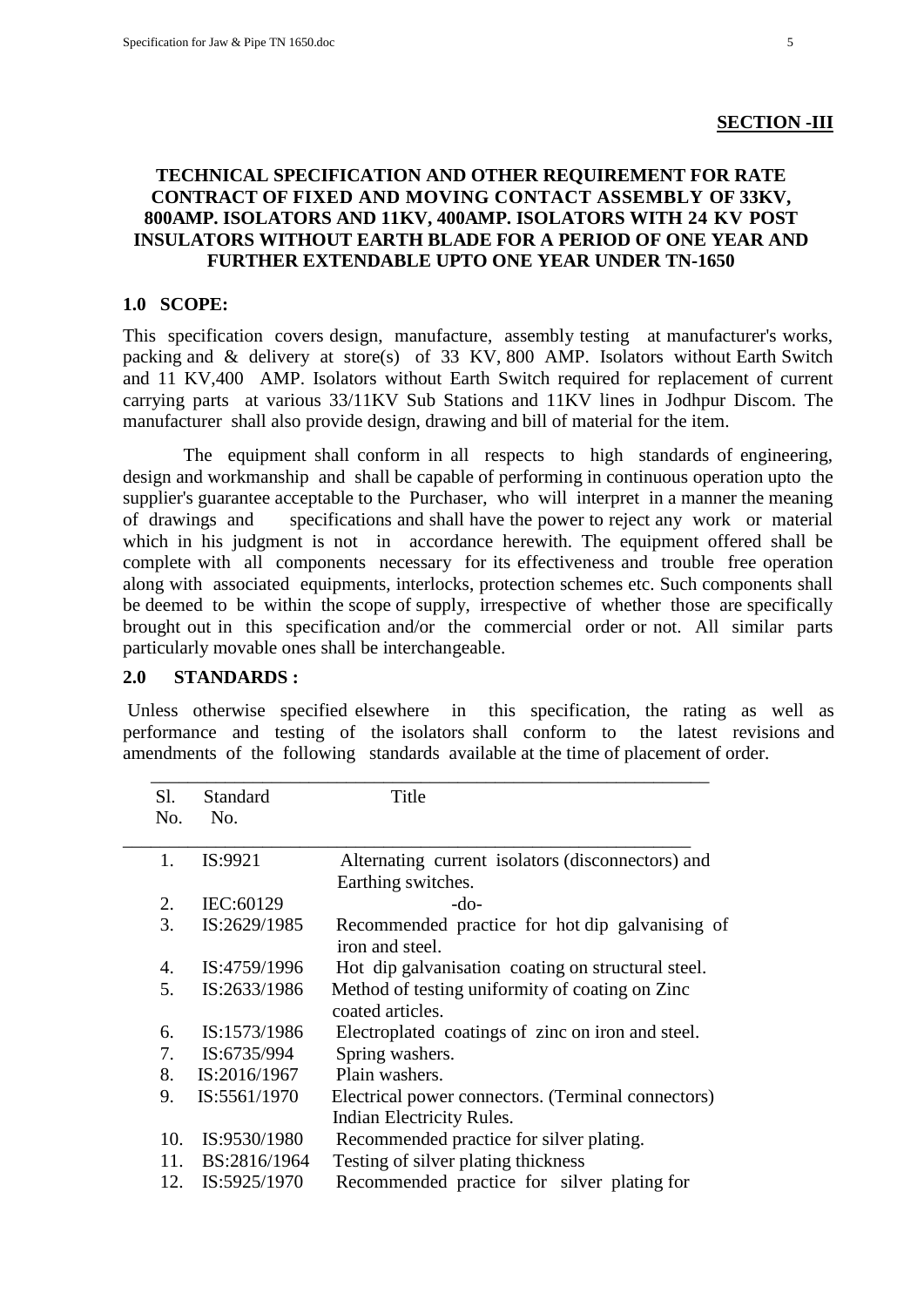\_\_\_\_\_\_\_\_\_\_\_\_\_\_\_\_\_\_\_\_\_\_\_\_\_\_\_\_\_\_\_\_\_\_\_\_\_\_\_\_\_\_\_\_\_\_\_\_\_\_\_\_\_\_\_\_\_\_\_\_\_\_\_\_

# **3.0 CLIMATIC CONDITIONS :**

Equipment to be supplied against this specification shall be suitable for satisfactory continuous operation under the following tropical conditions :

| $\mathbf{i}$  | Location                                         | Anywhere in Rajasthan                  |
|---------------|--------------------------------------------------|----------------------------------------|
| ii)           | Max. ambient air<br>temp. in shade (deg.C)       | 50                                     |
| iii)          | Min. ambient air temp.<br>deg.C)                 | $(-)5$                                 |
| iv)           | Average daily ambient<br>air temperature(Deg.C.) | 45                                     |
| V)            | Max. yearly weighted<br>ambient temp.(Deg.C.)    | 35                                     |
| vi)           | Max. Relative humidity (%)                       | 95                                     |
| vii)          | Average annual rainfall<br>(mm)                  | 100 to 1000mm<br>(depending upon area) |
| viii)         | No. of rainy days P.A.                           | 70                                     |
| ix)           | Max. wind pressure (Kg/sq.m.)                    | 195                                    |
| $\mathbf{x})$ | Max. altitude above mean<br>sea level (metres)   | 815                                    |
| xi)           | Isoceraunic level<br>(days/year).                | 4 months<br>(June to Sept.)            |
| xii)          | Seismic level (horizontal<br>acceleration).      | 0.08 <sub>g</sub>                      |

Note : Moderately hot and humid tropical climate conductive to rust and fungus growth. The climatic conditions are also prone to wide variations in ambient conditions. Smoke is also present in the atmosphere. Heavy/lightning also occurs during June to October.

### **4.0 PRINCIPAL PARAMETERS :**

**4.1** The equipment covered in this specification shall meet the technical requirements listed below :

\_\_\_\_\_\_\_\_\_\_\_\_\_\_\_\_\_\_\_\_\_\_\_\_\_\_\_\_\_\_\_\_\_\_\_\_\_\_\_\_\_\_\_\_\_\_\_\_\_\_\_\_\_\_\_\_\_\_\_\_\_\_\_\_\_\_\_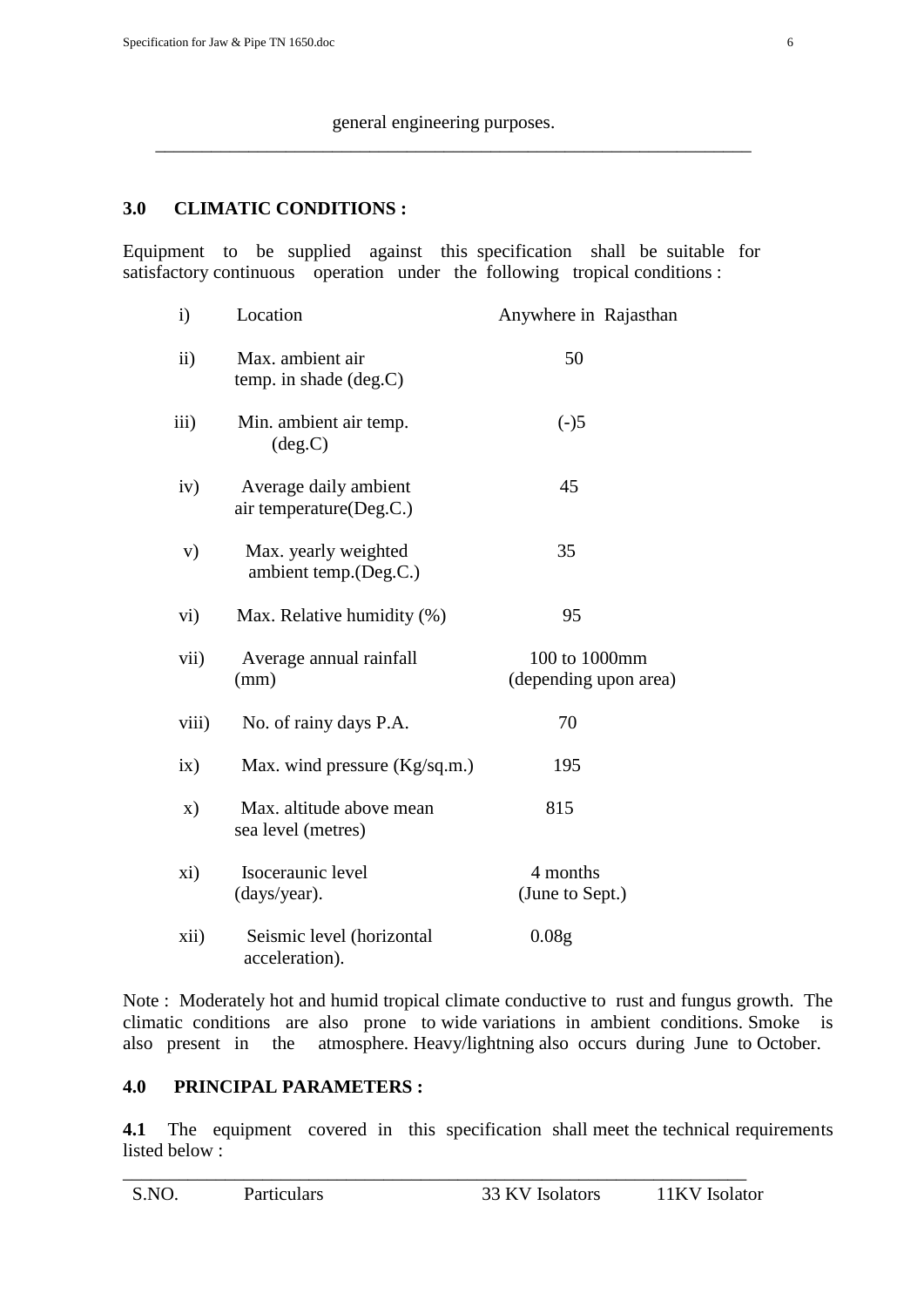# A) PARTICULARS OF SYSTEM:

| i) Nominal system voltage : KV(rms)  | 33                   |                            |
|--------------------------------------|----------------------|----------------------------|
| ii) Highest system voltage : KV(rms) | 36                   | 12                         |
| iii) Rated Frequency. : Hz.          | 50                   | 50                         |
| iv) Number of phases.                |                      |                            |
| v) System Neutral Earthing           | Effectively earthed  | <b>Effectively earthed</b> |
| B) Service conditions                | As per clause No.3.0 | As per clause No.3.0       |
|                                      |                      |                            |

\_\_\_\_\_\_\_\_\_\_\_\_\_\_\_\_\_\_\_\_\_\_\_\_\_\_\_\_\_\_\_\_\_\_\_\_\_\_\_\_\_\_\_\_\_\_\_\_\_\_\_\_\_\_\_\_\_\_\_\_\_\_\_\_\_\_\_

C) Characteristics of a disconnector or earthing switch:

The values of the Parameters/Particulars mentioned below shall not be less than the specified against each.

| Particulars<br>S.NO.                                         | 33 KV Isolators                                                    | 11KV Isolator |
|--------------------------------------------------------------|--------------------------------------------------------------------|---------------|
| 1. Number of poles.                                          | 3                                                                  | 3             |
| 2. Class - Indoor or Outdoor                                 | Out door                                                           | Out door      |
| 3. Rated voltage : KV(rms)                                   | 33                                                                 | 11            |
| 4. Operating mechanism                                       | Manual                                                             | Manual        |
| 5. Type of disconnector. (AB)                                | Triple pole, gang operated double break,<br>central post rotating. |               |
| 6. Rated insulation level:                                   |                                                                    |               |
| a) 1.2/50 Micro Sec. lightning<br>impulse withstand voltage. |                                                                    |               |
| i) To earth & between poles:<br>KV (Peak)                    | 170                                                                | 75            |
| ii) Across the isolating<br>distance.KV(Peak)                | 195                                                                | 95            |
| b) One minute P.F. withstand<br>voltage.                     | 70                                                                 | 28            |
| i) To earth & between poles:<br>KV (rms)                     | 70                                                                 | 28            |
| ii) Across the isolating<br>distance. KV (r.m.s.)            | 80                                                                 | 32            |
| 7. Rated normal current-A (rms)                              | 800                                                                | 400           |
| 8) i) Rated short time withstand current for                 | 25                                                                 | 16            |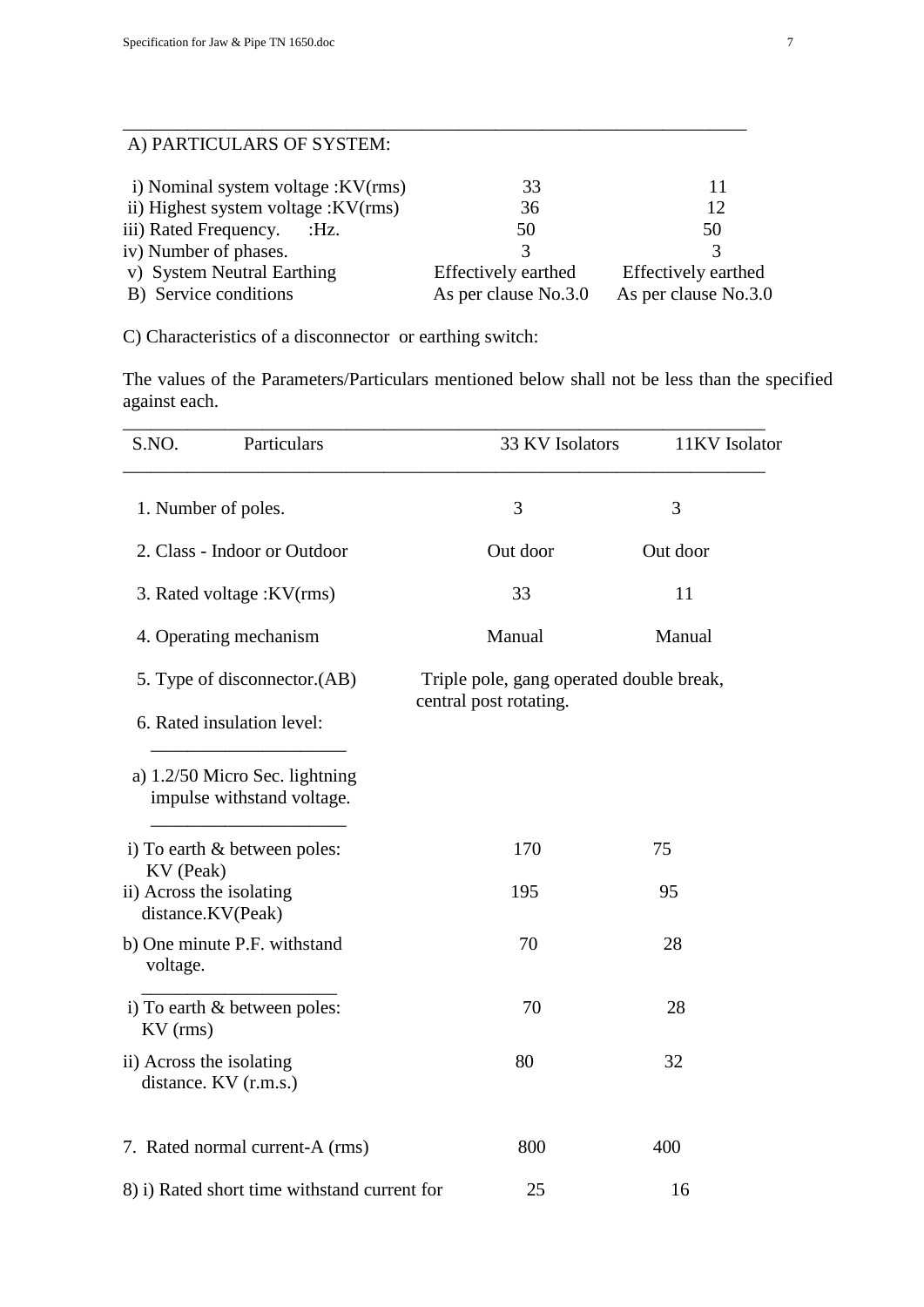three second. KA (rms) ii) Rated peak withstand current: 62.5 40 KA(Peak) **4.2 SPECIFIC TECHNICAL REQUIREMENTS :**  1. Minimum cross-sectional 500sq. mm(Min.) 225sq. mm(Min.) area of terminal pad . 2.(a)Minimum cross-sectional 380 sq.mm (Min.) 220sq.mm(Min.) area of fixed contacts. (95 Sq.mm.x4 Nos.) ( 55sq.mmX4 Nos.) (b)Minimum cross-sectional 95 sq.mm. 55 sq.mm area of one finger 3. Minimum nos. of fingers 2 pairs 2 pairs 2 pairs in a fixed contact. (4 fingers) (4 fingers) 4. Diameter of Arcing Horn (Rod). 10 mm 8 mm 5. Name of conductor for RACCOON/ DOG which Electric power connector (As per purchaser's choice) shall be suitable. 6. Min. size of stainless steel spring to be provided with fixed contact. i) Gauge 14SWG 16SWG ii) Outer diameter 22mm 15mm iii) Minimum nos. of turns per coil 6 nos. 6 nos. iv) Min. total length. 28mm 28 mm 7. Minimum size of bimetallic 75X75X1 mm 50X50X1 mm strip to be provided between Aluminium terminal connector and copper terminal pad. 8. Top & bottom pitch circle 76 mm 76 mm 76 mm diameter of post insulator for which isolator hardware shall be suitable. 9. Numbers of minimum size of  $4x3/8"$ dia  $4X1/4"$  dia bolts to be provided for fixing terminal connector with terminal pad. 10. Max. temperature rise allowed  $\frac{125}{25}$  -------25 degree cen.------- above ambient tempreture of 50 degree centigrade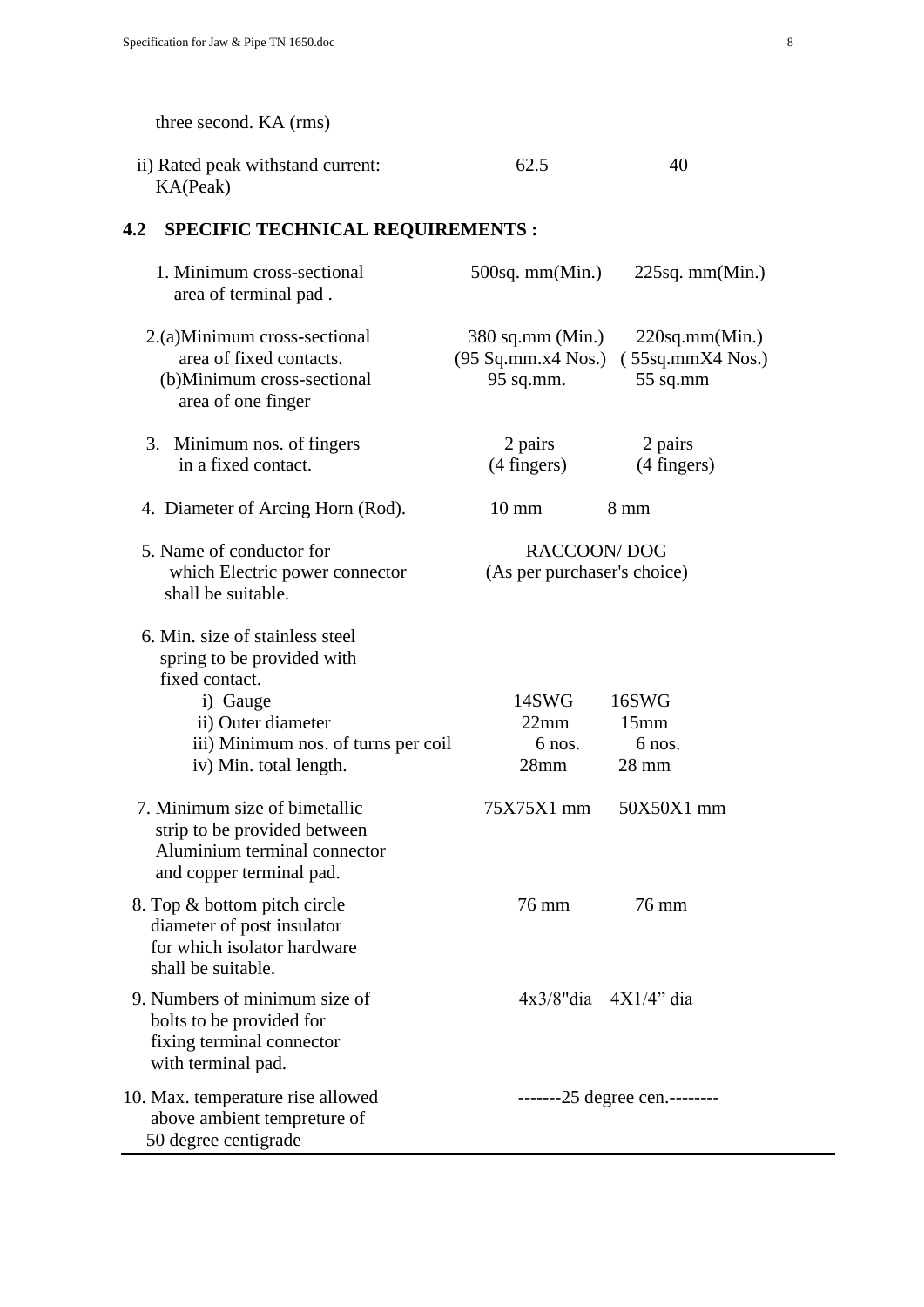### **5.0 GENERAL TECHNICAL REQUIREMENTS :**

5.1 The current carrying parts of Isolators shall be constructed out of best quality of material suitable for whether conditions prevailing in Rajasthan. The workmanship shall be of the highest grade and the entire manufacture shall be in accordance with the modern Engineering practices. All ferrous parts shall be given an anticorrosive finish and shall be hot dip galvanised. The other parts shall be substantially non corrosive.

5.2 The current carrying parts of Isolators shall be of tripple pole, gang operated, double break, three posts with central post rotating, banging type suitable for outdoor horizontal mounting.

5.3 For reasons of safety, the switch isolator should be so designed that no dangerous leakage current can pass from the terminals of one side to any terminals of the other side of the switch Isolator.

5.4 The isolators shall be provided with arcing horns of fixed type with make before and break after actual making and breaking of isolator main contacts. The arcing horn shall be made of G.I. Rod and their position shall remain unchanged after mechanical endurance test (slight welding is permitted for this fabrication purpose).

5.5 All similar materials and removable parts of similar equipment shall be interchangeable with each other.

5.6 All ferrous parts shall be hot dip galvanised and uniformity of zinc coating shall satisfy requirement of IS-2633.

5.7 All contact surfaces shall be silver /nickel plated as per IEC:60129 and their temperature rise shall be maximum 25 degree centigrade. The current density shall be less than 2.5 Amps. per Sq.mm. in copper, or minimum cross sectional area shall be as specified.

5.8 The Isolators should also be capable of resisting in closed position, the dynamic and thermic effects of the maximum possible short circuit current at the installation point. Their construction should be such that it should not open under the influence of short circuit current.

### **5.9 CONTACTS :**

5.9.1 The fixed contacts shall be of spring loaded reverse loop type as detailed in Clause No.4.2 (8&9) . The minimum length of each finger should be 105 mm or equal to type tested isolator whichever is higher for 33KV 800 Amp. isolator.

The moving contacts shall be of solid hard drawn electrolytic copper of tubular sections.

5.9.2 The contacts and switches blades shall be of liberal cross section to withstand the rated continuous current. The copper contacts shall be silver/ nickel plated as per IEC:60129 and female contacts fingers shall be provided with spring of Phospher Bronze or stainless steel. The spring shall be fixed in the finger contacts through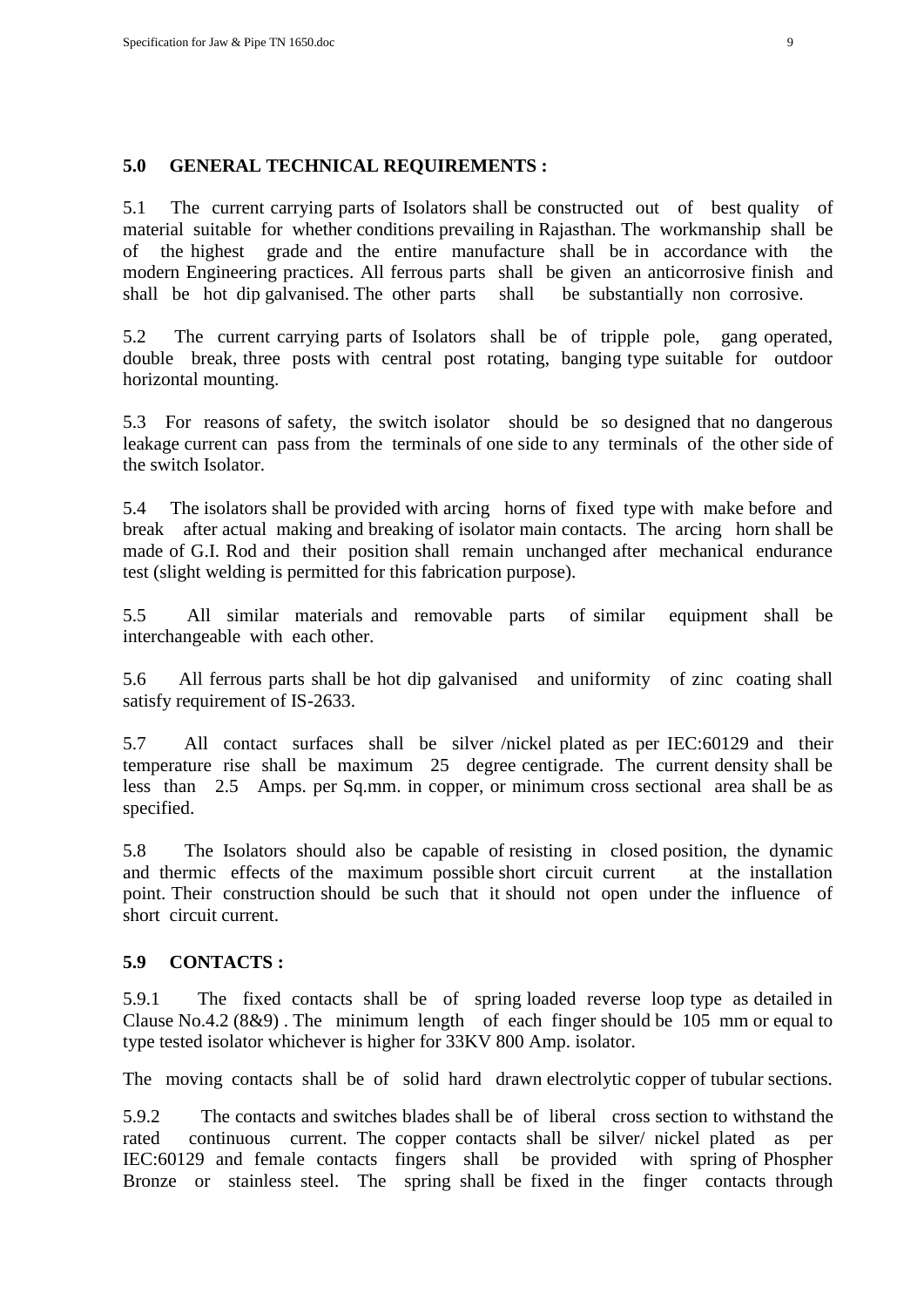taflon/nylon insert at both ends so that no transfer of current is possible through spring and direct electric heating of springs is avoided.

5.9.3 The contacts must be made of liberally rated electrolytic hard drawn copper suitably plated to withstand damage on account of weather conditions prevailing at site and accidental arcing. High pressure contact switch shall be designed with a contact pressure. The tenderer shall specifically confirm that the material components and cross sectional areas of all current carrying parts shall be either exactly same or superior to that of isolator got type tested for short circuit test, temperature rise test and Mili volt drop test as per relevant standards.

5.9.4 Full details of the contacts and switch blades shall be given with cross sectional drawings to dimension. The temperature rise of the contacts shall not exceed 25 degree centigrade at an ambient temperature 50 Degree C.

5.9.5 The current density in current carrying parts shall not exceed 2.5A per sq.mm for copper and 1.0A per sq.mm for Aluminium considering with & without holes for overlapping for which supporting calculations must be submitted with offer.

# **5.10 TERMINAL PAD :**

The terminal pad shall be made of electrolytic copper flat and should be liberally sized, so as to receive terminal connectors through minimum 4 Nos. of nuts and bolts of suitable size.

# **5.11 ELECTRIC POWER CONNECTORS (TERMINAL CONNECTORS**) :

5.11.1 The isolators shall be provided with 6 Nos of bimetallic rigid type universal terminal connectors of aluminium alloy suitable for conductors as per clause No.5.0. The size of terminal connector should match with terminal pad size. The terminal connector shall also be suitable for horizontal and vertical take off arrangement.

5.11.2 Thickness of bimetallic strip between terminal pad and aluminium terminal connector shall be atleast 1 mm. The current density in terminal connectors shall be less than 1.0 Amps. per Sq.mm. The connectors shall conform to all the test requirement of IS-5561 with latest amendments.

### **5.12 BOLTS, NUTS & WASHERS** :

5.12.1 All bolts, nuts & washers required for assembling the equipment and for fixing them on Post Insulators shall be galvanized and shall be supplied with the equipment at no extra cost.

5.12.2 Bolts & nuts shall also be provided with lock washers and lock nuts required for fixing post insulators.

### **5.13 ACCESSORIES AND FITTINGS :**

The following accessories and fittings shall be provided with the current carrying part of isolators.

i) Make should be punched on MS Part for mark of identification.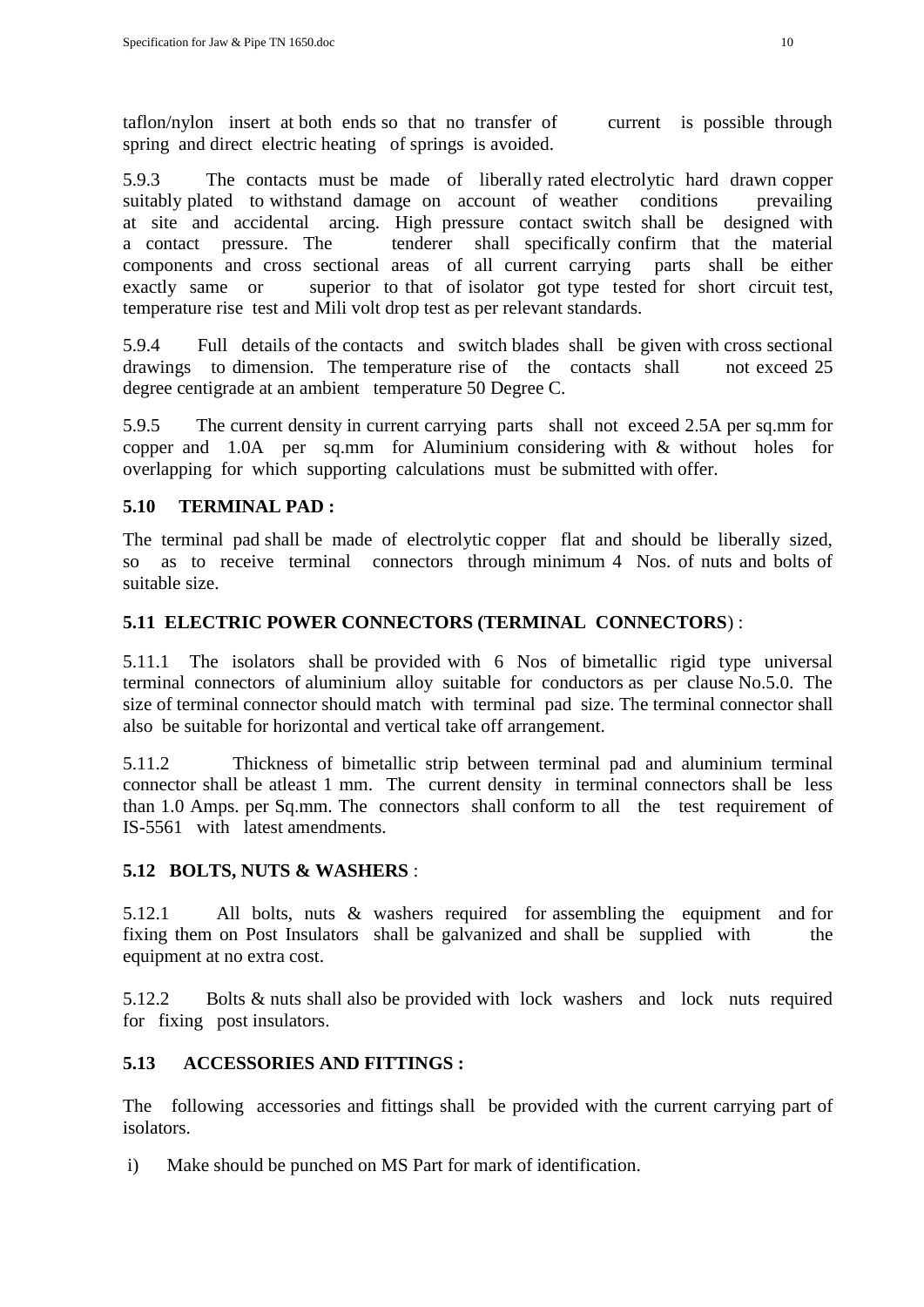- ii) Galvanised arcing horns of liberally rated renewable rod type with make before and break after arrangement.
- iii) Electric power connectors (Terminal connectors)

# **5.14 CLEARANCES :**

The isolators shall have clearances conforming to relevant IS and should meet the requirements of the impulse voltage tests as specified therein.

5.14.1 The current carrying part of isolator covered by this specification shall be used outdoor and maximum temperature attained by any part of the equipment in service at site conditions and full load current shall not exceed the permissible limits mentioned in IS:9921 at an ambient temperature of 50 Degree C. Tenderers are required to mention specific degree of maximum temp. rise in GTPs.

5.14.2 The temperature rise test after fitting terminal connectors shall also be carried out as routine test on one switch isolator out of each lot offered for inspection. The limit shall not exceed those specified under this specification.

### **6.0 TESTS :**

**6.1 TYPE TEST** The following type tests is to be conducted on the dis-connector along with insulators and terminal connectors.

1. Short time withstand current test -

 The test is to be carried out as per provisions of IS:9921 (Part.IV). As per clause No. 3.0.2 of (Part. IV). The test carried out on one type of disconnector will be applicable for different current and voltage ratings but with similar components i.e. reverse loop type fixed contacts, tubular moving contact, double break mechanism with similar post insulator. However as per clause No. 3.3.1.1 of IS:9921 (Part.IV) the isolator subjected to type tests shall be atleast favorable conditions of electro magnetic forces than offered isolator for which necessary calculations may be submitted along with offer.

- 2. Temperature rise test.
- 3. D.C. voltage drop test or measurement of resistance of main circuit.

4. Short time withstand current test on terminal connectors either as per provisions of IS:5561 or tested along with isolator.

5. Mechanical endurance test.

6.2. **ROUTINE TEST** : The manufacturer is required to conduct routine tests as per relevant IS on the current carrying parts of Isolators at manufacturer's works.

# **6.3(a) ACCEPTANCE TESTS :**

The following tests shall be got conducted in presence of purchaser's representative as per relevant standards at the place of manufacturer before despatch without any extra charges. The tests at Sr. No.1 to 6 are to be carried out on completely assembled isolator as per IS:9921(Pt.IV). The sampling for the inspection of completely assembled isolators,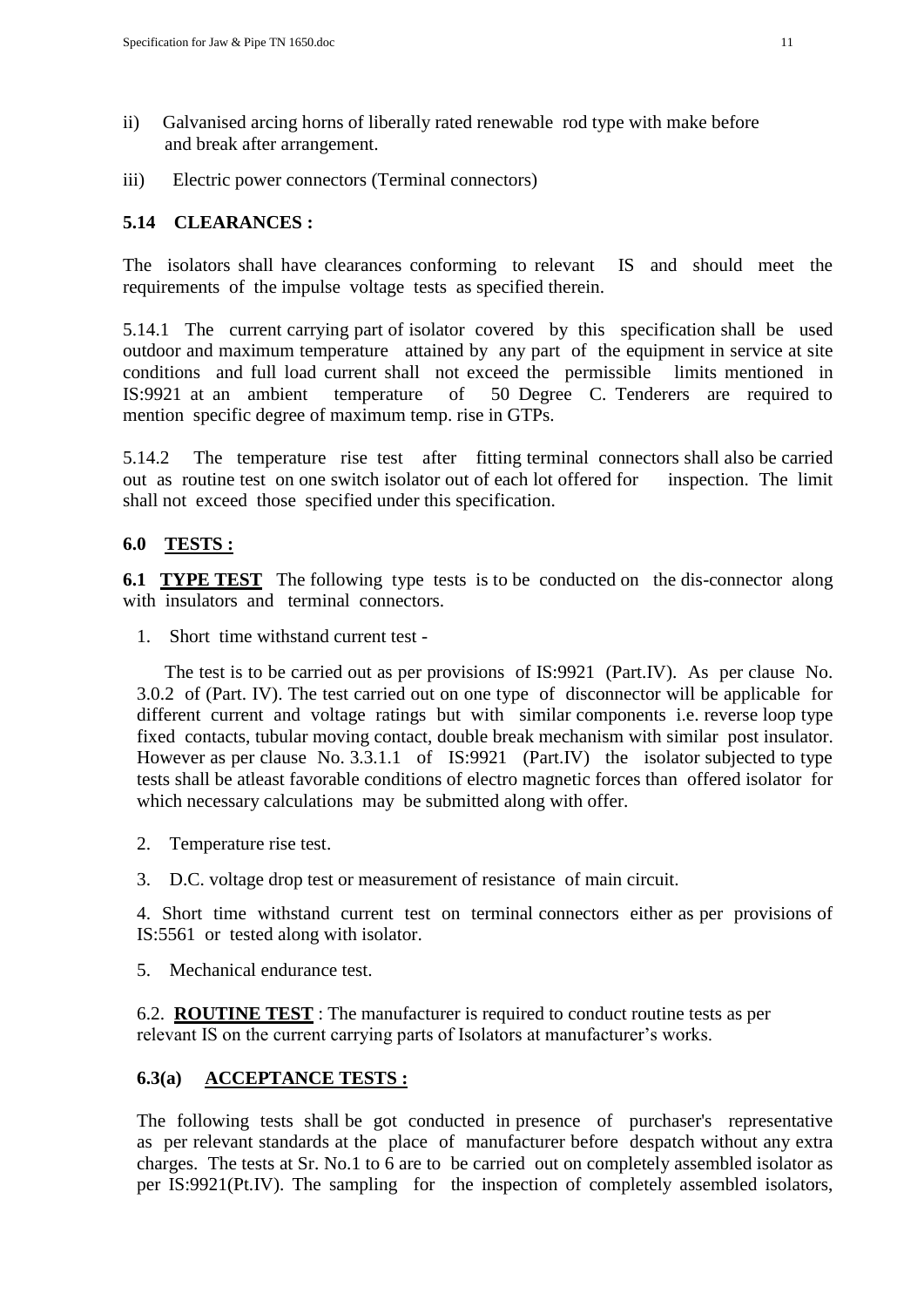offered for final inspection shall be on 10% of offered quantity(unless otherwise specified). The tests at Sr. No.7 to 12 are to be carried out on Post insulators as per IS:2544 and sampling will also be as per same IS, at original manufacturer's works.

- 1. Measurement of resistance of main circuit of Isolator as per IS:9921 (Part.IV).
- 2. Mechanical operating test on atleast one sample selected at random from each type & rating.
- 3. Verifications of dimensions as per approved drawing on one Isolator set of each type & rating.
- 4. Temperature rise test on one set of Isolator of each rating from the offered lot.
- 5. Galvanizing Test.

# **6.3(b) TEST ON BOUGHT OUT ITEMS**

Tests are not required to be performed on bought out equipments like terminal connectors etc. at the works of manufacturer except operational tests. Furnishing Test Certificate of Isolators and Post Insulators from the original equipment manufacturers shall be deemed to be satisfactory evidence. Inspection of the tests at Sub-contractors works will be arranged by the supplier whenever required.

# **6.4 TYPE TEST :**

The bidders who have valid type test reports of suitable ratings Isolators will only be eligible for participating in the tender. Such type test certificates should not be older than **five years** as on the date of bid opening.

### **6.5 TOLERANCE :**

Tolerance shall be allowed as per respective /relevant Indian Standards unless otherwise specified.

However, no negative tolerance shall be allowed on current carrying parts.

Tolerance of  $\pm$  5% in dimensions as well as in weight also be allowed except current carrying **parts.**

### **7.0 INSPECTION**

All the tests (as mentioned at Clause No.6.3) and Inspection shall be made at the place of manufacturer unless otherwise especially agreed upon by the tenderer and purchaser at the time of purchase. The tenderer shall afford the inspection officer(s) representing the purchaser all reasonable facilities without charges, to satisfy him that the material is being furnished in accordance with this specification. The purchaser has the right to have the tests carried out at his own cost by an independent agency whenever there is a dispute regarding the quality of supply.

 The Inspection may be carried out by the purchaser at any stage of manufacture/ before despatch as per relevant standard.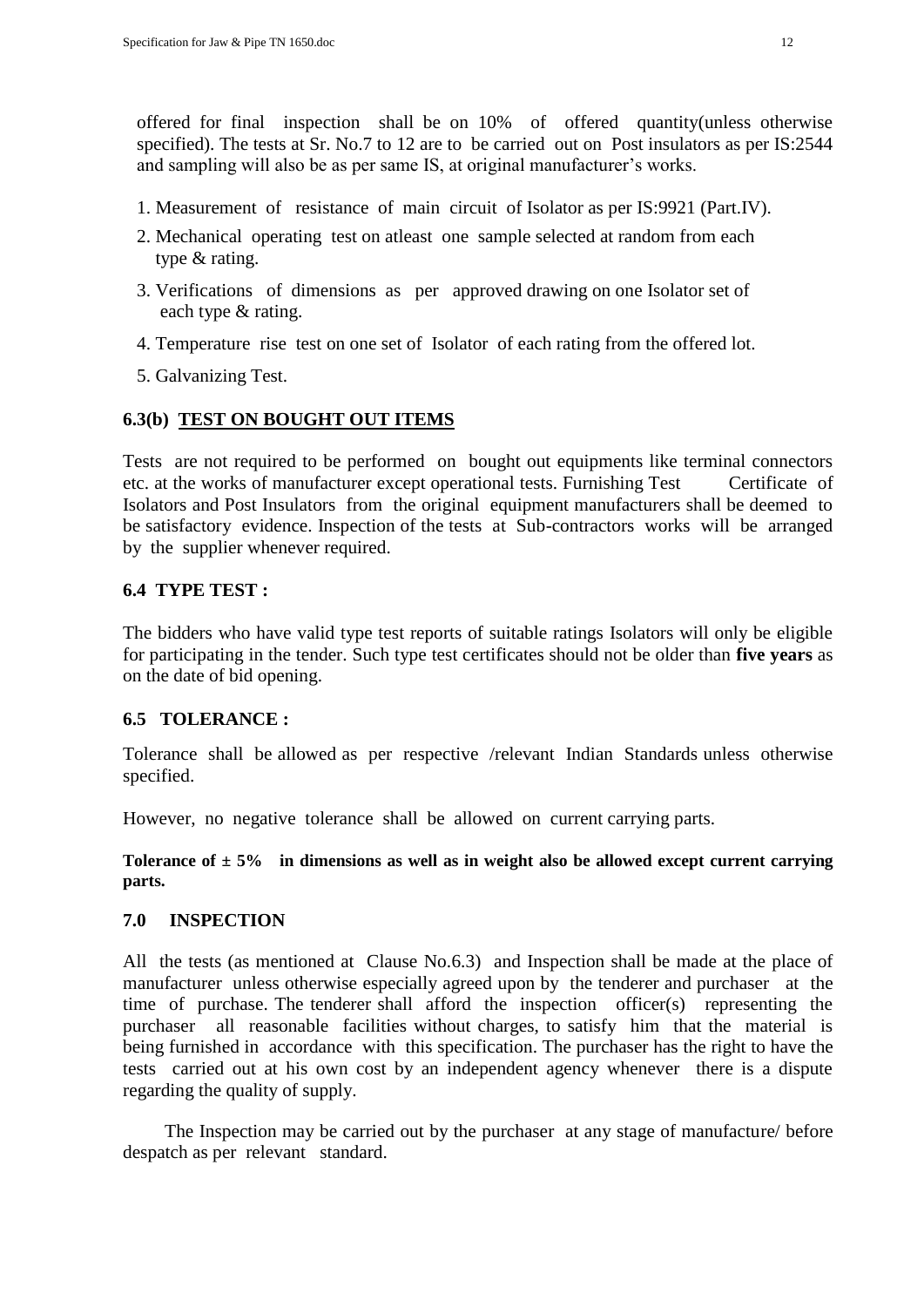Inspection and acceptance of any material under the specification by the purchaser, shall not relieve the tenderer of his obligation of furnishing material in accordance with the specification and shall not prevent subsequent rejection if the material is found to be sub-standard. The tenderer shall keep the purchaser informed in advance, about manufacturing programme so that arrangements can be made for inspection.

 The purchaser reserves the right to insist for witnessing the acceptance/ routine testings of the bought out items.

# **8.0 TEST CHECKING OF MATERIAL AT STORES**

The material received in the stores of the NIGAM shall be subjected to the test checking at stores before final acceptance of the material, the procedure for the same shall be as under :

# **8.1 SAMPLING**

One sample out of each sub-lot / lot consisting of following quantities or part thereof from each inspected lot received in stores shall be selected for test checking of material and shall be got tested. The selection of sample from the material received at stores shall be done as soon as material is received in stores without the presence of the representative of the supplier. However, testing of sample(s) at CTL shall be carried out in the presence of representative of the supplier after identification / confirmation by him that sample so selected belongs to them.

Current carrying parts suitable for 33 KV 800 Amp. Isolator without E.B.– 50 sets

Current carrying parts suitable for 11 KV 400 Amp. Isolator without E.B.– 100 sets

### **8.2 TESTS**

The following tests shall be carried out on the above items :

- a) Visual examination , verification of dimensions and marking as per PO/ GTP/ Approved drawing.
- b) Checking of current carrying parts as per approved drawings.
- c) All galvanized parts. Uniformity of galvanization test.
- d) Measurement of resistance of contacts ( IS :9921, Part-II)

Only those test(s) shall be conducted for which facility is available at CTL.

 For witnessing of the testing, clear 7 (seven) days notice shall be given to the supplier by fax/ speed post stating date, time & place where the test is to be conducted. In case the supplier do not attend for witnessing the testing, the testing shall be proceeded and completed and action be taken as per the contract.

 The Officer In-charge of Central Testing Lab (CTL) Jodhpur shall send copies of test reports to the purchaser, consignees and the supplier.

### **8.3 CRITERIA FOR ACCEPTANCE**

a) Visual examination , verification of dimensions and marking. As per Specification/GTP/Approved drawing.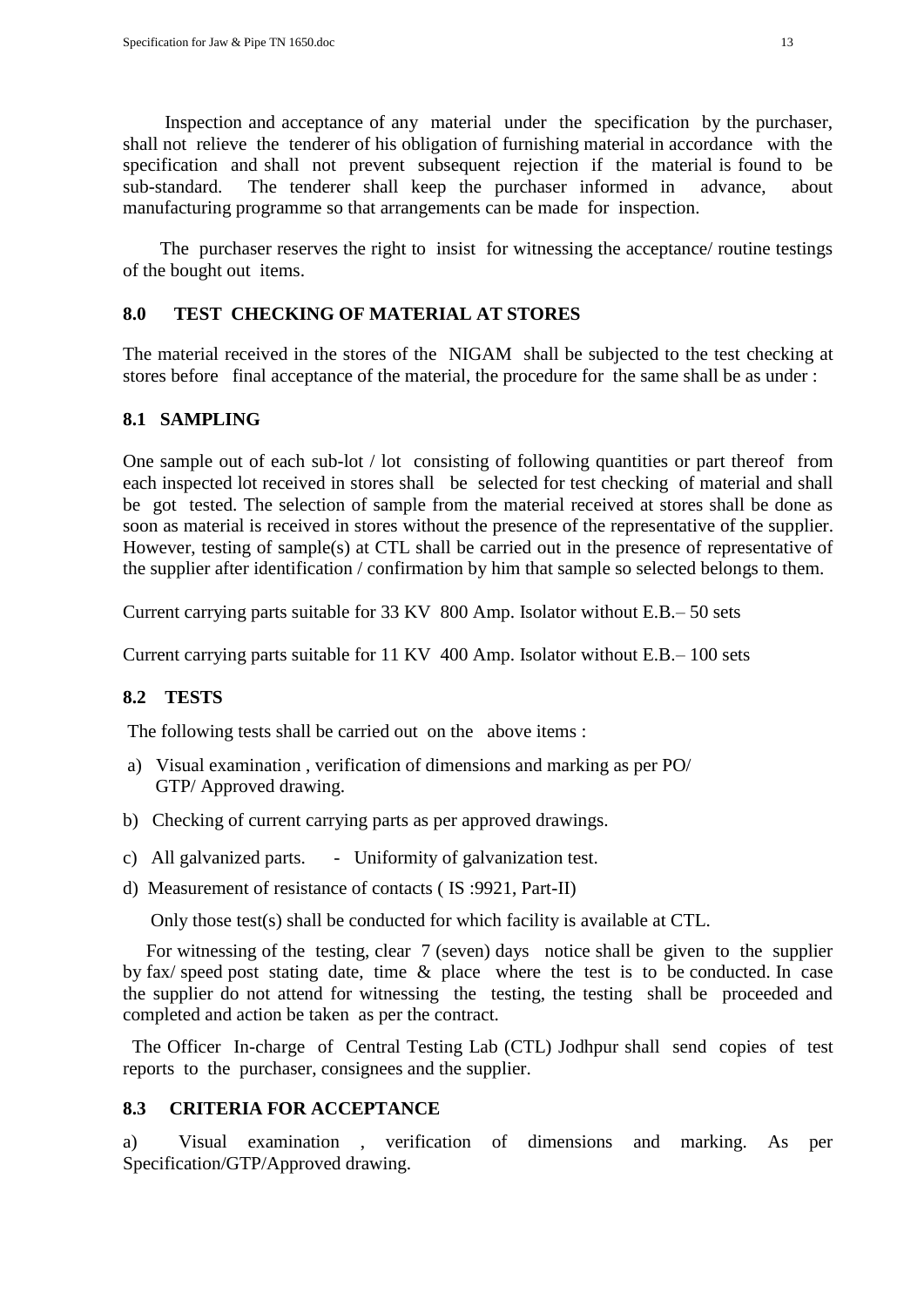b) Checking of current carrying parts as per approved drawings.

If the dimensions of the current carrying metal part are in conformity with approved drawings, the material shall be accepted. When the dimensions of above parts are less then those minimum specified in the approved drawings but upto a limit of 5%, the material contained in the Lot ./ Sub-lot to which the sample belong shall be accepted subject to the conditions that the current density in above part is inconformity with contract and deductions at the rate of 2% cost of above parts for every 1% or part thereof reduction in weight due to less dimensions. The deduction shall be made for weight of above parts calculated on the basis of dimensions observed and found less. The weight shall be compared with one calculated on the basis of the minimum dimensions for the parts approved in the drawings. When the dimensions are less than more than 5% as compared to the dimensions as per approved drawings, the material contain in the lot/ sub-lot to which the sample belongs shall be rejected and shall have to be replaced by the supplier.

c) All galvanized parts. - Uniformity of galvanization test.

i) The sample(s) shall be first tested for (n-2) number of dips where n is specified No. of dips in the contract. If the sample does not pass the uniformity of galvanization test for (n-2) dips, the material shall be rejected and the material relating to relevant sub-lot/ lot to which the sample(s) pertains shall have to be replaced by the supplier free of cost.

ii) If the sample has passed the uniformity of galvanization test for (n-2) dips, then it shall be tested for (n-1) dips. If the sample has not passed the uniformity of

galvanization test with (n-1) dips, the material pertaining to relevant lot/sub-lot shall be accepted with a deduction @ 4% of cost of galvanized material parts.

iii) If the sample passed the uniformity of galvanization test with (n-1) dips, then sample shall be tested for last one dip of one minute to complete the test for `n' dips. If the sample does not pass the uniformity of galvanization test with `n' dips, then the material pertaining to relevant lot/sub-lot shall be accepted with a deduction @ 2% of cost of galvanized material parts.

iv) If the sample(s) have passed the test with number of dips as specified in the contract (n), then material pertaining to relevant lot/sub-lot shall be accepted.

# **8.4 TEST CHARGES** :

All test charges incurred towards test checking of the material received in our stores shall be borne by the NIGAM except that of personal expenses of the representative of the supplier for witnessing the tests.

**8.5 PAYMENT** : The payment shall be governed in accordance with the clause no. 1.42 of GCC with following modifications:-

# **A. For the bidders who have furnished valid type test reports with the bid:-**

i) Payment shall be made only after receipt of successful test report from the CTL on the samples selected from the material received at the stores. However, the due dates for payment shall be considered from the date of submission of the bills along with receipted challans to Sr. Accounts Officer(CPC), JDVVNL, Jodhpur.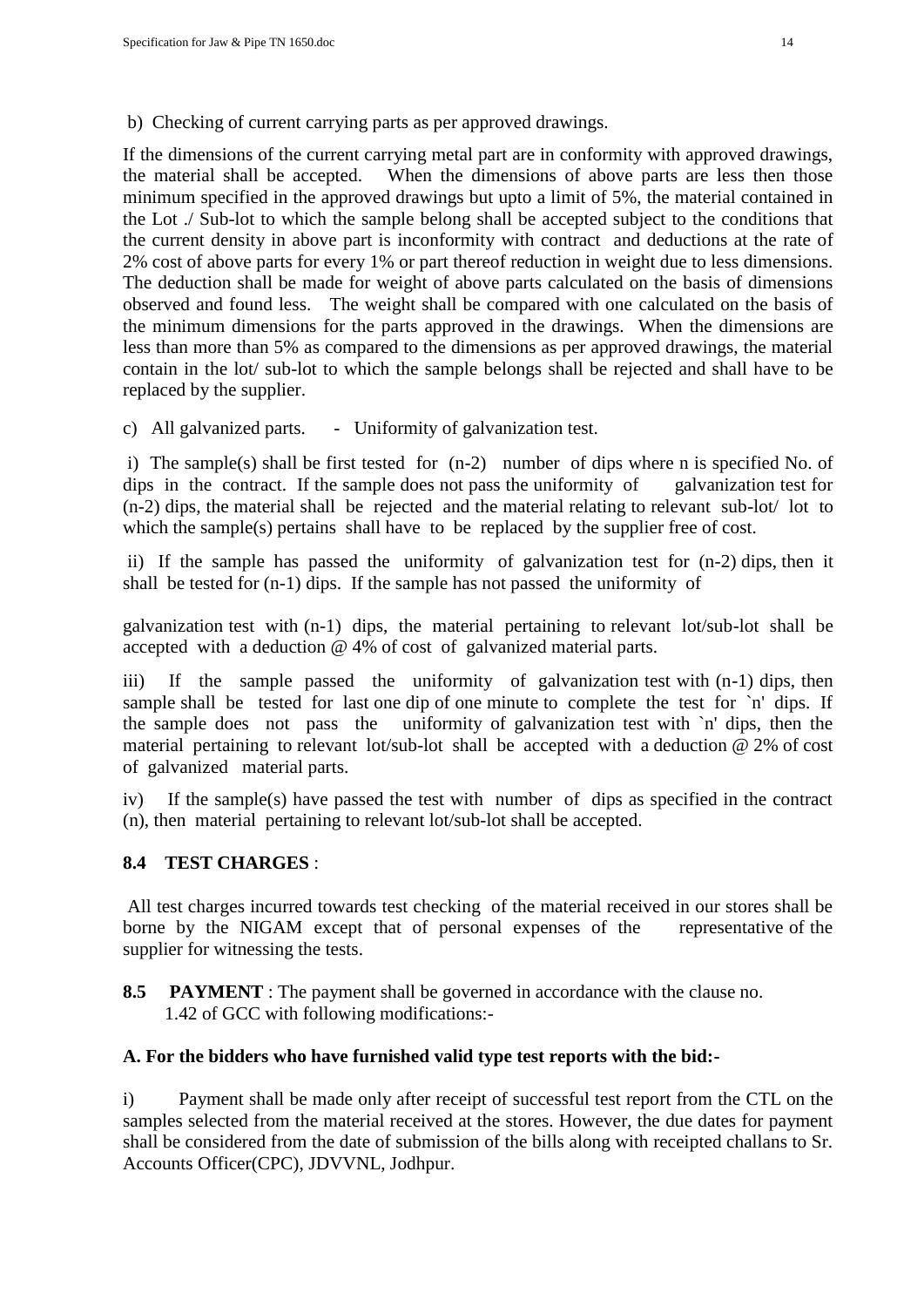ii) The due dates for payment shall be considered from the date of submission of the bills along with receipted challans to Accounts Officer (CPC), JDVVNL, Jodhpur

### **9.0 DRAWINGS:**

9.1 The tenders shall submit with his tender the bill of material and fully dimensional drawing of the offered isolators clearly showing the full details of material components and cross section of moving blade, male and female contacts, details of terminal arrangement, terminal pad, terminal connectors, operating mechanism showing the number and type of bearings, nominal diameter and thickness of various G.I. pipes, earth connectors etc. to be supplied by them to enable the purchaser to examine the offer.

The tenderer shall also furnish drawings and bill of material for supporting structures required for Isolators, although supporting structures are not in the scope of supply.

9.2 The successful bidder will submit the full dimensional on A-3 size paper in triplicate for our approval before commencement of supply. If the successful bidder manufacture the equipment without obtaining approval of drawing, the purchaser will not be responsible if any part is not as per required dimensions. Approval of drawings/work by Purchaser shall not relieve the Supplier of his responsibility and liability for ensuring correctness and correct interpretation of the latest revision of applicable standards, rules and codes of practices.

# **10.0 IDENTIFICATION MARKING :**

 The offered item shall be provided with **name/trade mark of manufacturer, rating and TN** No. The Make should be punched on MS Part for mark of identification**.** 

### **11.0 PACKING AND MARKING:**

11.1 The equipment shall be packed in crates suitable for vertical/horizontal transport, as the case may be and suitable to withstand handling during transport and outdoor storage during transit. The Supplier shall be responsible for any damage to the equipment during transit due to improper and inadequate packing.

The easily damageable material shall be carefully packed and marked with the appropriate caution symbols. Wherever necessary, proper arrangement or lifting, such as lifting hooks etc., shall be provided. Any material found short inside the packing cases shall be supplied by Supplier without any extra cost.

11.2 Each consignment shall be accompanied by a detailed packing list containing the following information:

- a) Name of the consignee.
- b) Details of consignment.
- c) Destination.
- d) Total weight of consignment.
- e) Handling and unpacking instructions.
- f) Bill of material indicating contents of each package.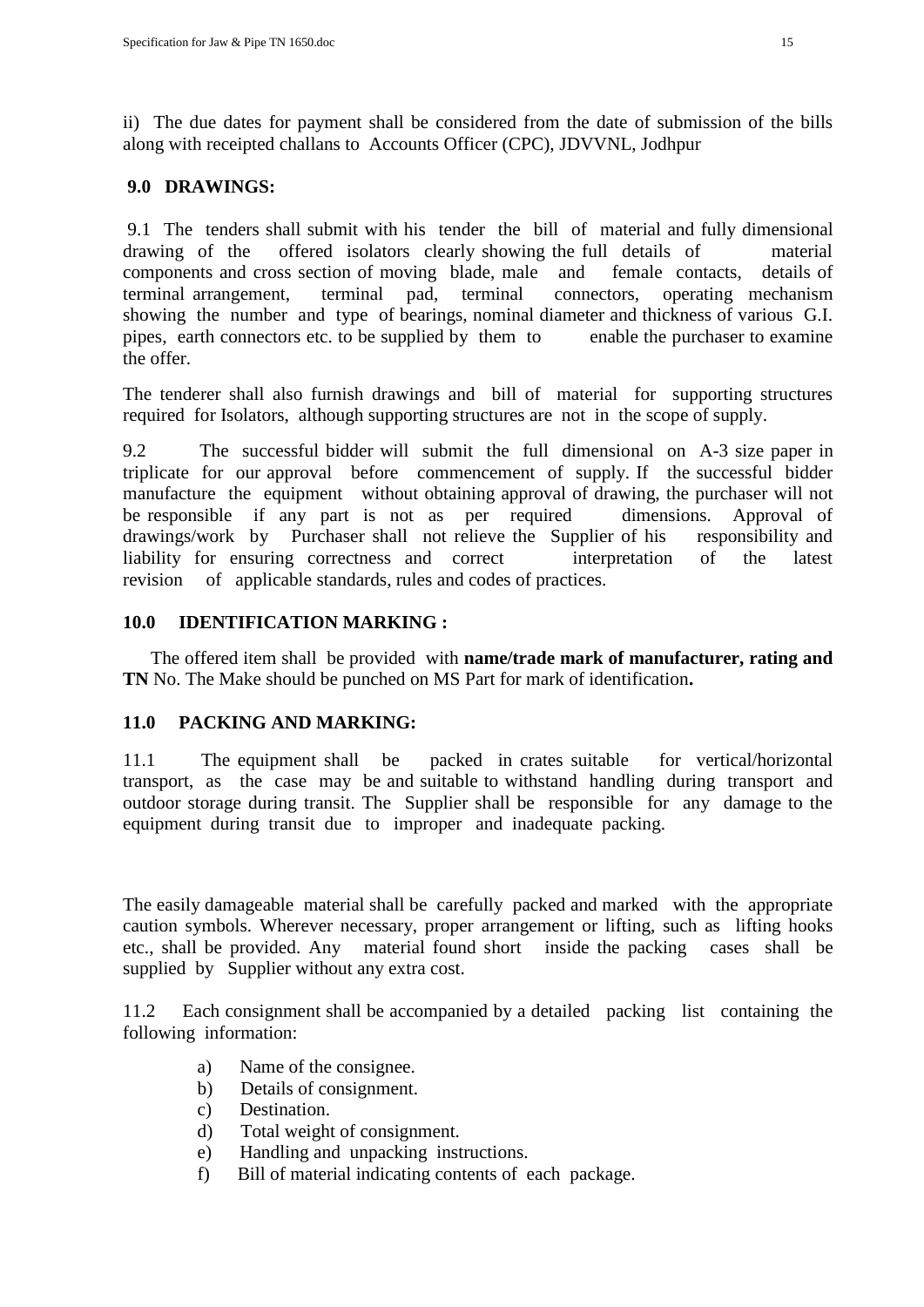# **12.0 PRICES :**

The prices quoted shall be **FIRM.** The prices shall be quoted in Rs. per unit on F.O.R. destination basis in the manner detailed in schedule of Prices(Schedule-IV) indicating details of ex-works price, freight & Insurance charges, GST etc. for delivery at our stores.

# **13.0 GUARANTEED TECHNICAL PARTICULARS:**

Guaranteed technical particulars in Schedule-V shall be furnished along with the tender. Tenders not accompanied with Guaranteed technical particulars, type tests reports, detailed drawings and bill of material etc. are liable to the rejected.

# **14.0 COMPLETENESS OF EQUIPMENT:**

All fittings, accessories or material which may have not been specifically mentioned in this specification, but which are usual or necessary for the equipment shall be deemed to have been included in this specification. All equipments shall be complete in all respect.

# **15.0 LATENT DEFECTS, ERRORS & OMMISSIONS:**

Any material/ equipments or part thereof that develops defects, errors or omissions in the apparatus, not disclosed prior to the final acceptance by the purchaser, but occur or are disclosed during the guarantee period, shall be corrected promptly. The equipment or part thereof shall be replaced by the supplier free of charges and all expenses for the transportation, handling, installation of such replacement or any other incidental charges shall be borne by the supplier.

### **16.0 SPARES:**

List of spare parts recommended for five years of operation shall be furnished by the tenderer. The tenderer shall also quote unit F.O.R. Destination price of these spare parts stating elements of freight and insurance.

### **17.0 QUANTITY TOLERANCE :**

Quantity tolerance of plus minus 2% of ordered quantity shall be allowed in respect of each item for completion of supply.

# **18.0 DELIVERY SCHEDULE :**

The delivery of material shall be completed within 30 days from the date of issue of PO against the rate contact for each consignment.

**19. ADDITIONAL ORDER:** Repeat orders for additional quantity, upto 50% of original ordered quantity may be placed by Nigam on the same rates, terms and conditions given in the contract, if required by the Nigam.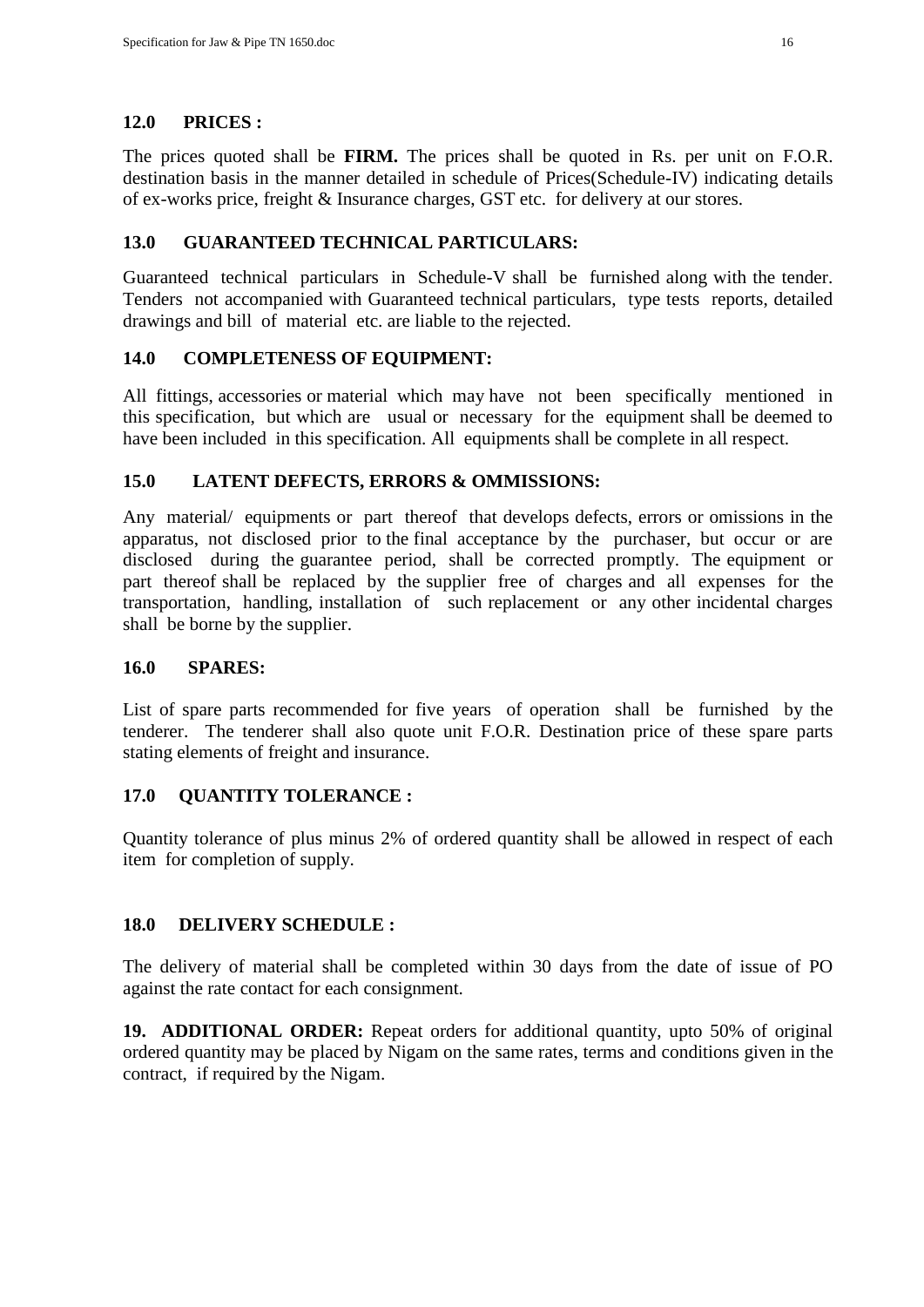# **SCHEDULE-I**

# **SCHEDULE OF REQUIREMENT**

The quantity to be purchase is as under:

| PARTICULARS OF ITEM                                                           | <b>QUANTITY(NOS)</b> |
|-------------------------------------------------------------------------------|----------------------|
| FIXED AND MOVING CONTACT ASSEMBLY<br>$\rm i)$                                 |                      |
| FOR 33 KV 800 Amp. Isolators :<br>conforming to $IS:9921(Pt.1 \text{ to } 5)$ |                      |
| and other relevant ISS with latest                                            |                      |
| amendments, if any.                                                           |                      |
| $(a)$ Jaw                                                                     | 500 Nos.             |
| (b) Pipe                                                                      | 250 Nos.             |
| ii) FIXED AND MOVING CONTACT ASSEMBLY                                         |                      |
| FOR 11 KV 400 Amp. Isolators :                                                |                      |
| conforming to $IS:9921(Pt.1 \text{ to } 5)$                                   |                      |
| and other relevant ISS with latest                                            |                      |
| amendments, if any.                                                           |                      |
| $(a)$ Jaw                                                                     | 2000 Nos.            |
| (b) Pipe                                                                      | 1000 Nos.            |

 The quantity indicated above is provisional and the purchaser reserves the right of revising the same at the time of placing the order.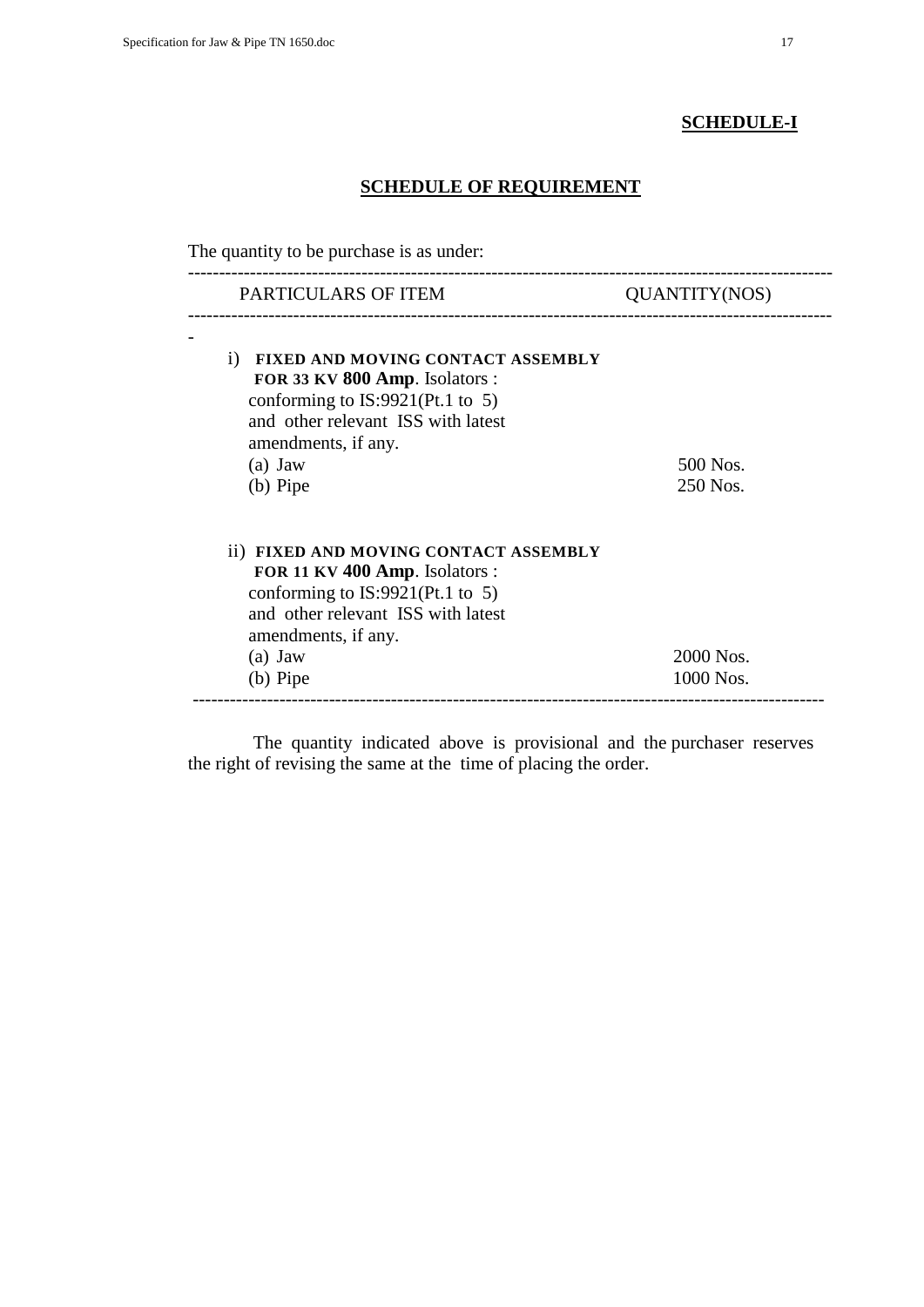#### **SCHEDULE- II**

# **PRICES**

# **RATE CONTRACT OF FIXED AND MOVING CONTACT ASSEMBLY OF 33KV, 800AMP. ISOLATORS AND 11KV, 400AMP. ISOLATORS WITH 24 KV POST INSULATORS WITHOUT EARTH BLADE AGAINST TN-1650**

# **PRICE ARE `FIRM''**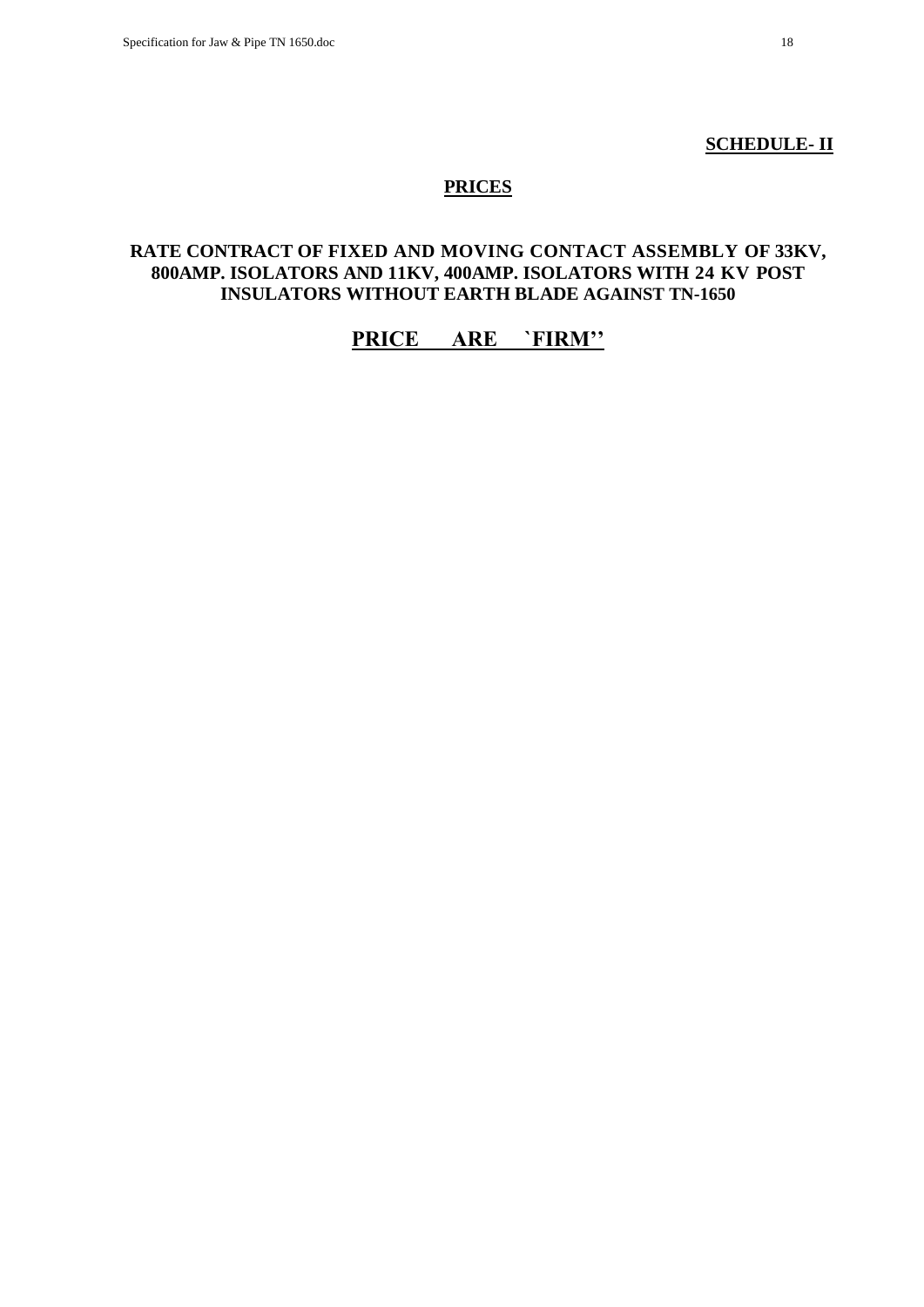

# **Schedule – III JODHPUR VIDYUT VITRAN NIGAM LIMITED**

# **A Govt. of Rajasthan Undertaking Prescribed technical specification for supply of**

(Name of Material/Equipment/Machinery/T&P etc.)

Unless otherwise specified elsewhere in this specification, the rating as well as performance and testing of the isolators shall conform to the latest revisions and amendments of the following standards available at the time of placement of order.

|     | S.No. Technical specification<br>which material/equipment/<br>Machinery/T&P shall confirm | Name of IS/other<br>standard specification<br>to which material should<br>confirm | Other particulars<br>if any. |
|-----|-------------------------------------------------------------------------------------------|-----------------------------------------------------------------------------------|------------------------------|
| 1.  | Alternating current isolators<br>(disconnectors) and<br>Earthing switches.                | IS:9921 / 1985                                                                    |                              |
| 2.  | $-do-$                                                                                    | IEC:60129                                                                         |                              |
| 3.  | Recommended practice for<br>hot dip galvanizing of<br>iron and steel.                     | IS:2629/1985                                                                      |                              |
| 4.  | Hot dip galvanization coating<br>on structural steel.                                     | IS:4759/1996                                                                      |                              |
| 5.  | Method of testing uniformity<br>of coating on Zinc<br>coated articles.                    | IS:2633/1986                                                                      |                              |
| 6.  | Electroplated coatings of zinc<br>on iron and steel.                                      | IS:1573/1986                                                                      |                              |
| 7.  | Spring washers.                                                                           | IS:6735/994                                                                       |                              |
| 8.  | Plain washers.                                                                            | IS:2016/1967                                                                      |                              |
| 9.  | Electrical power connectors.<br>(Terminal connectors)                                     | IS:5561/1970                                                                      |                              |
| 10. | Indian Electricity Rules.                                                                 | IS:5561/1970                                                                      |                              |
| 11. | Recommended practice for<br>silver plating.                                               | IS:9530/1980                                                                      |                              |
| 12. | Testing of silver plating<br>thickness                                                    | BS:2816/1964                                                                      |                              |
| 13. | Recommended practice for<br>silver plating for general<br>engineering purposes.           | IS:5925/1970                                                                      |                              |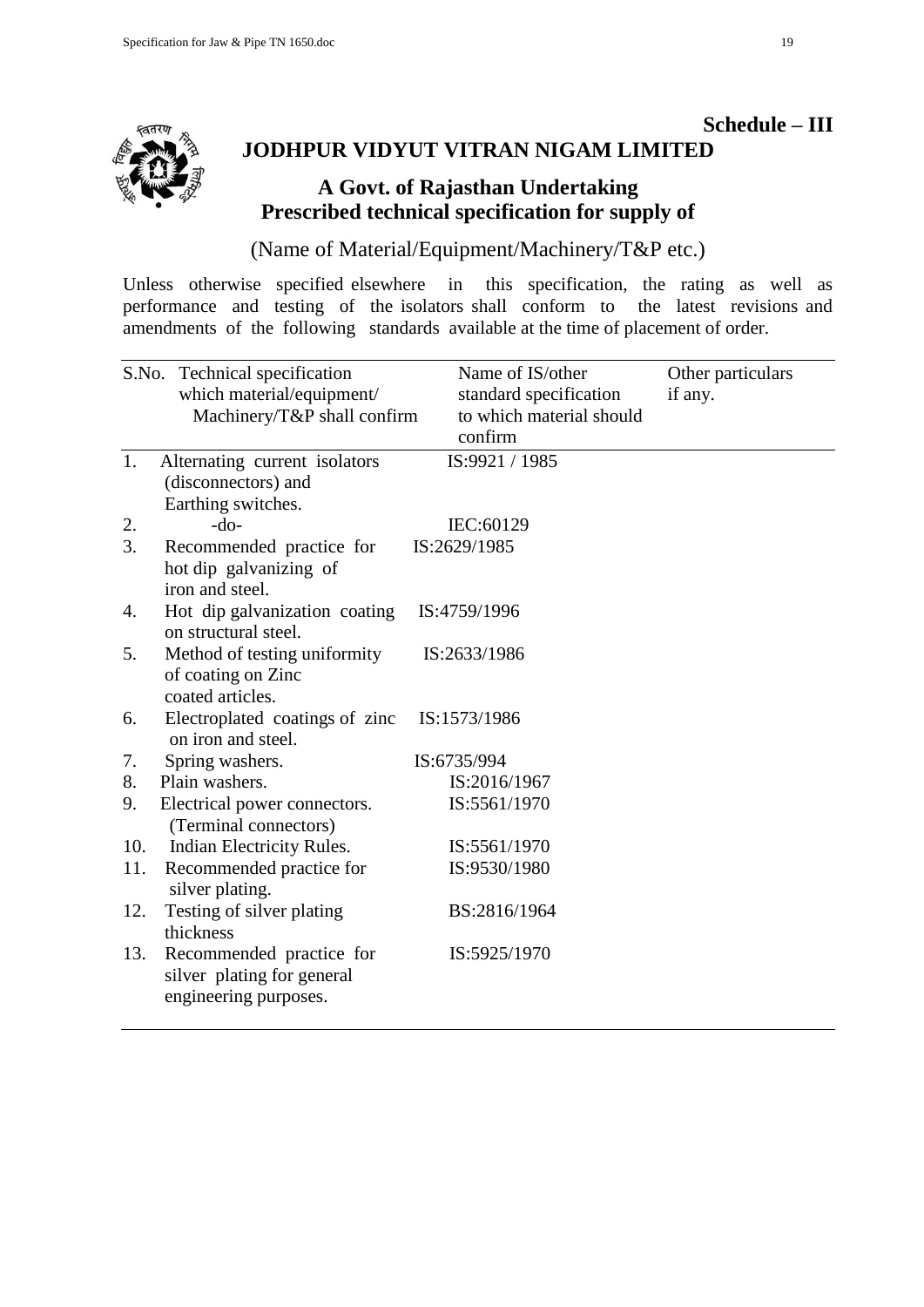Certified that we agree to all the aforesaid technical specification except at S.No……. for which our technical specification shall be as under:-

| S.No. | Technical specification                              | Name of IS/other       | Other particulars |
|-------|------------------------------------------------------|------------------------|-------------------|
|       | to which material/equipment/                         | standard specification | if any.           |
|       | Machinery/T&P shall confirm to which material should |                        |                   |
|       |                                                      | confirm                |                   |
|       |                                                      |                        |                   |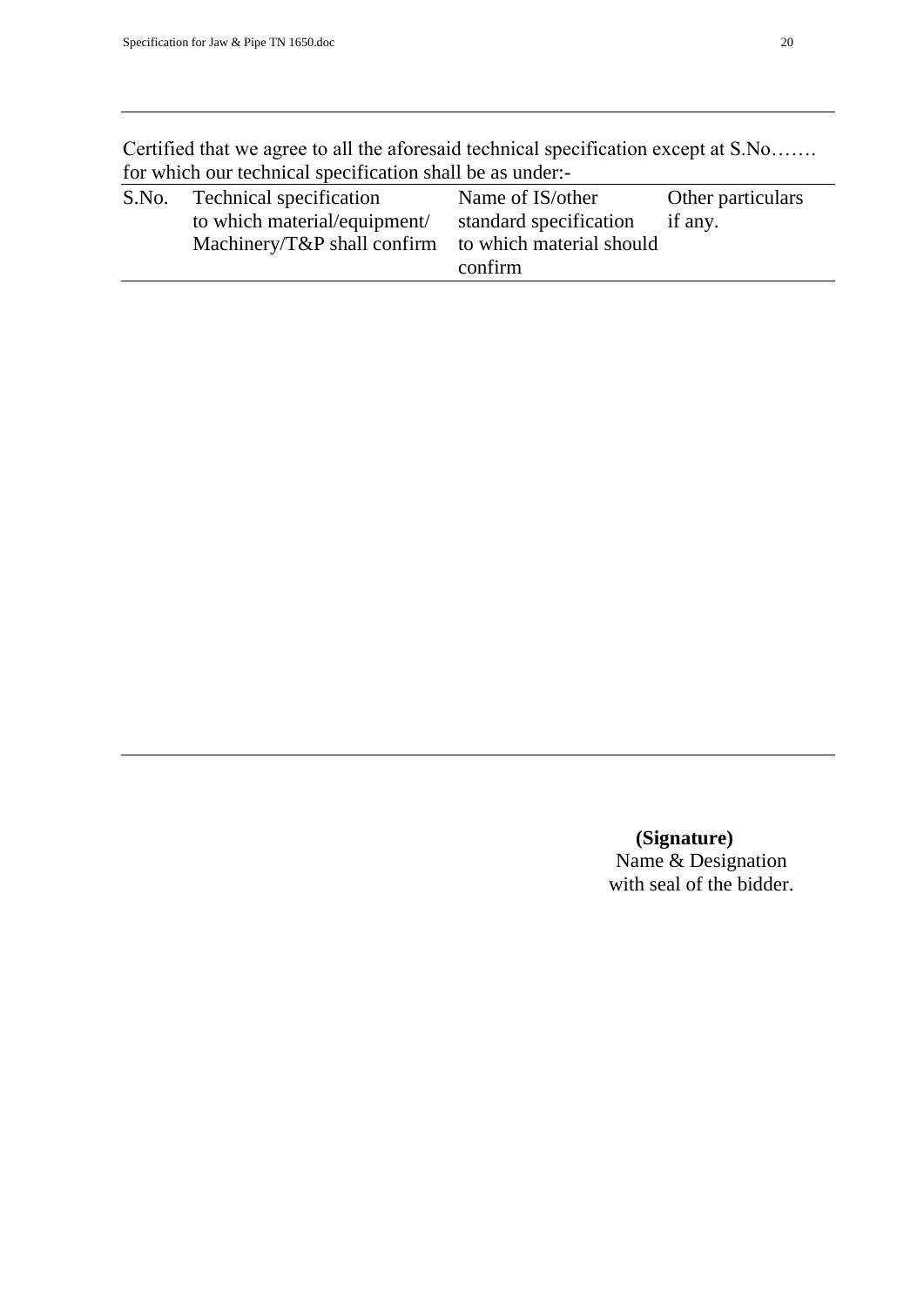**Schedule – III A**



TN-1650

# ITEM : **RATE CONTRACT OF FIXED AND MOVING CONTACT ASSEMBLY OF 33KV, 800AMP. ISOLATORS AND 11KV, 400AMP. ISOLATORS WITH 24 KV POST INSULATORS WITHOUT EARTH BLADE FOR A PERIOD OF ONE YEAR AND FURTHER EXTENDABLE UPTO ONE YEAR**

# **PRE-QUALIFICATION REQUIREMENT**

The bidder should fulfill following qualification requirements for successful participating in the bid along with relevant documentary evidence supporting each qualifying requirement without which the offer shall be considered non responsive & rejected.

1.0 Status of bidder:

a) The bidder should be manufacturer of offered item. The offers from authorized dealer/ sole selling agent/sole distributor shall not be entertained.

b) Old / new Suppliers:- Any bidder located within or outside the state of Rajasthan has participated for the first time in a particular Discom & meeting minimum qualification requirement and has supplied the tendered material/or of higher rating in other utility shall be treated as an old supplier. Rajasthan"s firms although supplied in past but not meeting minimum quantity supplied criterion including altogether new units which have not supplied any quantity but having adequate & required manufacturing and testing facility and technical know-how of the tendered material shall be considered as new firms and would be eligible for trial order only. In case of supply made to the licensed power utility outside India, the C.A. certificate furnished by firm shall be considered.

2.0 Past supply and performance criteria :

The bidder shall meet both past supply and performance criteria as detailed below for opening of bids.

# **2.01)** PAST SUPPLY

2.01.1 The bidder is required to quote for minimum **10%** of tendered quantity failing which their offer may be considered Non-Responsive.

2.01.2 The bidder should have designed, manufactured / fabricated, tested and supplied to utility / Discoms / Govt. Departments at least 2 X QQ (QQ being the quoted quantity) of similar item / higher rating of tendered material / equipment in last 3 financial years from the date of opening of technical-commercial bid.

**Note:** Requirement of quantity manufactured, minimum quantity to be offered and amount of Bank Guarantee to be furnished in absence of test certificate shall be reduced to 25% for Rajasthan based units.

2.01.3 In support of fulfilment of the past supply criteria, the bidder shall furnish documentary evidence in the form of certificate from Chartered Accountant in the enclosed prescribed proforma only. This prescribed proforma should be furnished either in original or copy duly attested by Notary. The bidder shall also sign and affix seal on the C.A. Certificate. The certificate should have membership number with the name  $\&$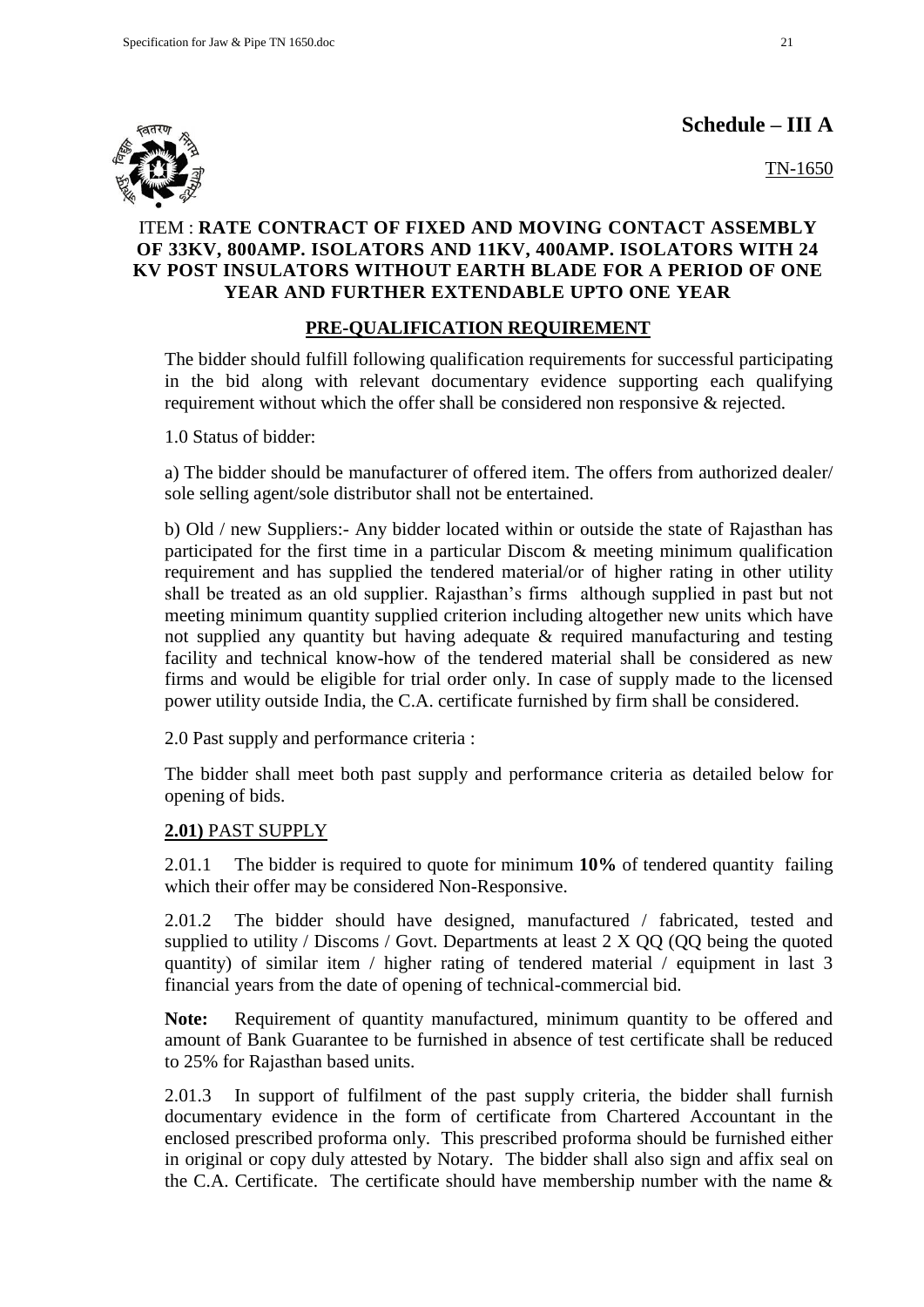address of the chartered accountant. Certificate should clearly indicate the quantity supplied, period of supply, voltage Class, Rating of the Transformer etc. in the format prescribed, any deviation to format or information diverted format, will not be considered and rejected.

Note:-The material supplied and accepted for same/higher rating for Turnkey projects to a licensed power utility/Govt. shall be considered for the purpose of evaluating criteria. The certificate given by C.A. shall indicate above quantity separately.

### 3. PERFORMANCE CRITERIA

**(i**) If a bidder could supply upto 50% of ordered quantity in previous bid upto date of opening of subsequent bid and scheduled delivery period expired, the bid of such bidder will not be opened in the Discom for that item.

(ii) However, if the supplies have been completed for a quantity more than 50% but not completed upto date of opening of subsequent bid and scheduled delivery period expired, then quantity equal to the quantity pending in previous bid for that item shall be reduced from the subsequent bid quantity to be allocated to the bidder.

# 4. TYPE TEST CRITERIA

a The bidder shall furnish valid and authenticated type test certificate from a Govt. approved/ a Govt. recognized/ NABL accredited laboratory/ ILAC i.e. International Laboratory Accredited laboratory / ILAC i.e International Laboratory Accrediation Corporation ( In case of foreign laboratory) of similar rating and design of tendered material. **The bid of the bidders be also considered for meeting the Type Test criterion if the bidder have the requisite type test conducted successfully on the samples selected from the 1st Lot supplied to JDVVNL against previous tenders and its report are available with the Nigam & furnish certified copy of such Type Test Reports with the bid or reference of order / tender be mentioned in Bid document for verification purpose .** Such type test certificates should not be older than **five years** as on the date of bid opening. For this purpose date of conducting type tests will be considered.

b) The type test certificates by in house laboratory of biding firm even if it is a Govt approved/ Govt recognized/ NABL accredited Laboratory / ILAC accredited, shall not be accepted, in case of their own bid. This will not apply if biding firm is Govt. Company/ Public Sector Undertaking.

c) The bidder should furnish documentary evidence in support of the laboratory whose type test have been furnished, that the said laboratory is a Govt. / a Govt. approved / a Govt. recognized / NABL accredited laboratory / ILAC accredited (in case of foreign laboratory).

**d)** The type test certificates shall be furnished either in original or duly attested by notary.

**e)** The bids of only those bidders shall be considered to be meeting the type test criteria who furnishes complete type test certificates with the bid as per above provision.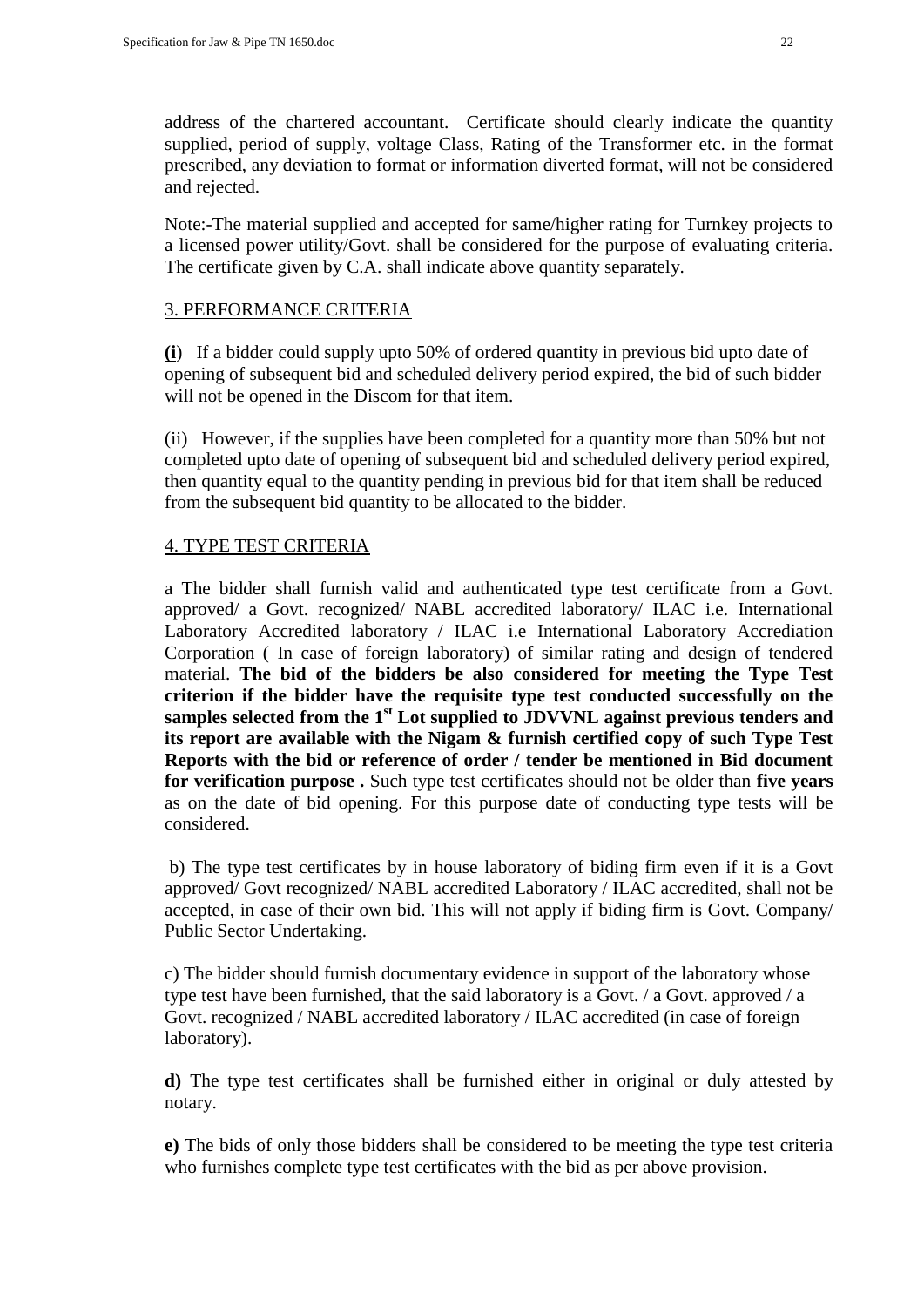**f)** The bidders who have valid type test reports of suitable ratings Isolators will only be eligible for participating in the tender. Such type test certificates should not be older than five years as on the date of bid opening.

# 5. POOR RECORD OF PERFORMANCE AND DELIVERY

The bidders who have been black listed or with whom business relations have been severed in any of the State Discom shall not be considered. Severment of business relations will be done in case of following circumstances for the period and with the recovery mentioned against each.

| (i)<br>When                          | vendor does not Forfeiture of EMD/cancellation of vendor                     |
|--------------------------------------|------------------------------------------------------------------------------|
|                                      | accept order awarded on its registration to recover amount of EMD along      |
|                                      | accepted prices and terms and with severment of business relations for three |
|                                      | conditions and does not comply vears from the date of issue of order.        |
| with contractual formalities         |                                                                              |
| (ii)                                 | When vendor complies with Levy of maximum recovery on account of             |
| contractual formalities but does not | delay in delivery along with severment of                                    |
| commence supplies                    | relation for a period of two years from the                                  |
|                                      | date of issue of order or in next two bids                                   |
|                                      | whichever is later along with forfeiture of                                  |
|                                      | EMD/cancellation of vendor registration.                                     |

# 6. BLACK LISTING

After having given Show Cause Notice of 30 days, and having established & cogent reasons for blacklisting of the firm as given below, the firm should immediately be blacklisted for a period of 5 years indicating reasons of doing so, in the letter itself, and a copy of such blacklisting should be given to the firm, with the approval of CLPC:-

(i) There are sufficient and strong reasons to believe that the supplier or his employee has been guilty of malpractices such as manhandling/misbehavior with Government official by supplier or his partner/employee, bribery, corruption or abatement of such a offence in a position where he could corrupt Nigam"s official, fraud, vitiating fair tender process including substitution of or interpolation in tender, mis-representation, pilfer-aging or unauthorized use or disposal of Nigam"s material issued for specific work etc.

(ii) Where a supplier or his partner or his representative has been convicted by a court of Law for offences involving moral turpitude in relation to the business dealing or where security considerations including suspected disloyalty to the Nigam/state so warrant the blacklisting.

(iii) If the State Bureau of Investigation or any other authorized investigating agency recommends for blacklisting after completing the investigation.

Note: - 1 If a supplier after having tendered for a supply or after negotiations gives application voluntarily vitiating the fair tendering process, it shall also tantamount to malpractice.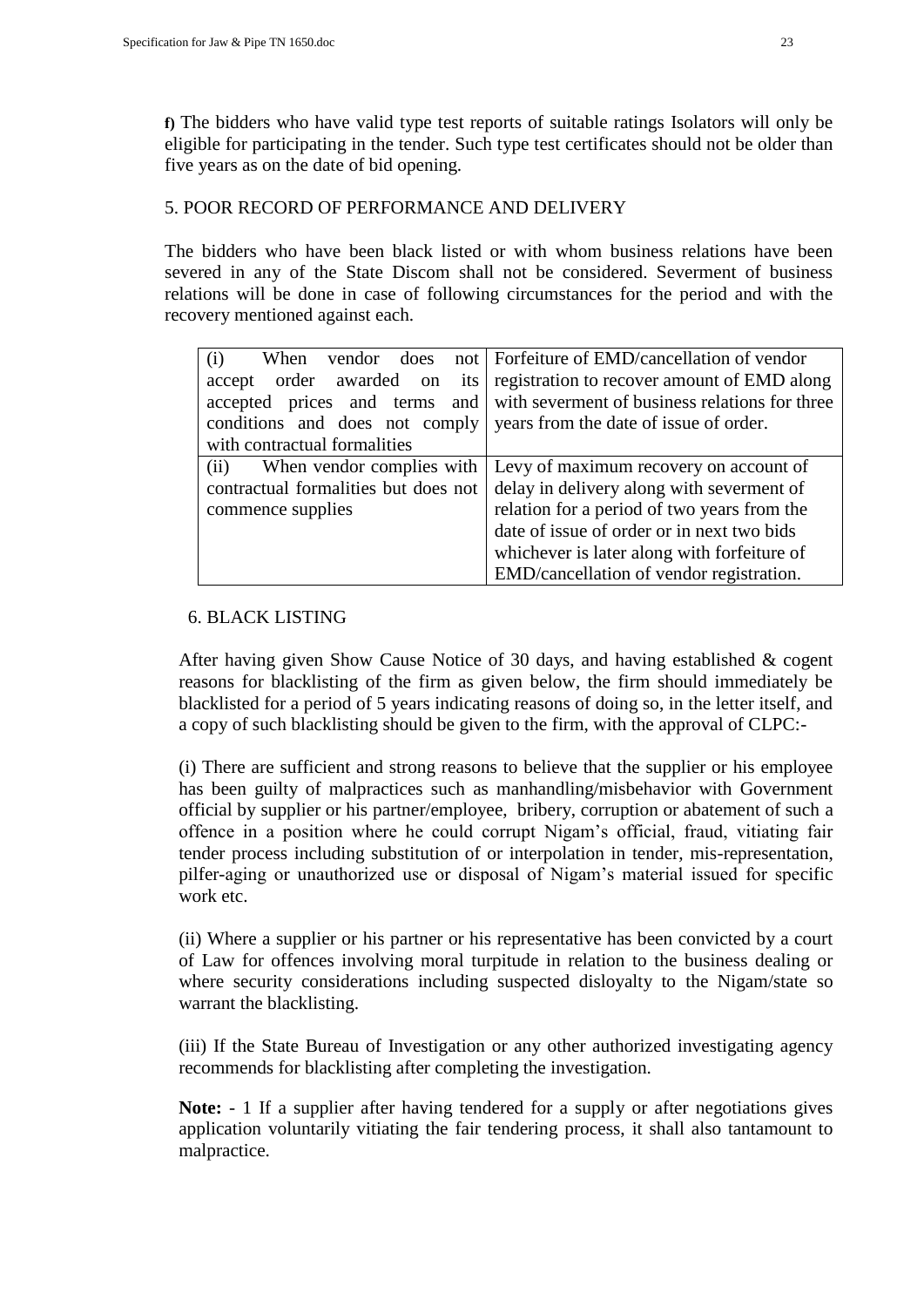**Note:- 2** A register containing the reasons for blacklisting the supplier as also the names of all the partner of the suppliers and the allied concerns coming within the effective influence of the blacklisted supplier will be maintained.

**Note: - 3** A register of black listed supplier will be maintained which will not only include suppliers enlisted with the Enlisting Authority but also black listed suppliers in Nigam.

**Note :-4** A Black listed supplier (i) shall not be entitled for registration in any of the Discom (ii) shall not be awarded any supply order in future in any Discom during the notified period.(iii) his registration if any shall stand cancelled immediately and his registration security /EMD/S.D. shall stand forfeited. (iv) In case of blacklisting of the firm by any one of Discom for the cogent prescribed reason(s) as stipulated above, the same shall be applicable to all the three Discoms and as a consequence of blacklisting, all the pending orders to that firm, will be cancelled in all three (3) Discoms with immediate effect. However in respect of completed/executed contract G.P. obligations as well as other liabilities shall be fulfilled by the supplier.

# **(B) Severment of Business relation:**

(a) After having given Show Cause Notice of 30 days, and having established & cogent reasons for Severment of business relation as given below, the firm should immediately be severed the business relations for a period of 2 to 3 years indicating reasons of doing so, in the letter itself, and a copy of such severment should be given to the firm, with the approval of CLPC:-

(i) The supplier continuously refuses to pay Nigam dues without showing adequate reasons and where the purchasing authority is satisfied that no reasonable dispute attracting reference to Settlement Committee or Court of Law exists for the supplier"s action of non-supply.

(ii) When vendor does not accept LOI/detailed purchase order awarded on its accepted prices and terms & conditions or does not comply with the contractual formalities.

(iii) When vendor/supplier who otherwise completed contractual formalities but does not commence supplies on the date of opening of technical bid of the fresh tender/completion of schedule delivery period whichever is later.

**Note-1**- In case supplier does not deposit outstanding dues towards Nigam, even after completion of severment period, the period of severment will continue.

**2.** Severment done purely/ mainly on account of non-deposition of dues against the supplier/vendor/contractor could be lifted by CLPC, if the dues are deposited prior to the expiry of such severment period.

**3.** Severment done by one Discom for non-supply of material and /or corresponding non-recovery of dues will not be effective in other Discoms except in respect of common purchase cases of three Discom.

**4.** On severment of business, the EMD/SD/vendor registration security will be forfeited.

**5.** The orders in execution satisfactorily will not be cancelled other than the order on which severment have been done.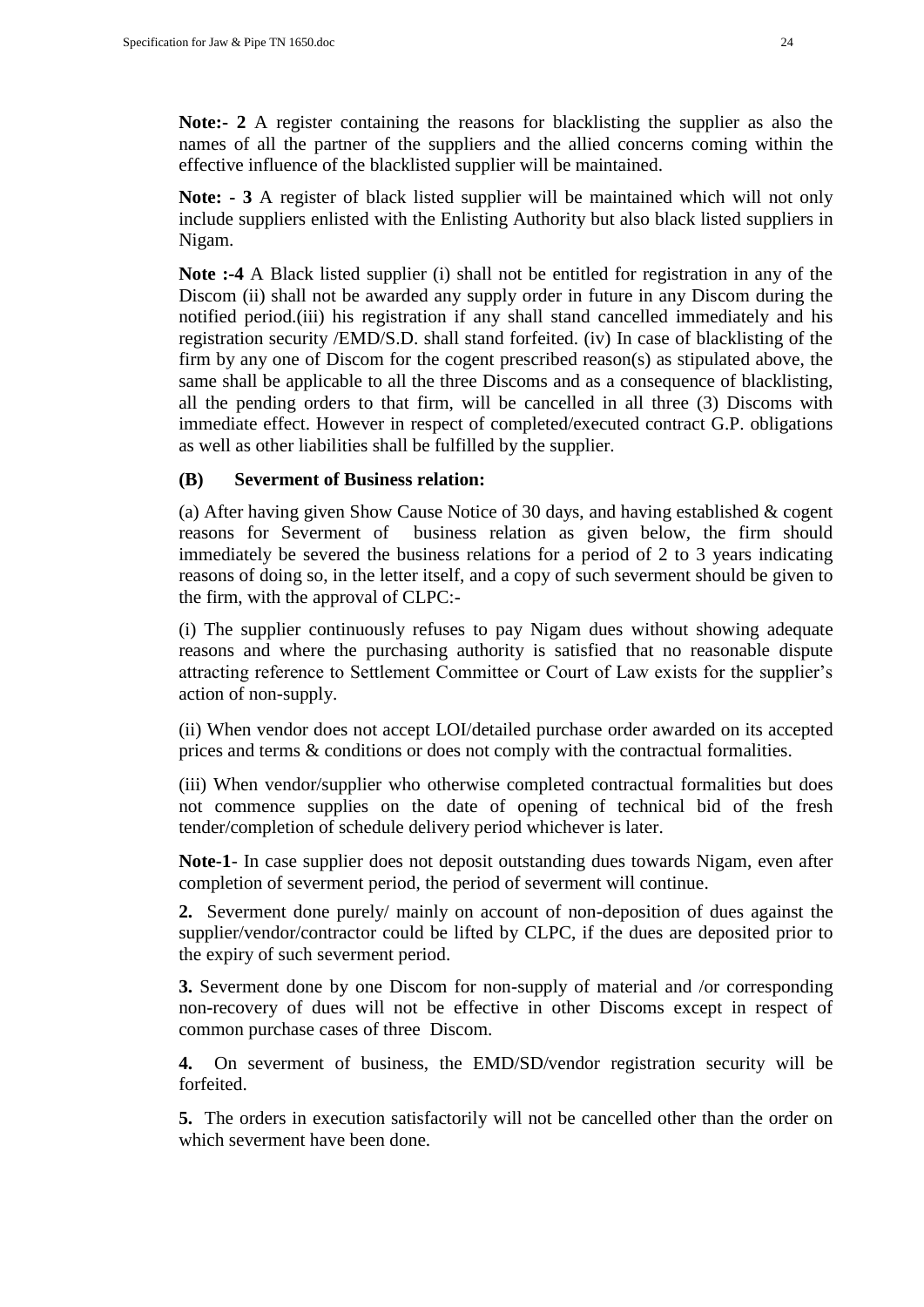#### **(C) DEBARMENT**

Reasons on which Debarment can be made:-

(i) The competent authority may debar the supplier on account of his performance or other disabilities, if it is no longer considered fit to remain under vendor registration as per his obligation under vendor registration.

(ii) If at any subsequent stage of inspection of firms after award of contract, it is found that firm does not have sufficient tech. staff or required/necessary technical equipments, the purchasing authority can debar the firm for one year or next tenders whichever is later. The debarment will be lifted only on re-inspection of firm's works; the defects noticed earlier are fully rectified to the satisfaction of Nigam**.** 

(iii) When contract agreement executed and supplies commenced but could supply only up to 50% of ordered quantity and scheduled delivery period expired, then the firm can be debarred for one year or next tender whichever is later in that Discom only for that particular item/rating/ capacity/size etc.

(iv) The suppliers who have been awarded contract for supply of material is not adhering to the periodic delivery schedule, the contract awarding authority reserve the right to terminate the contract and may debar the firm in participating in tender for a period of 2 to 3 years.

**Note:-1.** On debarment, the EMD/ SD/Vendor Registration security shall be forfeited.

**Note:-. 2**. If the firm is debarred in one Discom for any reasons then the same should not be applicable in other Discom subject to exception that in case of common Discoms purchases such debarment of a firm would be applicable to all three Discoms for that particular item and rating/capacity/size etc.

#### **6.0 APPEALS AND APPLICATIONS:-**

Appeal against the order of blacklisting, severment and debarment can be filed before BOD within a period of 3 months from the date of intimation. The letter of appeal will be addressed to the order placing authority. Who will process the case for placing the matter in B.O.D. with in a period 60 days. The BOD may reduce or waive the penalty, if sufficient reasons/supporting documents are furnished by the supplier.

# **GENERAL CONDITIONS : - (ALL CONDITIONS BE DULY SIGNED & SEALED)**

- I) The bidder shall clearly indicate the deviations such as `Technical Deviation & Commercial Deviations" in the prescribed Performa only. The deviations indicated elsewhere in the bid shall not be accepted.
- II) The bidder must clearly fill up each and every particular of guaranteed technical particulars annexed with Technical Specifications otherwise he will be responsible for Technical Non-responsiveness.
- III) All documents required in the prescribed format are to be furnished along with the bid itself only except an attested copy of BIS license (wherever it is required), failing which the bid will be summarily rejected.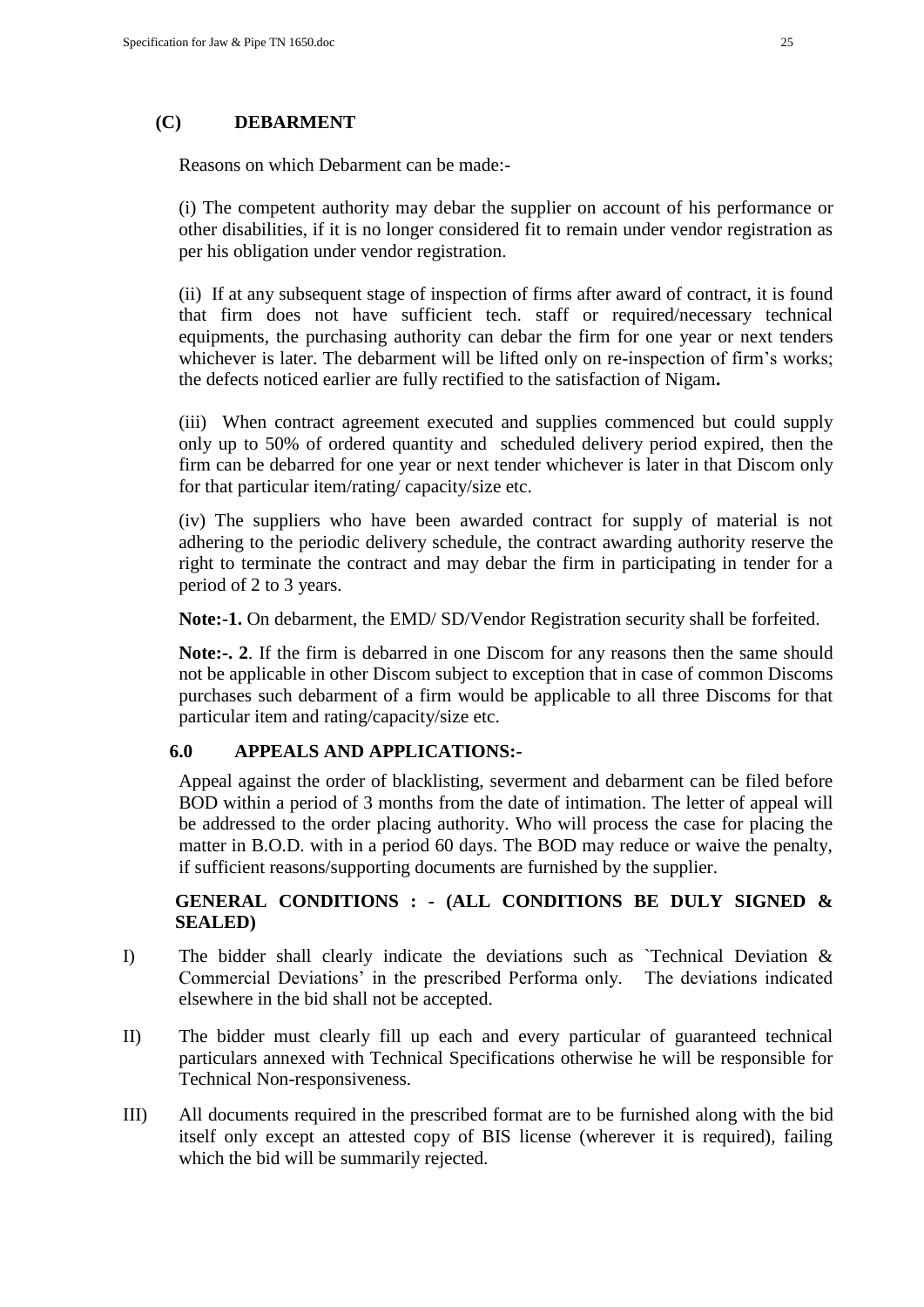- IV) However, a copy of BIS License may be submitted by the bidder up to the official working hours of one working day prior to the schedule / notified date of opening of price bid.
- **V) The date of conducting type test shall be before the date of opening of Technical Bid. The date of issuing of type Test Bank Guarantee in lieu of non-furnishing of Type Test reports shall be before the date of opening of technical bid & the Type Test BG issued on or after opening of technical bid shall not be accepted.**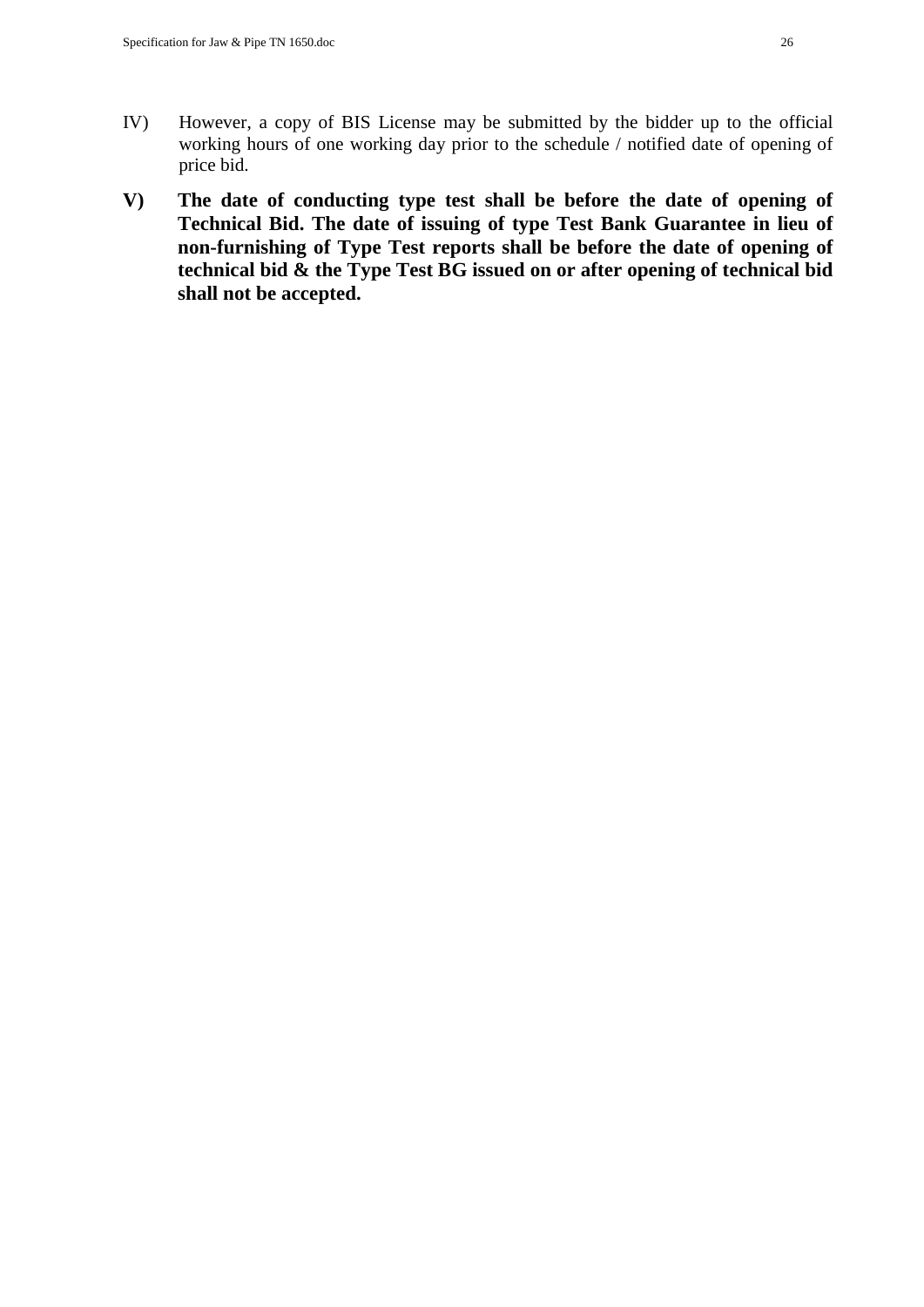#### **Schedule – III -B**

#### **BANK GUARANTEE IN LIEU OF FURNISHING OF TYPE TEST CERTIFICATE**

(On Rajasthan Non-Judicial Stamp Paper worth 0.25% of BG value or maximum upto Rs. 25,000/-)

To,

The Superintending Engineer (MM&C), Jodhpur Vidyut Vitran Nigam Limited, Jodhpur.

Dear Sir,

Whereas Jodhpur Vidyut Vitran Nigam Limited, Jodhpur (hereinafter called the Purchaser) has issued a tender enquiry under TN for procurement of \_\_\_\_\_\_\_\_\_\_\_\_\_\_\_\_\_\_\_\_\_\_\_\_\_\_\_ (name of material).

Whereas M/s \_\_\_\_\_\_\_\_\_\_\_\_\_\_\_\_\_\_\_\_\_\_\_\_\_\_\_\_ (hereinafter called the bidder) has furnished a bid for supply of  $\qquad \qquad$  to the Superintending Engineer (MM&C), Jodhpur Vidyut Vitran Nigam Limited, Jodhpur or his nominated officer(s).

Whereas in accordance with the provision of the specification of the aforesaid TN\_\_\_\_\_\_\_\_\_\_, the bidder can deposit a bank guarantee in lieu of the requirement of furnishing the type test certificates.

Whereas M/s \_\_\_\_\_\_\_\_\_\_\_\_\_\_\_\_\_\_\_\_\_\_\_\_\_ (the bidder) have requested us (Name of the Bank) to furnish the bank guarantee, in lieu of the type test certificate, for an amount equivalent to Rs. \_\_\_\_\_\_\_\_\_\_\_\_\_\_\_\_\_ (in words also) only.

Under this Bank Guarantee, we (Name of the Bank) hereby undertake unconditionally and irrevocably to guarantee as primary obligator and not as Surety merely, the payment to the purchaser on his first demand without whatsoever right of objection on our part and without his first claim to the bidder, in the amount not exceeding (amount of guarantee in figures and words).

Payment pursuant to this undertaking will be demanded by the purchaser from the Bank and will be met by the Bank without question in the case in which the bidder, on receipt of the order and/or after the acceptance of this tender, makes default in furnishing the required type test certificates as to whether the occasion or ground has arisen for such demand the decision of the Superintending Engineer (MM&C), Jodhpur Vidyut Vitran Nigam Limited, Jodhpur shall be final.

The liability of the Bank shall not at any time exceed Rs. (Rupees  $\qquad$ .

The undertaking will be determined on but will not withstanding such determination, continue to be in force till the expiry of 3 months from that date.

No indulgence or grant of time by the purchaser to the bidder without the acknowledgement of the Bank will discharge the liabilities of the Bank under this guarantee.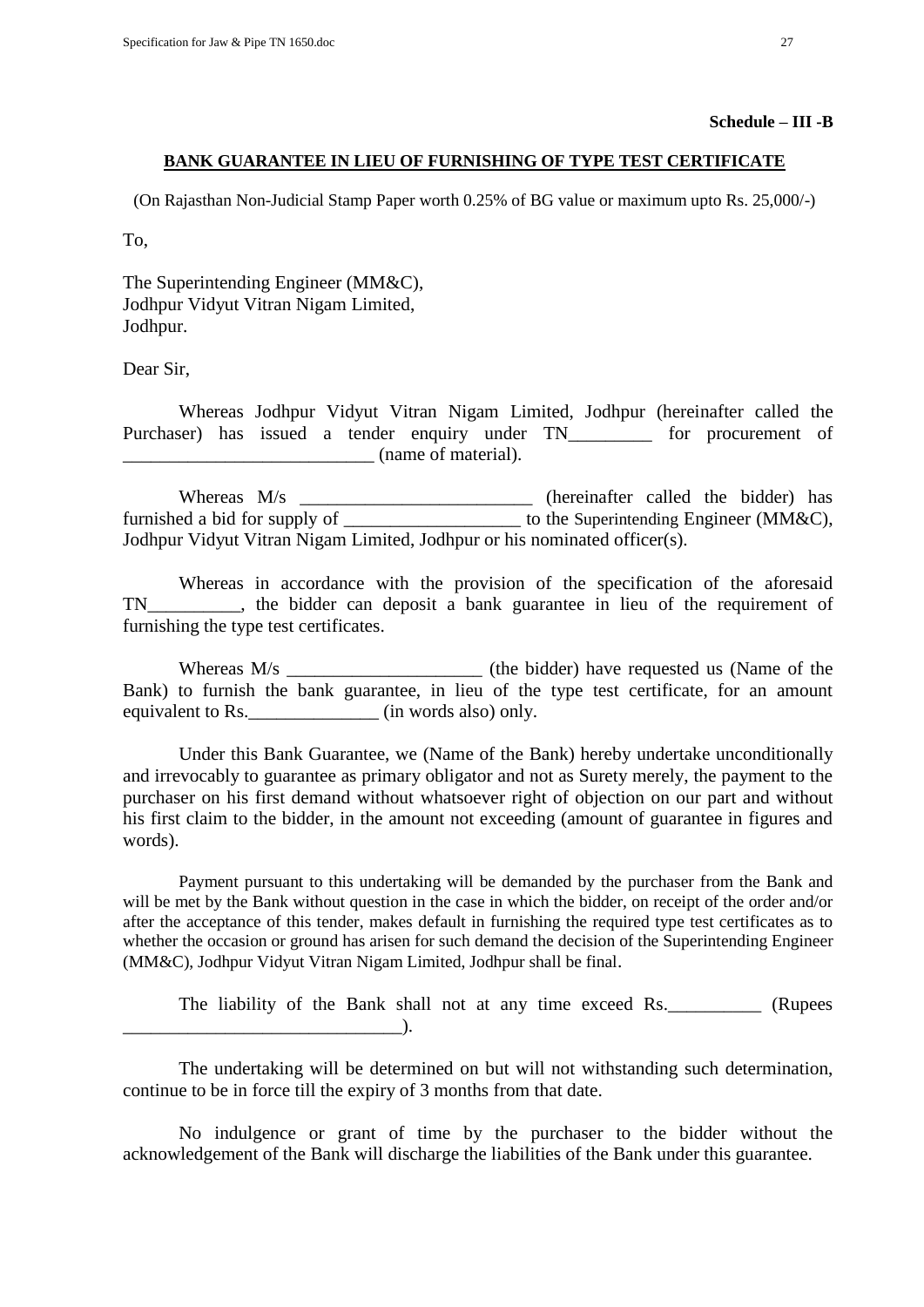The guarantee herein contained shall not be affected by any change in the constitution of the bidder.

All disputes arising under the said guarantee between the Bank and the bidder or between the bidder and the purchaser pertaining to the guarantee shall be subject to the jurisdiction of Courts only at JODHPUR in Rajasthan.

The Bank further undertake not to revoke this guarantee during its currency except with the previous consent of the Superintending Engineer (MM&C), Jodhpur Vidyut Vitran Nigam Limited, Jodhpur.

Notwithstanding anything contained herein before, the Bank's liability under this is i.e. restricted to Rs. (Rupees ) and the guarantee i.e. restricted to Rs. \_\_\_\_\_\_\_\_\_\_\_\_\_ (Rupees \_\_\_\_\_\_\_\_\_\_\_\_\_\_\_\_\_\_\_\_\_\_\_\_\_\_ guarantee shall remain in force upto \_\_\_\_\_\_\_\_\_\_\_\_. Unless demand or claim in writing is presented on the Bank within three months from that date, the Bank shall be released and discharged from all liabilities there-under. However, the validity of the bank guarantee shall be extended as and when required by the purchaser.

IN WITNESS WHEREOF the Bank has executed these presents the day example in the month  $\Box$  and year  $\Box$ 

Yours faithfully,

 (Bankers) EXECUTANT

Witnesses:

1.

2.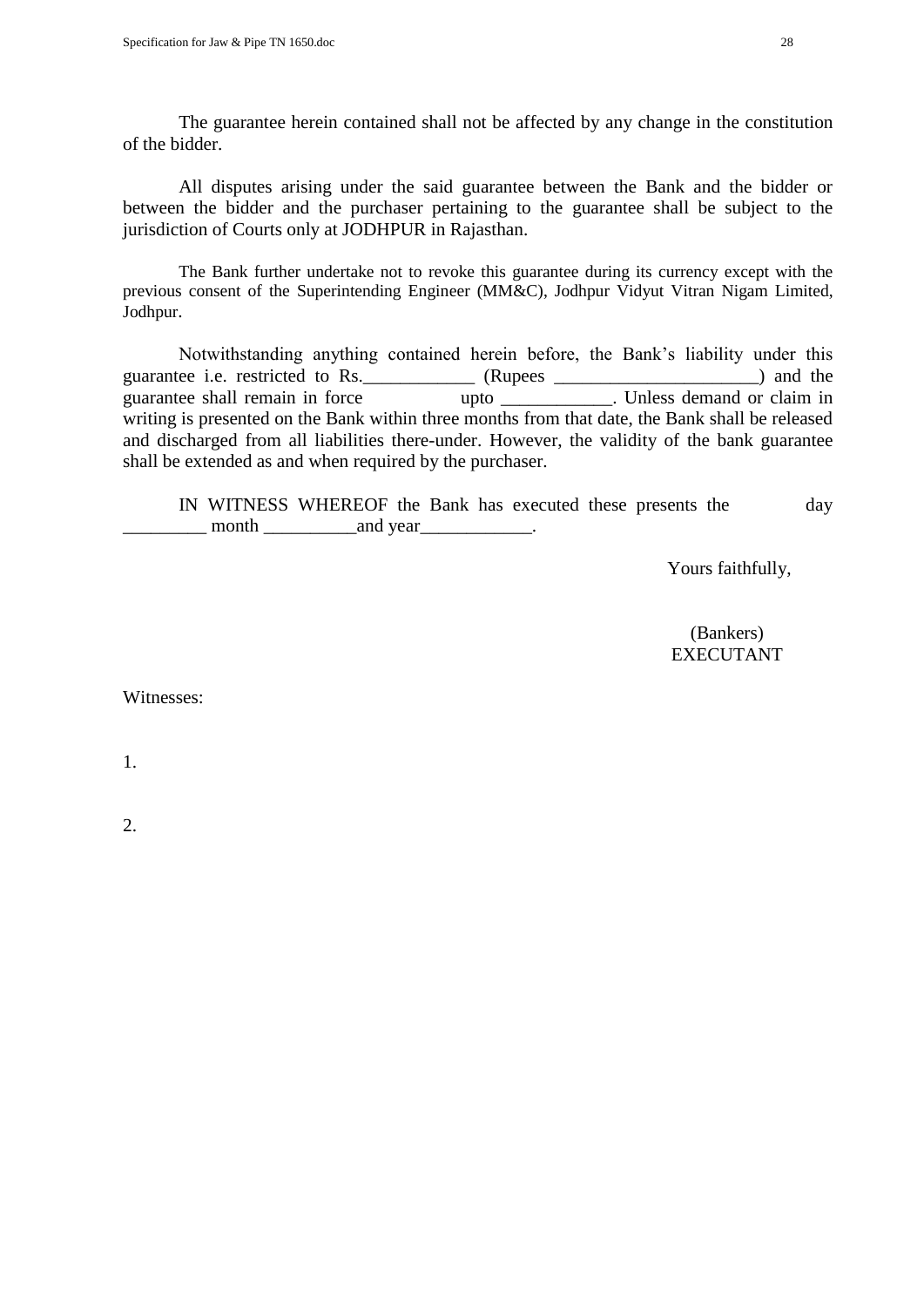#### **TN-1650**

### **Schedule-IV-A**

#### **ITEM- RATE CONTRACT OF FIXED AND MOVING CONTACT ASSEMBLY OF 33KV, 800AMP. ISOLATORS AND 11KV, 400AMP. ISOLATORS WITH 24 KV POST INSULATORS WITHOUT EARTH BLADE FOR A PERIOD OF ONE YEAR AND FURTHER EXTENDABLE UPTO ONE YEAR.**

# **Must be filled in by the tenderer and attached with Technical Bid (Part-I)**

To,

The Superintending Engineer (MM&C), Jodhpur Vidyut Vitran Nigam Limited, Jodhpur.

# Dear Sir,

With reference to your invitation to tender against specification No. **JDVVNL/SE/MM&C/TN** -1650, we agree to supply the following quantity :

| $\circ$<br>S. | r r <i>J</i> .<br>01<br>Particulars of | Tendered | Qty.             | Justification of    | Status of        |
|---------------|----------------------------------------|----------|------------------|---------------------|------------------|
| No.           | <b>Items</b>                           | Quantity | Offered          | quantity offered as | <b>Type Test</b> |
|               |                                        |          |                  | per Qualifying      | Certificates.    |
|               |                                        |          |                  | Requirement         |                  |
| 1.            | 2.                                     | 3.       | $\overline{4}$ . | 5.                  | 6.               |
| 1.            | <b>FIXED AND MOVING</b>                |          |                  |                     |                  |
|               | <b>CONTACT</b>                         |          |                  |                     |                  |
|               | <b>ASSEMBLY FOR 33</b>                 |          |                  |                     |                  |
|               | <b>KV ISOLATORS:</b>                   |          |                  |                     |                  |
| a             | Jaw                                    | 500      |                  |                     |                  |
| h.            | Pipe                                   | 250      |                  |                     |                  |
| 2.            | <b>FIXED AND MOVING</b>                |          |                  |                     |                  |
|               | <b>CONTACT</b>                         |          |                  |                     |                  |
|               | <b>ASSEMBLY FOR 11</b>                 |          |                  |                     |                  |
|               | <b>KV ISOLATORS:</b>                   |          |                  |                     |                  |
| a             | Jaw                                    | 2000     |                  |                     |                  |
| h             | Pipe                                   | 1000     |                  |                     |                  |

- 1. The offer is valid for a period of 120 days after the date of opening of this tender.
- 2. The prices are FIRM
- 3. It is noted that the quantity as mentioned in the specification are approximate and we agree to supply any quantity as per your requirement.
- 4. The delivery shall strictly be in accordance with our delivery schedule as given in Schedule-VIII of this specification. In case we fail to deliver the materials as indicated in the clause No.1.23 of GCC (Section-II), we are liable to pay recovery for delay in delivery as per clause No.1.24 of this Schedule-II of this specification. The material shall conform to your specification No. **JDVVNL/SE/MM&C/TN** -1650 and as per relevant ISS in all respect.
- 5. We conform that we agree to all the terms & conditions as well as the technical stipulation of your specification No. **JDVVNL/SE/MM&C/TN** -1650 and there are no deviations other than as specified in the Schedule-VI  $(A \& B)$ .

 **Yours faithfully,** 

 **Signature of tenderer with stamp Dated.**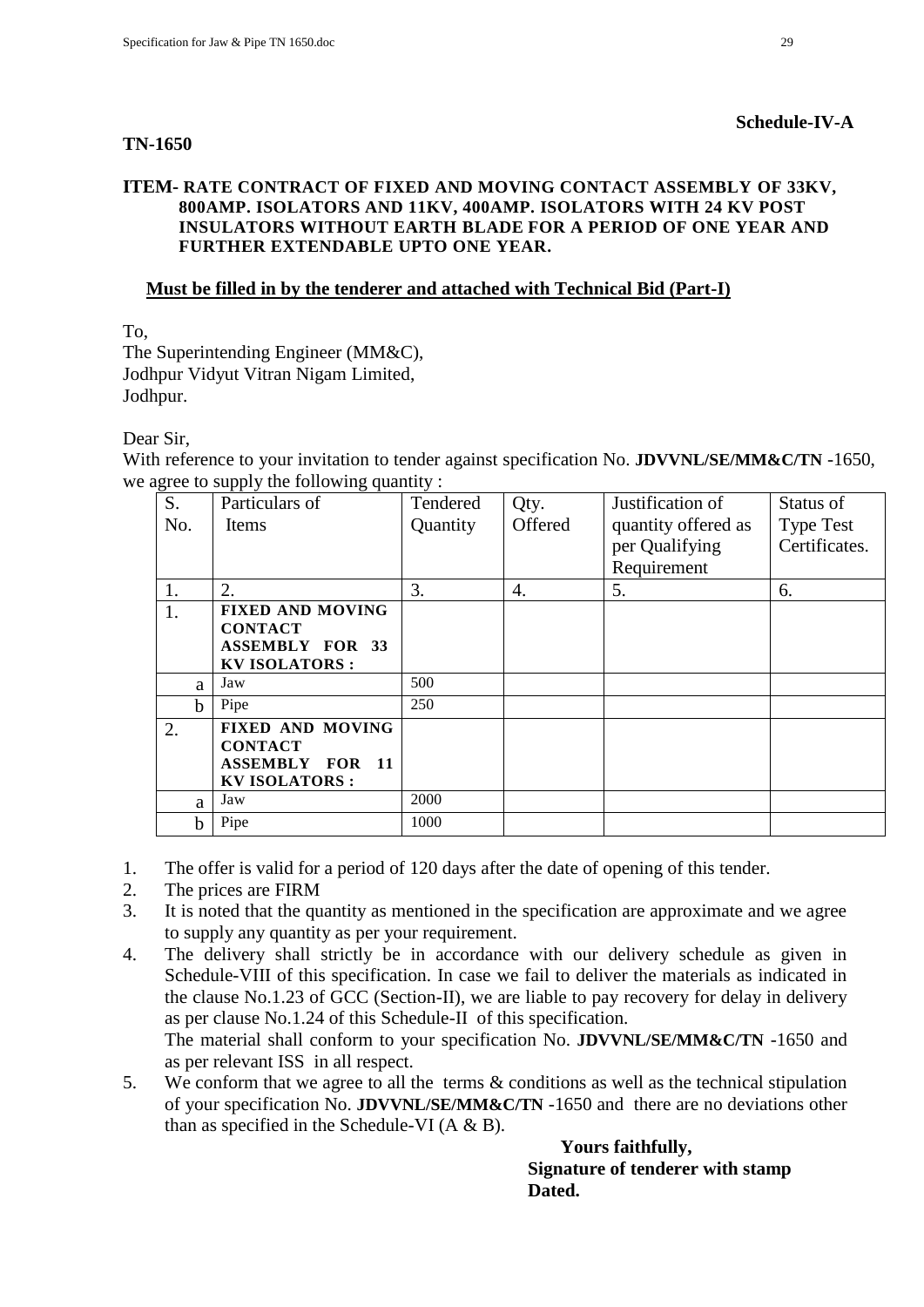# **SCHEDULE-V**

# **GUARANTEED TECHNICAL PARTICULARS FOR RATE CONTRACT OF FIXED AND MOVING CONTACT ASSEMBLY OF 33KV, 800AMP. ISOLATORS AND 11KV, 400AMP. ISOLATORS WITH 24 KV POST INSULATORS WITHOUT EARTH BLADE FOR A PERIOD OF ONE YEAR AND FURTHER EXTENDABLE UPTO ONE YEAR AGAINST TN- 1650**

| S.No.                   | <b>Particulars</b>                                                                | <b>33KV ISOLATORS</b> | <b>11KV</b><br><b>ISOLATORS</b> |
|-------------------------|-----------------------------------------------------------------------------------|-----------------------|---------------------------------|
| $\mathbf{1}$            | <b>Manufacturer's</b>                                                             |                       |                                 |
|                         | <b>Type/Designation/Installation</b><br><b>Manufacturer's Name and address of</b> |                       |                                 |
| 2(a)                    | <b>Manufacture</b>                                                                |                       |                                 |
| (b)                     | <b>Work address of manufacturer</b>                                               |                       |                                 |
| $^\copyright$           | GST registration no.                                                              |                       |                                 |
| $\mathbf{3}$            | Standard(s) according to which the<br>isolators are manufactured                  |                       |                                 |
| $\overline{\mathbf{4}}$ | Maximum design voltage at which the                                               |                       |                                 |
|                         | isolator can operate (kV)                                                         |                       |                                 |
| 5                       | <b>Rated Frequency (Hz)</b>                                                       |                       |                                 |
| 6                       | <b>Rated Voltage (KV)</b>                                                         |                       |                                 |
| $\overline{7}$          | Max. current that can be safely                                                   |                       |                                 |
|                         | interrupted by the isolator                                                       |                       |                                 |
|                         | Inductive (A & % PF)<br>$\mathbf{i}$                                              |                       |                                 |
|                         | ii) Capacitive (A & % PF)                                                         |                       |                                 |
| 8                       | <b>Continuous current rating</b>                                                  |                       |                                 |
|                         | Nominal (Amps)<br>$\mathbf{i}$                                                    |                       |                                 |
|                         | Under site conditions (Amps)<br>$\mathbf{ii}$                                     |                       |                                 |
| 9                       | Rated short time withstand current                                                |                       |                                 |
|                         | For 3 seconds (KA rms)<br>$\mathbf{i}$                                            |                       |                                 |
|                         | ii) For 1 second (KA rms)                                                         |                       |                                 |
|                         | iii) Rated peak withstand current (kAp)                                           |                       |                                 |
| 10                      | Mile Volt drop test voltage between :                                             |                       |                                 |
|                         | i) Contacts                                                                       |                       |                                 |
|                         | ii) Terminals of each phase                                                       |                       |                                 |
| 11                      | Current density at the minimum cross-<br>section of :                             |                       |                                 |
|                         | Moving blade (Amps/Sq.mm.)<br>a)                                                  |                       |                                 |
|                         | Terminal pad (Amps/sq.mm.)<br>b)                                                  |                       |                                 |
|                         | Female Contacts (Amps/sq.mm.)<br>$\mathbf{c})$                                    |                       |                                 |
|                         | Terminal Connector (Amp/sq.mm)<br>$\rm d$                                         |                       |                                 |
| 12                      | Max. temp. rise of following current                                              |                       |                                 |
|                         | carrying parts when carrying rated                                                |                       |                                 |
|                         | current continuously (deg.C) over an                                              |                       |                                 |
|                         | ambient of 50 deg.C instead of 40 deg.C                                           |                       |                                 |
|                         | mentioned in relevant IS.                                                         |                       |                                 |
|                         | Moving blades<br>i)                                                               |                       |                                 |

(Strike out which is not applicable)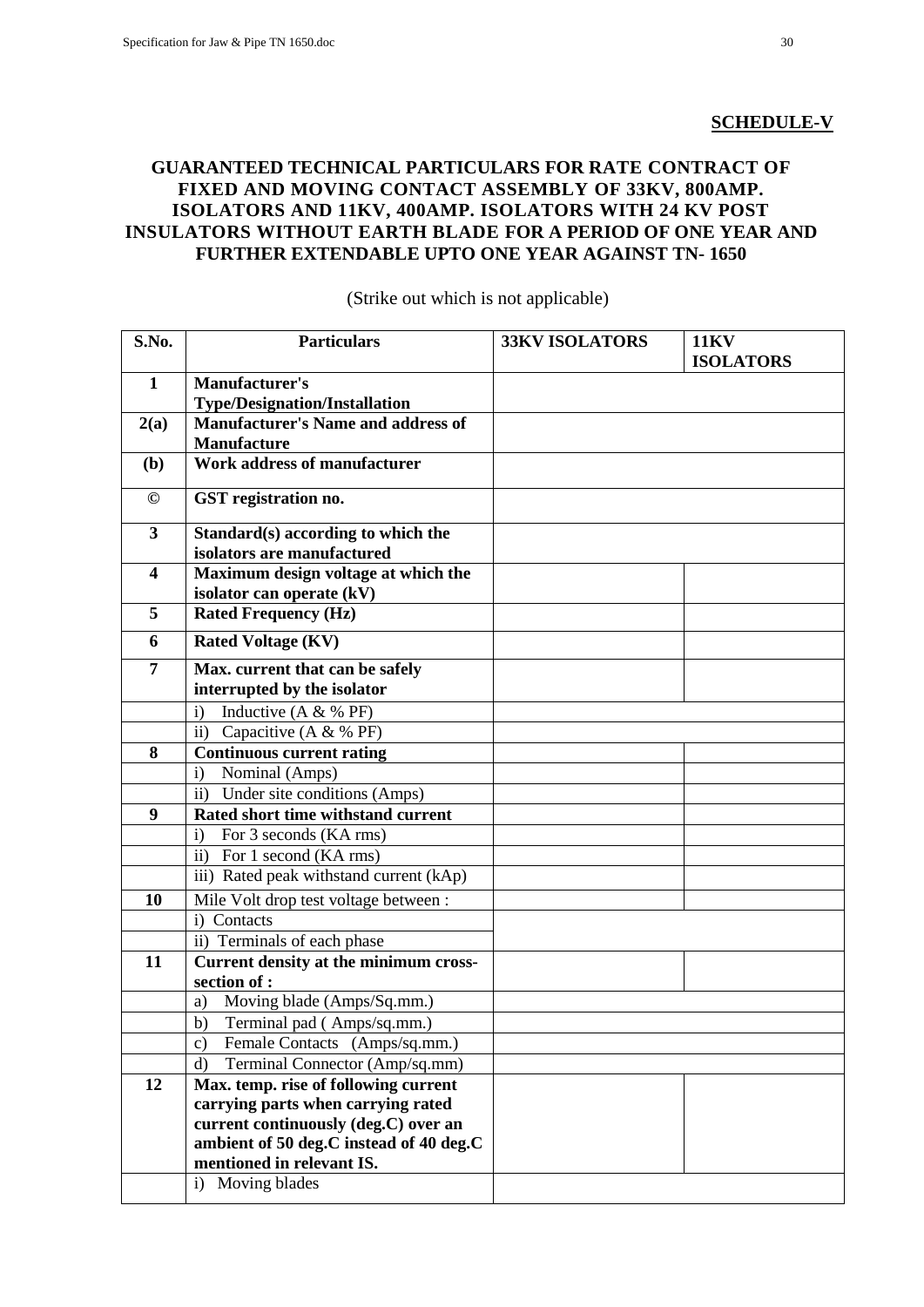|       | ii) Contacts with silver plating                 |                       |                                 |
|-------|--------------------------------------------------|-----------------------|---------------------------------|
|       | iii) Terminal pad.                               |                       |                                 |
|       | iv) Bi-metallic terminal connector               |                       |                                 |
|       | v) Springs                                       |                       |                                 |
| 13    | Class (outdoor or indoor)                        |                       |                                 |
| 14    | Derating factor for specified site<br>conditions |                       |                                 |
| S.No. | <b>Particulars</b>                               | <b>33KV ISOLATORS</b> | <b>11KV</b><br><b>ISOLATORS</b> |
| 15    | <b>Design and Construction</b>                   |                       |                                 |
|       | i) Contacts (Male):                              |                       |                                 |
|       | a) Material and grade                            |                       |                                 |
|       | b) Dimensions & Cross-sectional area in          |                       |                                 |
|       | sq.mm.                                           |                       |                                 |
|       | ii) Contacts(Female):                            |                       |                                 |
|       | a) Material and grade                            |                       |                                 |
|       | b) Dimensions & Cross-sectional area in          |                       |                                 |
|       | sq.mm.                                           |                       |                                 |
|       | iii) Terminal pad:                               |                       |                                 |
|       | Material and grade<br>a)                         |                       |                                 |
|       | Dimensions & Cross-sectional area<br>b)          |                       |                                 |
|       | in sq.mm.                                        |                       |                                 |
|       | <b>Arching horns:</b><br>iv)                     |                       |                                 |
|       | a) Material and grade                            |                       |                                 |
|       | b) Dimensions & Cross-sectional area             |                       |                                 |
|       | in sq.mm.                                        |                       |                                 |
|       | v) Springs<br>a) Material and grade              |                       |                                 |
|       | Dimensions & Cross-sectional area in<br>b)       |                       |                                 |
|       |                                                  |                       |                                 |
|       | sq.mm.<br>vi) Contact Support:                   |                       |                                 |
|       | Material, size and length of plate<br>a)         |                       |                                 |
|       | Material and size of plate<br>b)                 |                       |                                 |
|       | vii) Nuts and Bolts                              |                       |                                 |
|       | a) Size, material and grade in live parts        |                       |                                 |
|       | b) Size, material and grade in other parts       |                       |                                 |
|       | viii) Terminal Connectors:                       |                       |                                 |
|       | <b>Clamp Body:</b><br>a)                         |                       |                                 |
|       | i) Alloy Composition                             |                       |                                 |
|       | ii) Plating if any                               |                       |                                 |
|       | iii) Dimension                                   |                       |                                 |
|       | <b>Bolts and nuts size</b><br>$\mathbf{b}$       |                       |                                 |
|       | i) Alloy composition                             |                       |                                 |
|       | ii) Tensile strength                             |                       |                                 |
|       | Type of washers used<br>$\mathbf{c})$            |                       |                                 |
|       | Materials of braids<br>$\mathbf{d}$              |                       |                                 |
|       | Temperature rise when carrying rated<br>e)       |                       |                                 |
|       | current at 50 deg.C ambient (deg.C)              |                       |                                 |
|       | Weight of each type of clamp (Kg.)<br>f)         |                       |                                 |
| 16    | Type of contacts                                 |                       |                                 |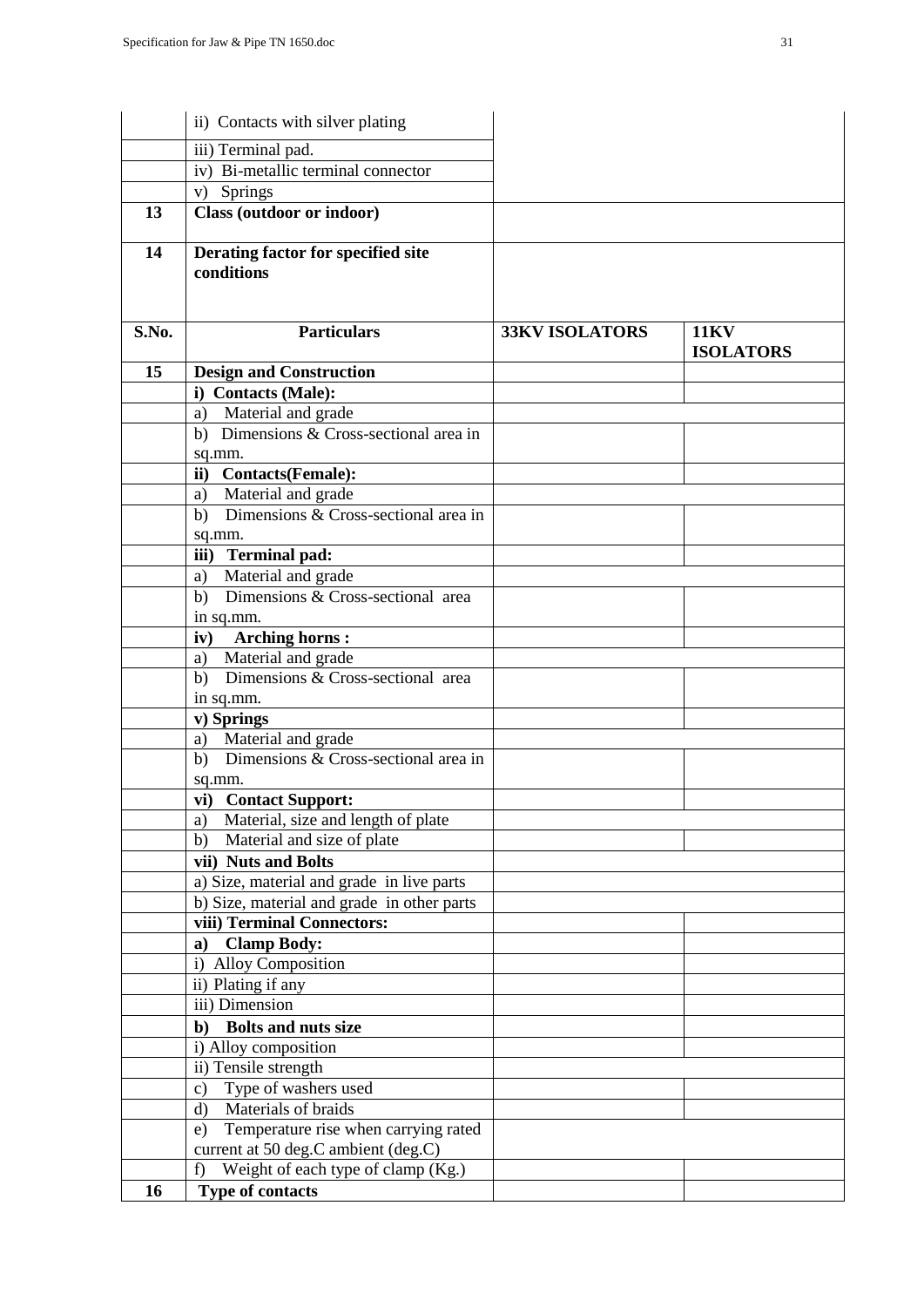| 17  | <b>Nuts &amp; Bolts</b>                   |  |
|-----|-------------------------------------------|--|
|     | a) Size, material $&$ grade in live parts |  |
|     | b) Terminal connectors.                   |  |
|     | c) Other parts.                           |  |
| 18  | Details of type test reports furnished:   |  |
|     | item IS: Type test Testing                |  |
|     | Report No. authority & date               |  |
|     | i) Isolator                               |  |
|     | ii) Terminal connector                    |  |
| 19. | List of drawing furnished                 |  |
| 20. | <b>Marking</b>                            |  |

**Name of bidder :- Signature & seal of bidder with designation**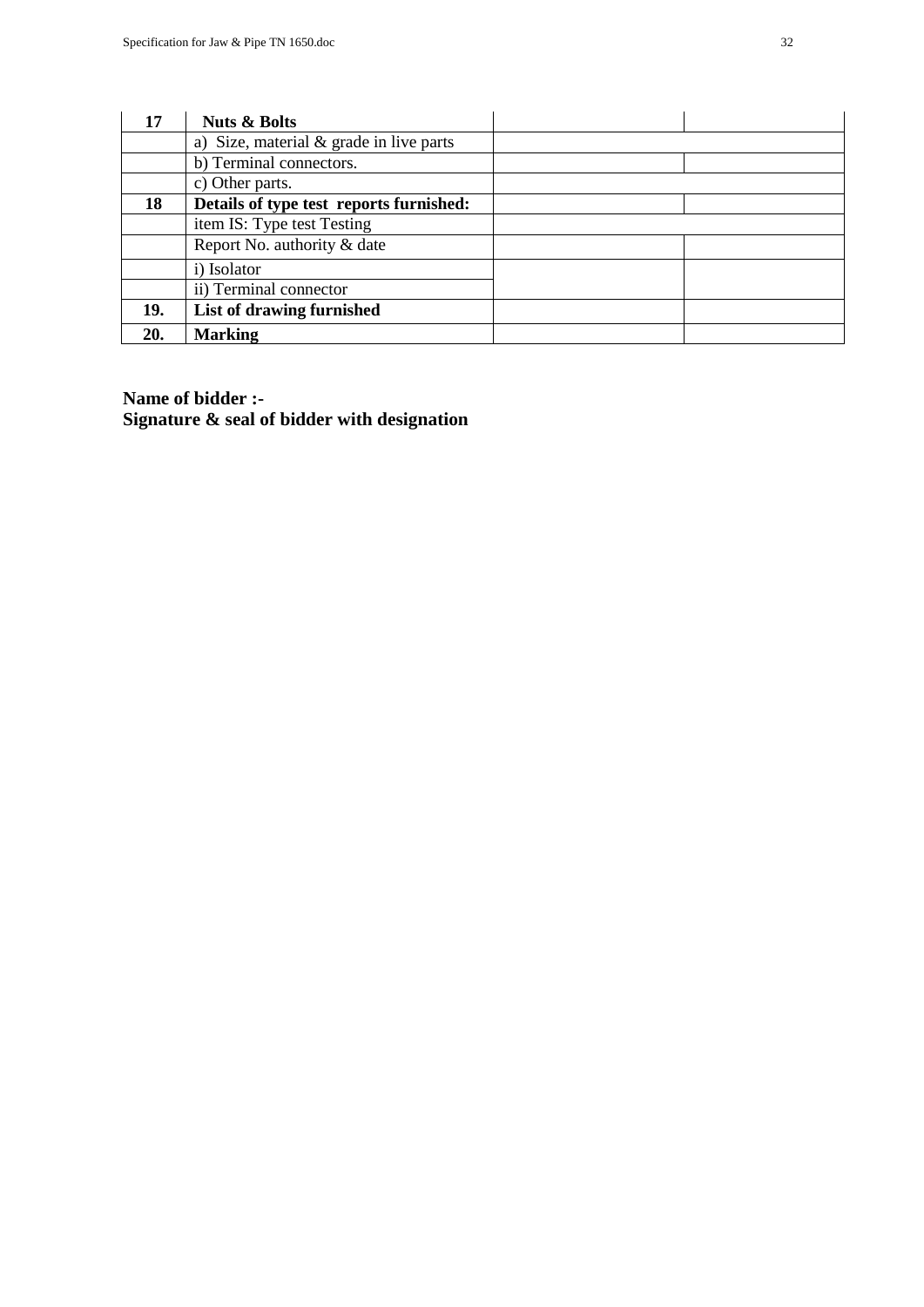#### **SCHEDULE -V (A)**

### **BILL OF MATERIALS FOR RATE CONTRACT OF FIXED AND MOVING CONTACT ASSEMBLY OF 33KV, 800 AMP. ISOLATORS SUITABLE FOR 24 KV POST INSULATORS FOR A PERIOD OF ONE YEAR AND FURTHER EXTENDABLE UPTO ONE YEAR**

| Sr.            | Description                          | Materials       | Qty. per | Remarks                               |
|----------------|--------------------------------------|-----------------|----------|---------------------------------------|
| No.            |                                      |                 | Set      |                                       |
|                | <b>FEMALE CONTACT</b>                | <b>COPPER</b>   | 12       | $25 \times 3.8$ mm / as per type test |
| $\overline{2}$ | <b>TERMINAL PAD</b>                  | <b>COPPER</b>   | 06       | 75 X 6.7 mm                           |
| 3              | <b>BIMETALIC STRIP</b>               | COPPER-Al.      | 06       | $75X75x1$ mm                          |
| $\overline{4}$ | <b>TERMINAL CONNECTOR</b>            | <b>AL.ALLOY</b> | 06       | <b>SUITABLE FOR DOG / RACCOON</b>     |
|                |                                      |                 |          | <b>CONDUCTOR</b>                      |
| 5              | <b>MALE CONTACT</b>                  | <b>COPPER</b>   | 03       | OD 31.7 X ID 24.4 mm X 860 mm         |
| 6              | JAW HOLDER(4 Bolt Type)              | <b>MS</b>       | 06       | 90 X 5 mm                             |
| $\overline{7}$ | <b>ARCHING HORN</b>                  | <b>MS</b>       | 06       | $\infty$ 10 mm Rod                    |
| 8              | <b>CONTACT COVER</b>                 | <b>MS</b>       | 12       | $50X3$ mm                             |
| 9              | <b>STOPPER</b>                       | <b>MS</b>       | 06       | <b>Bolt with Nut</b>                  |
| 10             | SPRING WITH NYLON NOB                | SS / Nylon      | 24/48    | <b>14 SWG</b>                         |
| 11             | <b>FASTENER</b><br><b>FOR</b>        | <b>MS HDG</b>   | 24       | $12 \text{ X } 15 \text{ mm}$         |
|                | <b>MOUNTING</b><br><b>POST</b><br>ON |                 |          |                                       |
|                | <b>INSULATORS</b>                    |                 |          |                                       |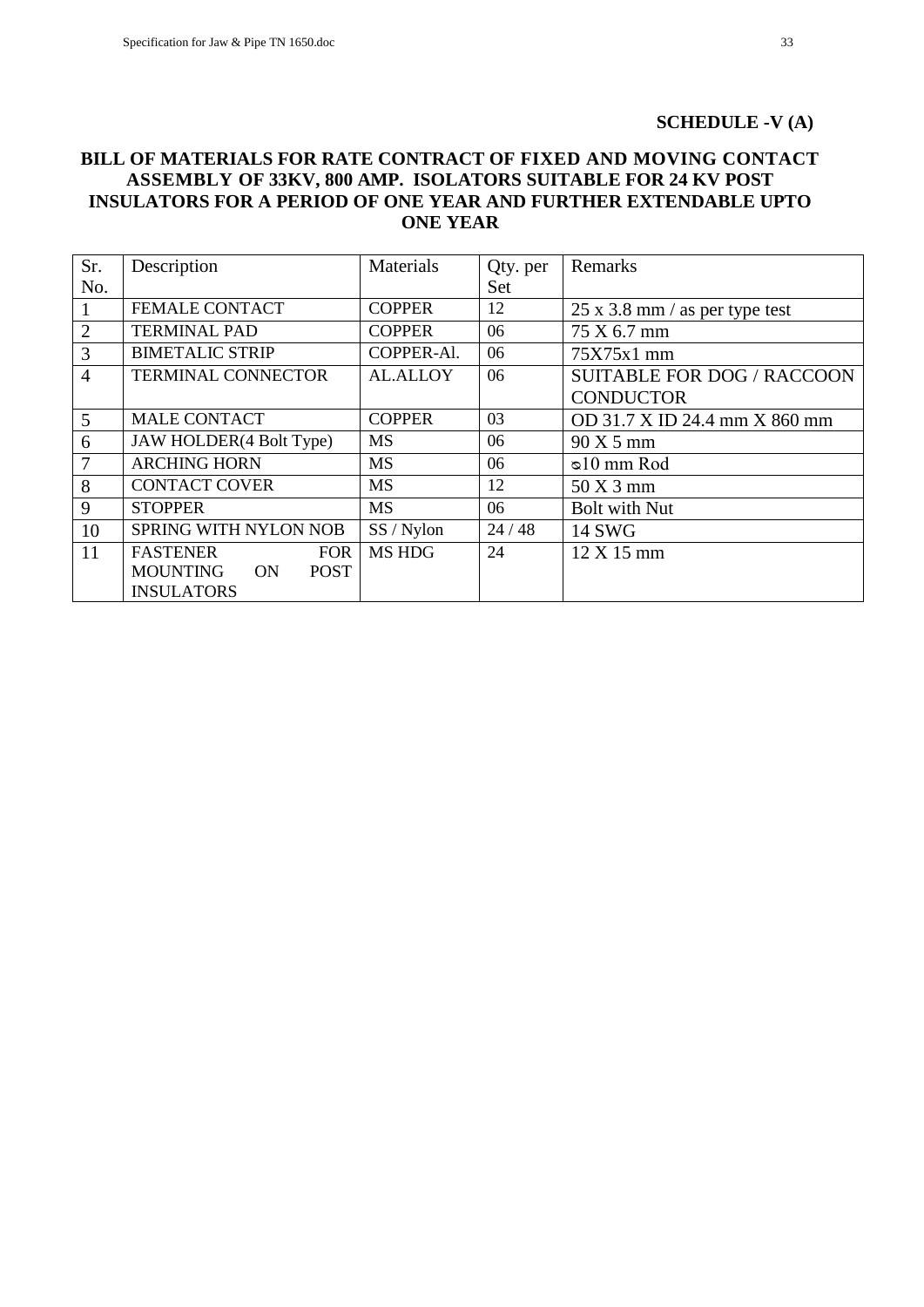#### **SCHEDULE -V (B)**

### **BILL OF MATERIALS FOR RATE CONTRACT OF FIXED AND MOVING CONTACT ASSEMBLY OF 11KV, 400 AMP. ISOLATORS SUITABLE FOR 24 KV POST INSULATORS FOR A PERIOD OF ONE YEAR AND FURTHER EXTENDABLE UPTO ONE YEAR**

| Sr.            | Description               | Materials       | Qty. per | Remarks                                     |
|----------------|---------------------------|-----------------|----------|---------------------------------------------|
| No.            |                           |                 | Set      |                                             |
|                | <b>FEMALE CONTACT</b>     | <b>COPPER</b>   | 12       | $19 \times 2.9$ mm / as per type test       |
| $\overline{2}$ | <b>TERMINAL PAD</b>       | <b>COPPER</b>   | 06       | 50 X 4.5 mm                                 |
| $\overline{3}$ | <b>BIMETALIC STRIP</b>    | COPPER-Al.      | 06       | 50X50x1 mm                                  |
| $\overline{4}$ | <b>TERMINAL CONNECTOR</b> | <b>AL.ALLOY</b> | 06       | <b>SUITABLE</b><br><b>FOR</b><br><b>DOG</b> |
|                |                           |                 |          | <b>RACCOON CONDUCTOR</b>                    |
| $\mathfrak{H}$ | <b>MALE CONTACT</b>       | <b>COPPER</b>   | 03       | OD 25 X ID 20.52 mm X 650 mm                |
| 6              | JAW HOLDER (4 Bolt Type)  | <b>MS</b>       | 06       | $90X5$ mm                                   |
| 7              | <b>ARCHING HORN</b>       | <b>MS</b>       | 06       | $\infty$ 8 mm Rod                           |
| 8              | <b>CONTACT COVER</b>      | <b>MS</b>       | 12       | $40X3$ mm                                   |
| 9              | <b>STOPPER</b>            | <b>MS</b>       | 06       | <b>Bolt with Nut</b>                        |
| 10             | SPRING WITH NYLON NOB     | SS / Nylon      | 24/48    | 16 SWG                                      |
| 11             | FASTENER FOR MOUNTING     | <b>MS HDG</b>   | 24       | $12 \text{ X } 15 \text{ mm}$               |
|                | ON POST INSULATORS        |                 |          |                                             |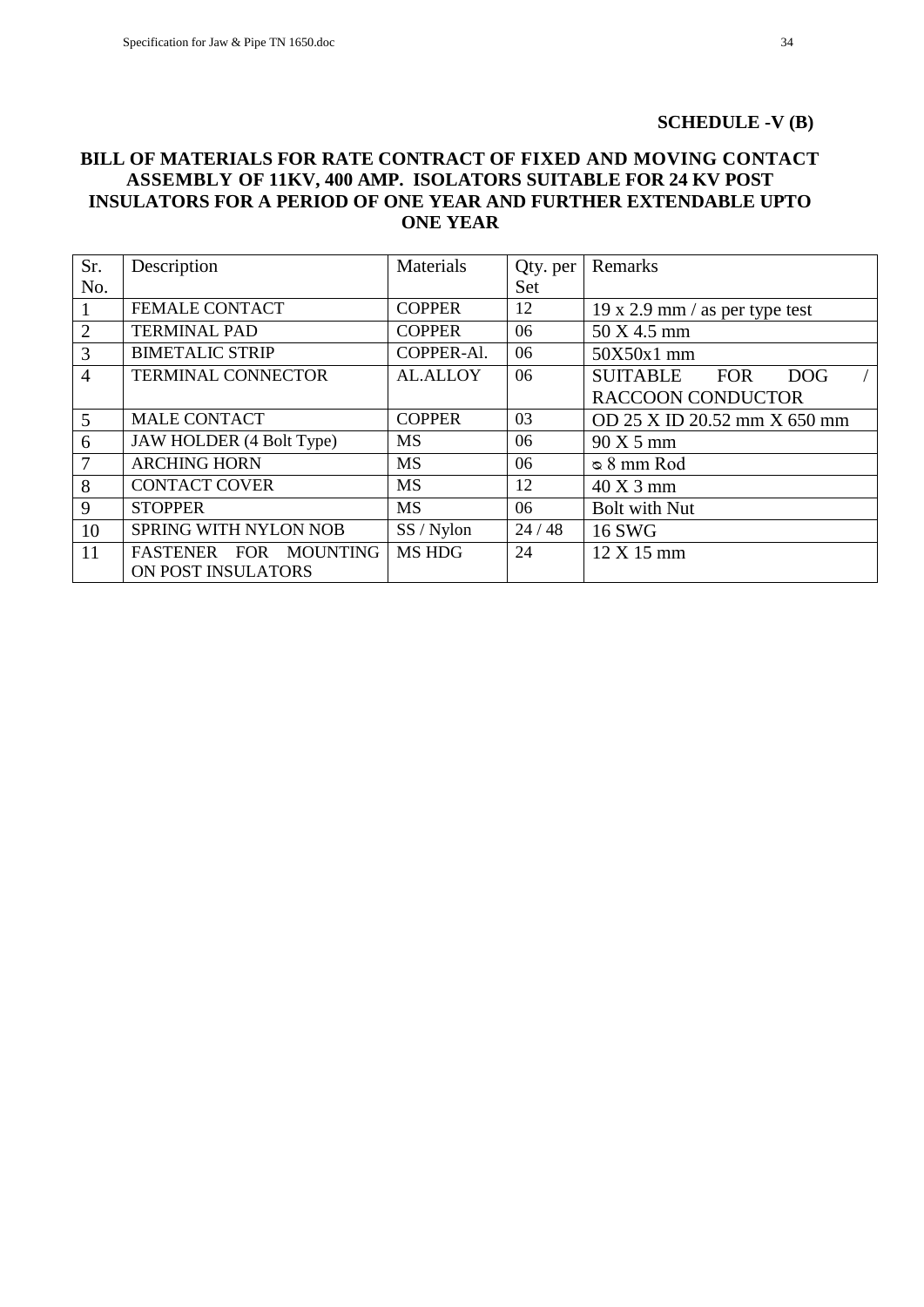

# **Schedule – V(C)**

# **JODHPUR VIDYUT VITRAN NIGAM LIMITED A Govt. of Rajasthan Undertaking**

Statement of guaranteed technical particulars and other performance data for supply of ……………………………………….. (Name of material) against specification no..………………………..

S.No. Particulars of technical & other performance data guaranteed.

Certified that we agree to all the aforesaid technical particulars and other performance data except following :-

| S.No. | Particulars of technical & other | Reasons for           |
|-------|----------------------------------|-----------------------|
|       | Performance data                 | deviations/departure. |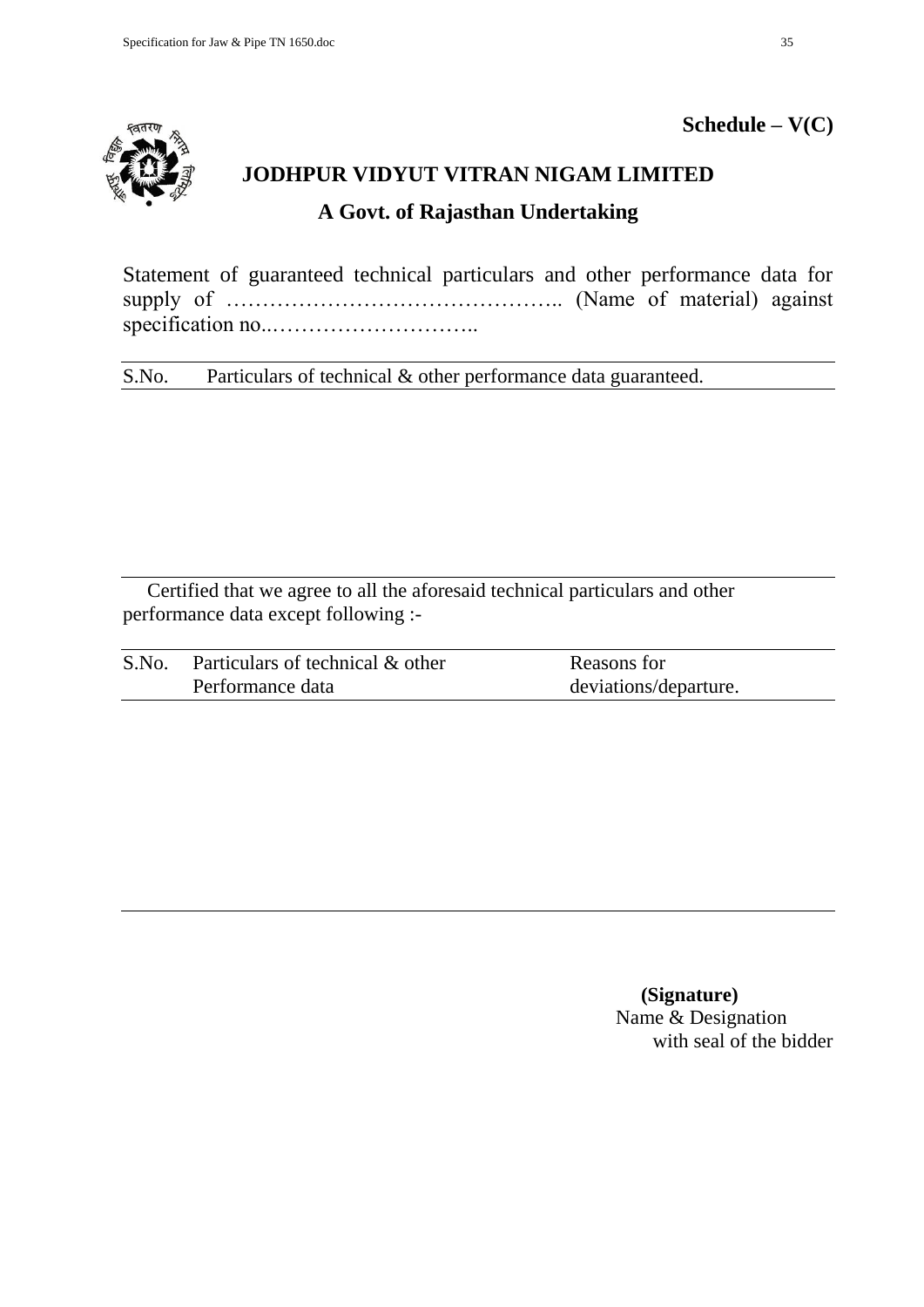

# The bidder shall state under this schedule the departure from the Purchaser's specification in respect of technical is as under:-

S.No. Main Deviations from Technical Specification.

Certified that we agree to all the technical specification of the NIT except for the deviation to the extent indicated above.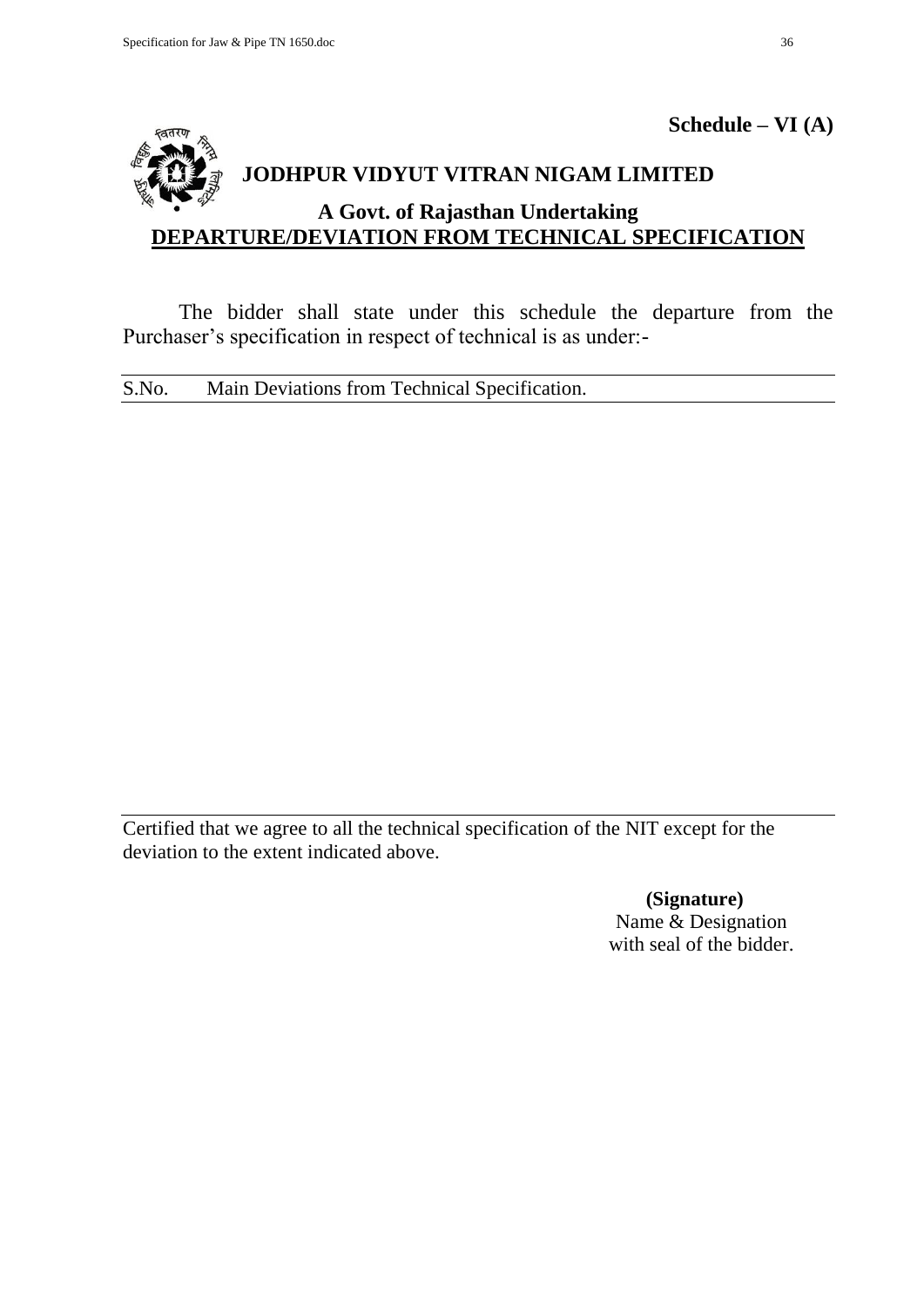

**Schedule – VI (B)**

# **JODHPUR VIDYUT VITRAN NIGAM LIMITED**

# **A Govt. of Rajasthan Undertaking DEPARTURE FROM COMMERCIAL TERMS & CONDITIONS OF THE SPECIFICATION**

The bidder shall state under this schedule the departure from the Purchaser's specification in respect of Commercial terms & conditions:-

S.No. Main Deviations from Specification.

Certified that we agree to all the commercial terms & conditions as laid down in General Conditions of Contract to the specification except for the deviation to the extent indicated above.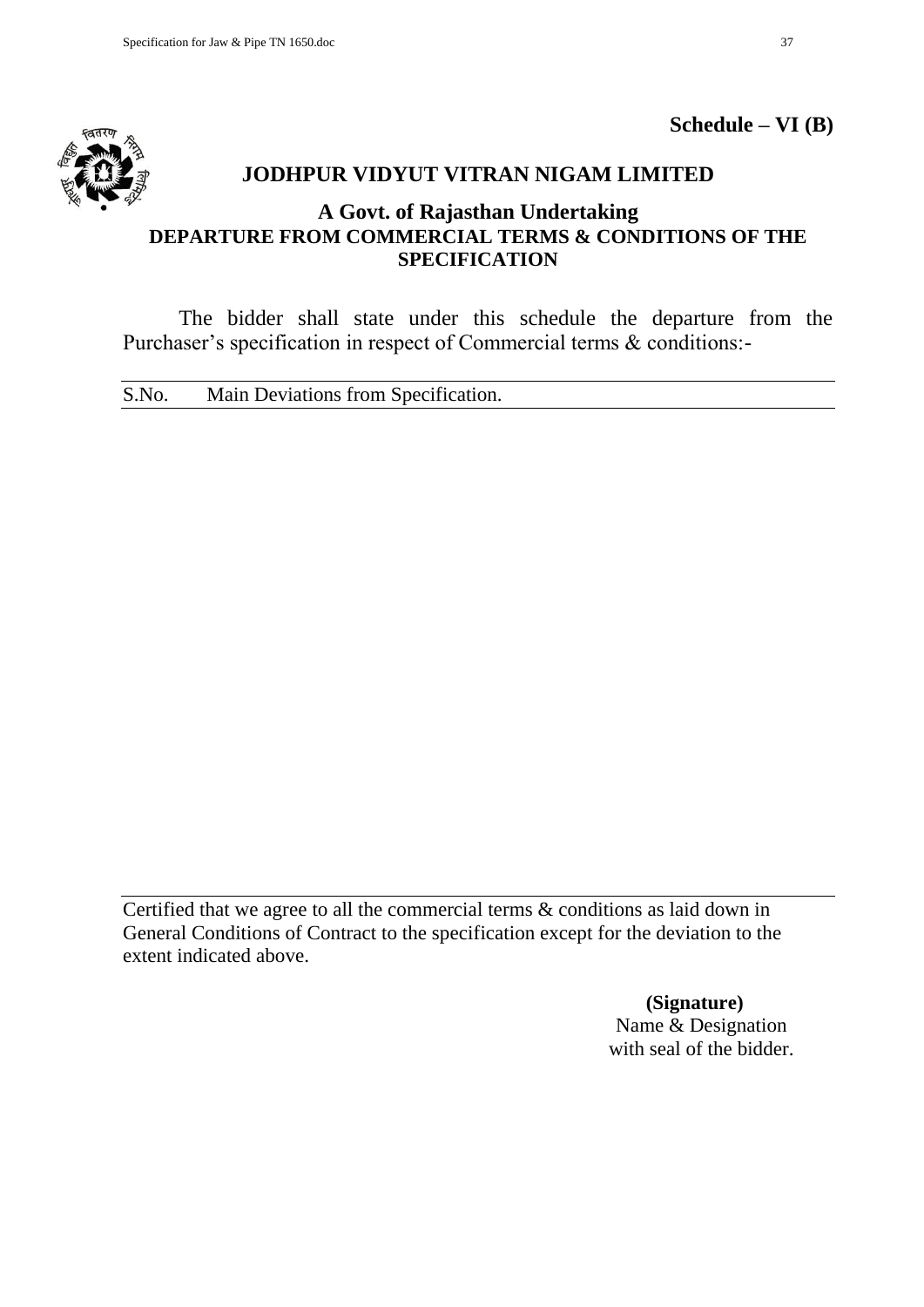# **Schedule – VII**



# **JODHPUR VIDYUT VITRAN NIGAM LIMITED**

# **A Govt. of Rajasthan Undertaking LIST OF PAST SUPPLIES**

The bidder shall state under this schedule whether material and equipments, similar to those offered in the tender have been previously supplied by him. A list shall be given of such orders executed by him together with information regarding the names of purchasing organizations, quantities supplied and when the supplies were effected. This list should be in form given below:-

| S.No. Detailed particulars Qty in<br>of items supplied | MT | & Date | Order No. Name & details<br>of purchasing authority Completion | Date of |
|--------------------------------------------------------|----|--------|----------------------------------------------------------------|---------|
|                                                        |    |        |                                                                |         |

| If executed partially<br>to be mentioned<br>$Qty.$ in M.T.) | whether still<br>to be executed | Delivery<br>stipulated in<br>order | Remarks |
|-------------------------------------------------------------|---------------------------------|------------------------------------|---------|
|                                                             |                                 |                                    |         |

**Note:** Separate schedules are to be furnished by the bidder for past supply to the JDVVNL, Jodhpur other State Electricity Boards and other Departments /Organisations.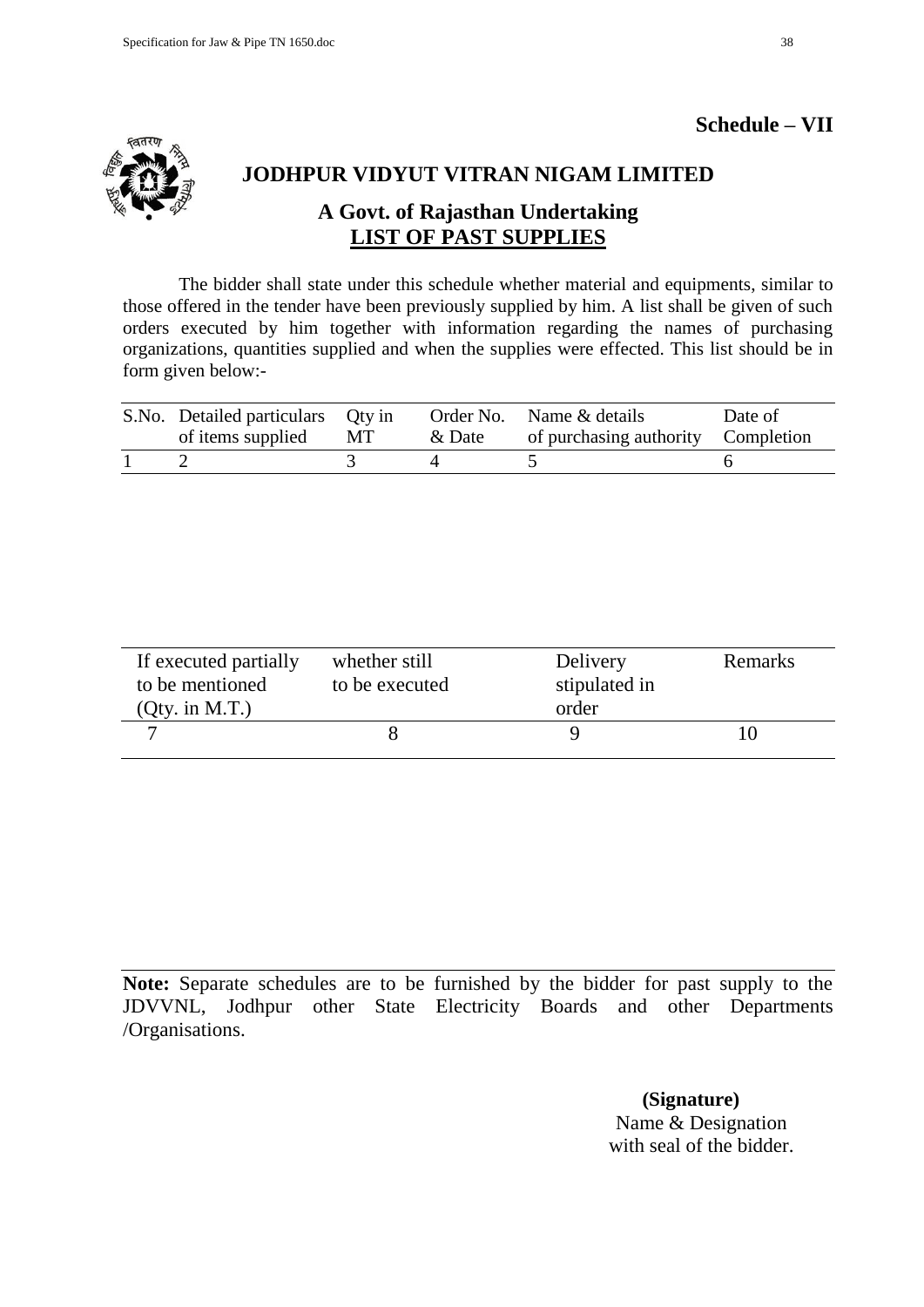#### **TO WHOMSOEVER IT MAY CONCERN**

This is to certify that  $M/s$ .  $(Complete with address)$ have manufactured and supplied the goods/ equipments/ material during the following financial year(s) to the Electrical Utilities/ Government Departments/ Discoms/ SEBs as detailed out below:

| S.             | Financial  | Detailed  | Name $\&$       | Order    | Unit | Ordered |       | Actual   |       | Remarks |
|----------------|------------|-----------|-----------------|----------|------|---------|-------|----------|-------|---------|
| N <sub>0</sub> | in<br>year | particula | particula       | No. $\&$ |      |         |       | Supplied | Up    |         |
|                | which      | of<br>rs  | of<br><b>rs</b> | Date     |      |         |       | to       |       |         |
|                | material   | item(s)   | purchasi        | against  |      | Qty     | Value | Qty      | Value |         |
|                | supplied   | supplied  | ng              | which    |      |         | (Rs.) |          | (Rs.) |         |
|                |            |           | authority       | item(s)  |      |         |       |          |       |         |
|                |            |           |                 | supplie  |      |         |       |          |       |         |
|                |            |           |                 | d        |      |         |       |          |       |         |
|                |            |           |                 |          |      |         |       |          |       |         |
|                |            |           |                 |          |      |         |       |          |       |         |
|                |            |           |                 |          |      |         |       |          |       |         |

Signature Signature of C.A.

Name & Designation Name: With Seal of the Bidder Address Date and the set of  $\overline{a}$ Place\_\_\_\_\_\_\_\_\_\_\_\_\_\_ Membership No.

The above particulars are true and correct based on explanations, records and books of accounts produced before us. Further the above certificate issued on the request of the company.

CA Firm(\_\_\_\_\_\_\_\_\_\_\_\_\_\_\_\_\_\_\_\_\_\_\_\_\_\_)

**Note:-The CA Certificate should be furnished on the letter head of CA and must be signed by the bidder and C.A. firm. The details i.e. address of C.A. & membership No. shall clearly be mentioned on C.A. certificate. In case C.A. certificate is not signed by the bidder/furnished without membership No. & address of C.A. then same may not be considered for which responsibility rests with the bidder.**

| <b>Schedule-VII-A</b> |
|-----------------------|
|                       |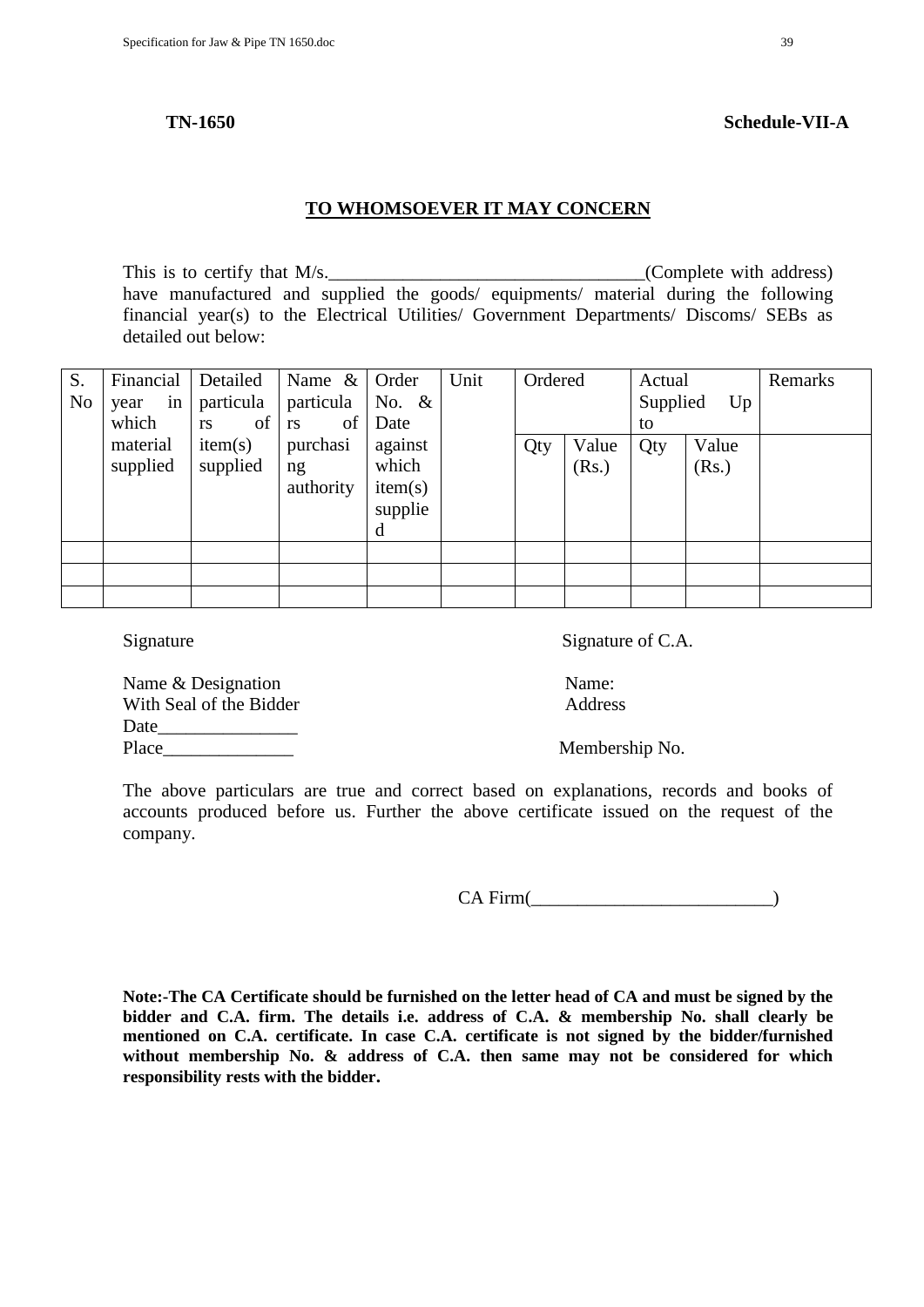

# **URTAKING FOR CA CERTIFICATE (TO BE FURNISHED ON NON-JUDICIAL STAMP WORTH Rs.100/- & DULY NOTARIZED)**

I/WE UNDERTAKE THAT THE CA CERTIFICATE SUBMITTED AS PER THE REQUIREMENT OF PRE-QUALIFICATION REQUIREMENTS, FOR ADJUDGING THE PAST SUPPLIES , UNDER THE SUBJECT TENDER, TN-<br>
, IS CORRECT AND I, UNDERSIGNED WILL BE SOLELY RESPONSIBLE FOR ANY DEVAITION/ DISCREPANCY/ IN-CORRECT INFORMATION , IF EVER NOTICED IN THE CA CERTIFICATE.

FURHER, IN CASE, IF ANY DEVAITION/DISCREPANCY/IN-CORRECT INFORMATION IS NOTICED IN THE CA CERTIFICATE FURNISHED WITH THE BID, AT ANY STAGE DURING PROCESSING/ CURRENCY OF TENDER, DISCOM CAN TAKE THE ACTION AGAINST THE FIRM  $M/s$ \_\_\_\_\_\_\_\_\_\_\_\_ \_\_\_\_\_\_\_\_\_\_\_\_\_\_\_\_\_\_\_\_\_\_\_\_\_\_\_\_\_\_\_\_\_\_\_\_\_\_\_\_\_\_\_\_\_\_\_\_\_\_\_\_AS PER THE

RULES & REGULATIONS.

 **(SIGNATURE)** NAME & DESIGNATION WITH SEAL OF THE BIDDER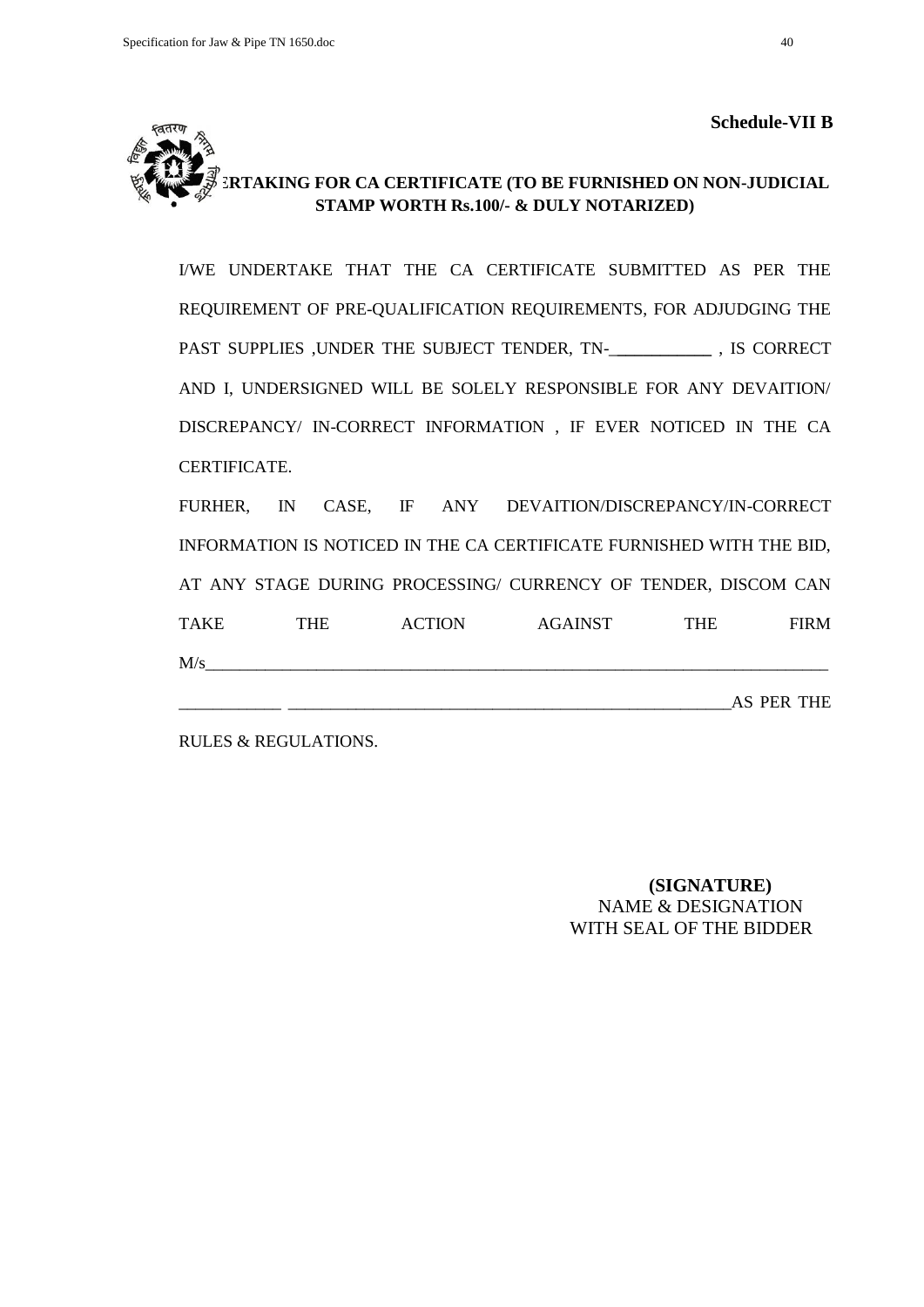# **A Govt. of Rajasthan Undertaking** DELIVERY SCHEDULE

PART-A

The delivery schedule of the material by the Purchase Officer is as mentioned hereunder:-

| S.No.       | Particulars | Commencement      | Rate of supply | Period for completion |
|-------------|-------------|-------------------|----------------|-----------------------|
| of Material |             | period per Month. | per Month      | of delivery of entire |
|             |             |                   | material       |                       |

As per Cl. 18.0 of section-III

# **PART-B**

In case bidder deviates from the delivery schedule mentioned by the purchaser in Part-A then the delivery schedule shall be indicated/mentioned by the bidder as under:-

| S.No. | <b>Particulars</b> | Commencement      | Rate of supply | Period for completion |
|-------|--------------------|-------------------|----------------|-----------------------|
|       | of Material        | period per Month. | per Month      | of delivery of entire |
|       |                    |                   |                | material              |

**Note:** 1. During the commencement period the process of model assembly and submission of B.O.M. for approval shall be got completed.

 2. During the commencement period the contractual formalities shall be got completed.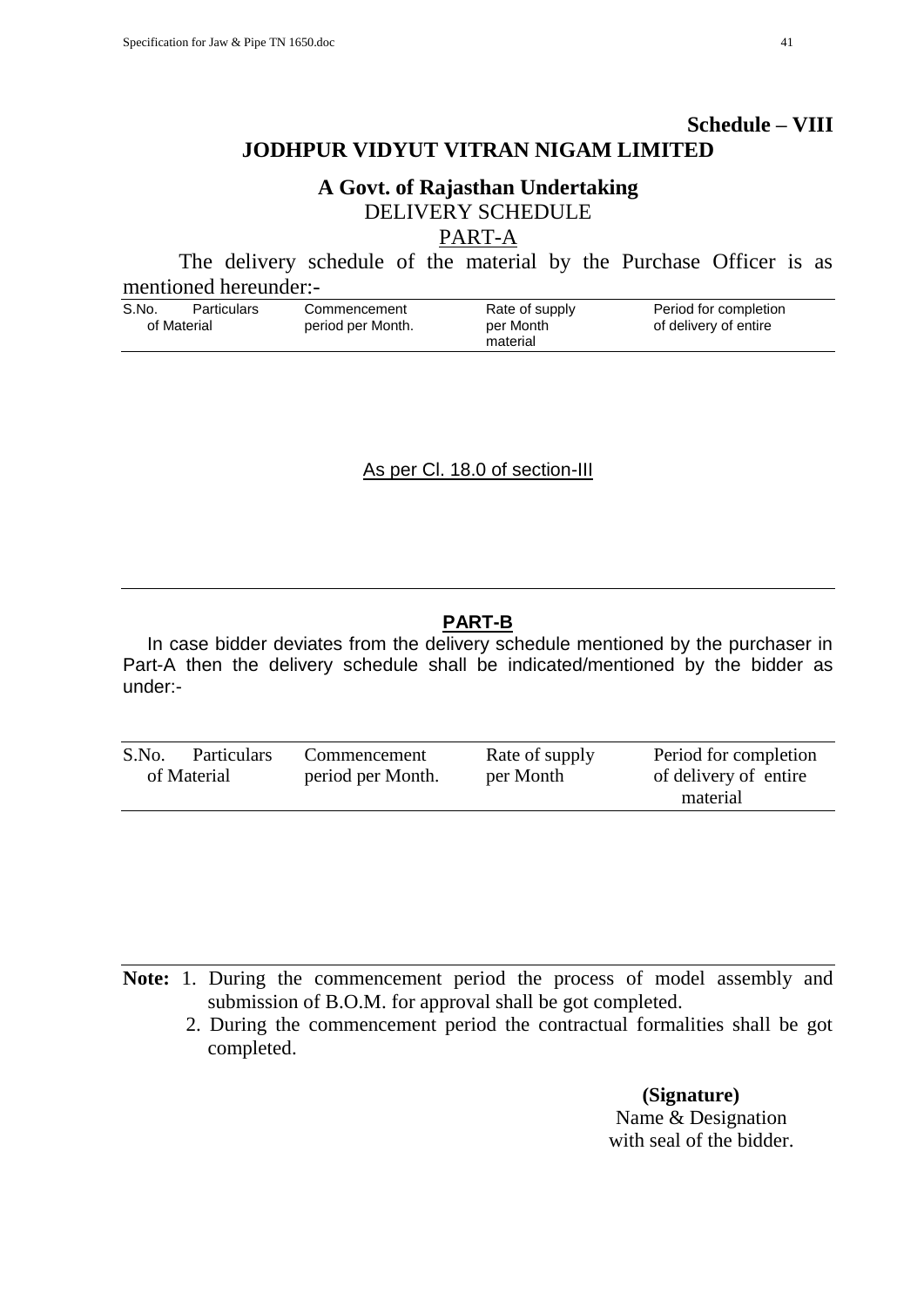# **Schedule – IX**



# **JODHPUR VIDYUT VITRAN NIGAM LIMITED**

**A Govt. of Rajasthan Undertaking**

List of Equipments and Technical Hands Available with the Firm

(To be filled in by the bidders & enclosed with the bid)

Manufacturers and / or their authorized agents who are quoting against this bid are requested to furnish the following information along-with the bid. The Purchaser will have the discretion to ignore the bid without the under noted particulars and/or ignore the bid particulars.

- 1. Name and Address of Manufacturer.
- 2. Place where works exist.
- 3. GSTIN
- 4. Details of machinery particularly with B.H.P. of each item installed.
- 5. Details of staff employed in the works.
- 6. Date when started the manufacturing of item under reference.
- 7. List of items manufactured.
- 8. Literature and drawings of items manufactured showing their description, size, design and other important technical particulars.
- 9. Details of order so far, executed alongwith the names of organization to whom supplied.
- 10. Manufacturing capacity.
- 11. Is the workshop open for inspection by the representative of the board, if required?
- 12. Statement of financial resources and Banking Reference along with Balance-Sheet for previous two years.
- 13. Testing facilities available for the manufactured articles in the testing laboratory of works.
- 14. Whether the Firm is a small/medium/large scale industry.
- 15. Registration No. with :
	- i. Small Scale, National/State.
	- ii. DGTD
	- iii. State Industries Department.

# **(Signature)**

Name & Designation with seal of the bidder.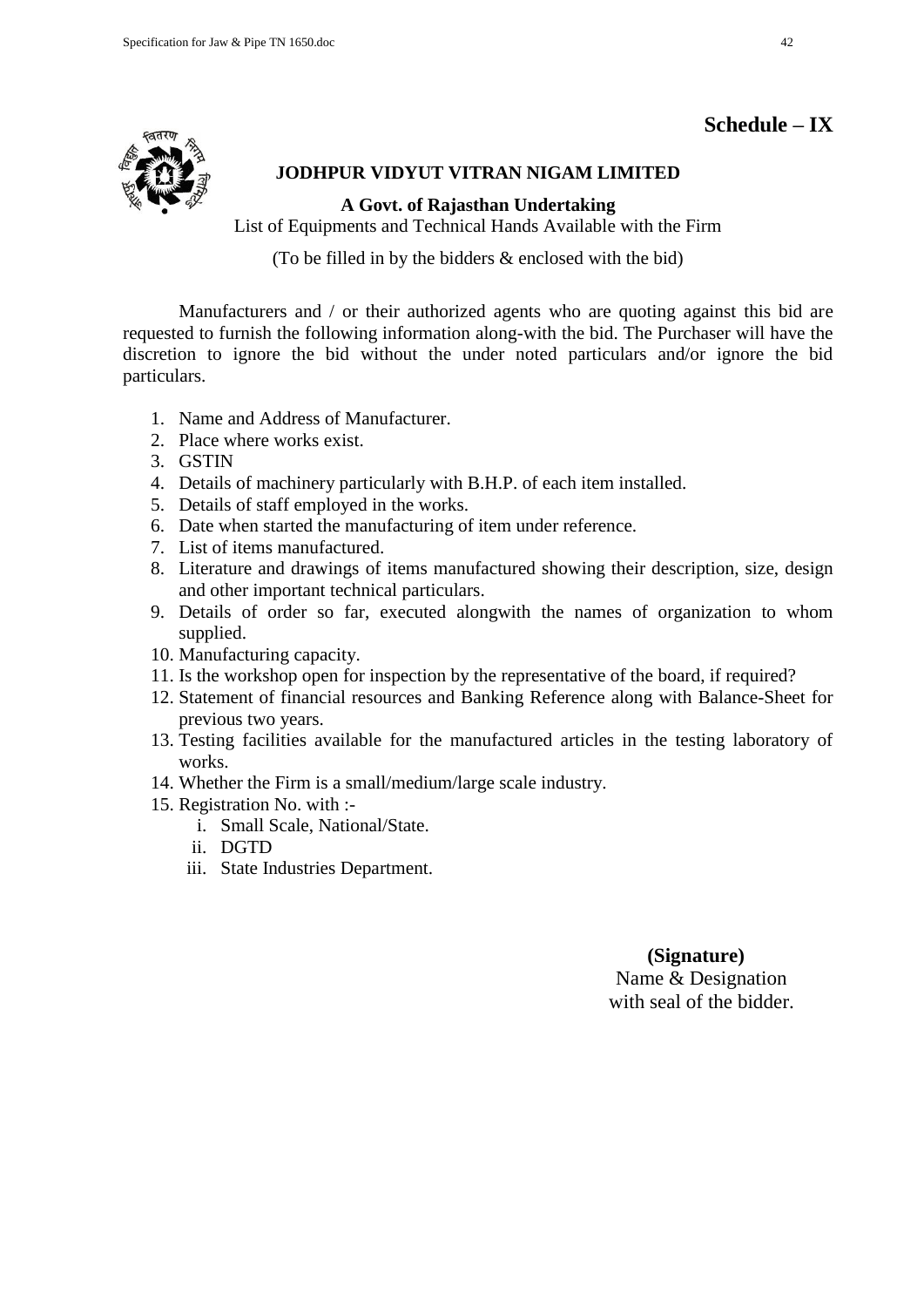# **GENERAL PARTICULARS ABOUT THE TENDER IN BRIEF**

# **JODHPUR VIDYUT VITARAN NIGAM LIMITED OFFICE OF THE SUPERINTENDING ENGINEER (MM&C) NEW POWER HOUSE, INDUSTRIAL AREA, JODHPUR**

TELEPHONE: 0291-2742223 FAX: 0291-2746539

**Two Part Bid**

# **SPECIFICATION NO: JDVVNL/SE (MM&C)/TN- 1650 RATE CONTRACT OF FIXED AND MOVING CONTACT ASSEMBLY OF 33KV, 800AMP. ISOLATORS AND 11KV, 400AMP. ISOLATORS WITH 24 KV POST INSULATORS WITHOUT EARTH BLADE FOR A PERIOD OF ONE YEAR AND FURTHER EXTENDABLE UPTO ONE YEAR**

| NIT No.                          | TN-1650                                           |  |
|----------------------------------|---------------------------------------------------|--|
| Last date for receipt of tenders | 15.09.2020 upto 12:00 PM                          |  |
| Date & time of tender opening    | 15.09.2020 at 3:00 PM                             |  |
| Cost of Specification            | Rs. 2,950.00 (Two Thousand Nine Hundred & Fifty)  |  |
|                                  | only)                                             |  |
|                                  | For MSME: Rs. 1,475 (One Thousand Four Hundred    |  |
|                                  | & Seventy Five only)                              |  |
| Processing of RISL               | Rs. 1,000.00 per set (One Thousand only)          |  |
| Bid security to be deposited     | General Bidder: Rs 80,125.00                      |  |
|                                  | Sick Unit: Rs 40,063.00                           |  |
|                                  | SSI unit of Rajasthan: Rs. 20,031 *               |  |
| Validity                         | 120 days from the next date of opening of techno- |  |
|                                  | commercial bid.                                   |  |

# **\* In case of SSI units of Rajasthan quotes less than the tendered quantity then they are required to furnish Bid Security @ 0.5% of the estimated value of quantity offered on the basis of estimated unit FOR destination price mentioned above:**

Further, while depositing the bid security amount in the office of Sr. Accounts Officer (MM&C), JdVVNL, Jodhpur, the bidders shall also furnish a certificate of SSI unit of Rajasthan and of sick unit and also to submit a letter of quantity offered by them.

### **VERY VERY IMPORTANT**

The bids not accompanied with qualification requirement, technical requirement indicated in the specification and other requirement given here under will be considered as incomplete offer and sufficient grounds for offer to be passed over:

1. Capacity, capability and competency proofing documents.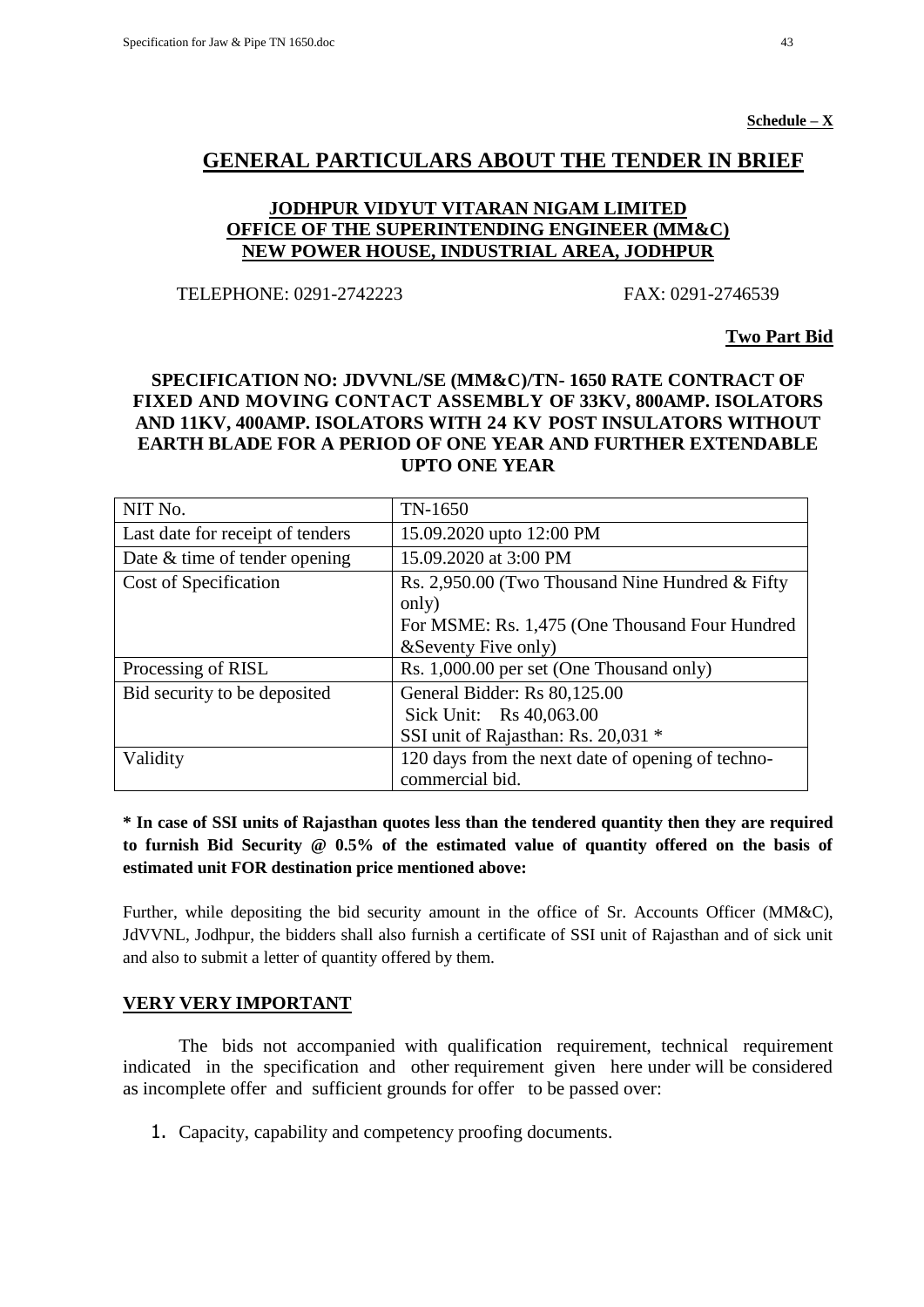- a. Capacity /orders of similar and higher rating of tendered equipment booked as on date of biding with type and rating and construction details of equipment for which order received be indicated.
- b. Copy of purchase orders of Erstwhile RSEB /SEB`S / Electric Utilities / Govt.
- 2. Departments / Discom for similar or higher rating equipment latest executed.
- 3. Year wise past experience for last 5 years of similar or higher rating of tendered equipment.
- 4. The details of testing facilities available at the works and copies of latest type test certificates, carried out on similar ITEM.
- 5. Quality assurance plan.
- 6. Complete guaranteed technical particulars, out lines and general arrangement drawings along with Bill of Material.
- 7. Bids without Section-I, II, III & Schedules (I to XI) shall be rejected.
- 8. Bids shall be furnished **through online**.
- 9. JdVVNL has the right to reject any offer on the basis of track record of poor performance in execution of previous order / equipment supplied /after sales service while evaluating the Techno-Commercial bid.
- 10.JdVVNL reserves the right to accept minor deviations in standard terms and conditions and also in technical and constructional features as specified in the technical specification **(Section-III).**
- 11.Deviation of any kind shall not be quoted in price bid, if found quoted, the same shall be ignored.
- 12.The following facilities are to be provided by the supplier at his own cost to the inspecting officer of Nigam (JdVVNL): -
- i. Suitable accommodation.
- ii. Local conveyance between arrival point, place of stay, works and departure point.
- iii. The supplier shall assist in arranging return ticket and reservation on the request of the inspecting officer for which the payment shall be made by the inspecting officer. In case of joint inspection, single or shared double room accommodation shall be provided

**-------------------**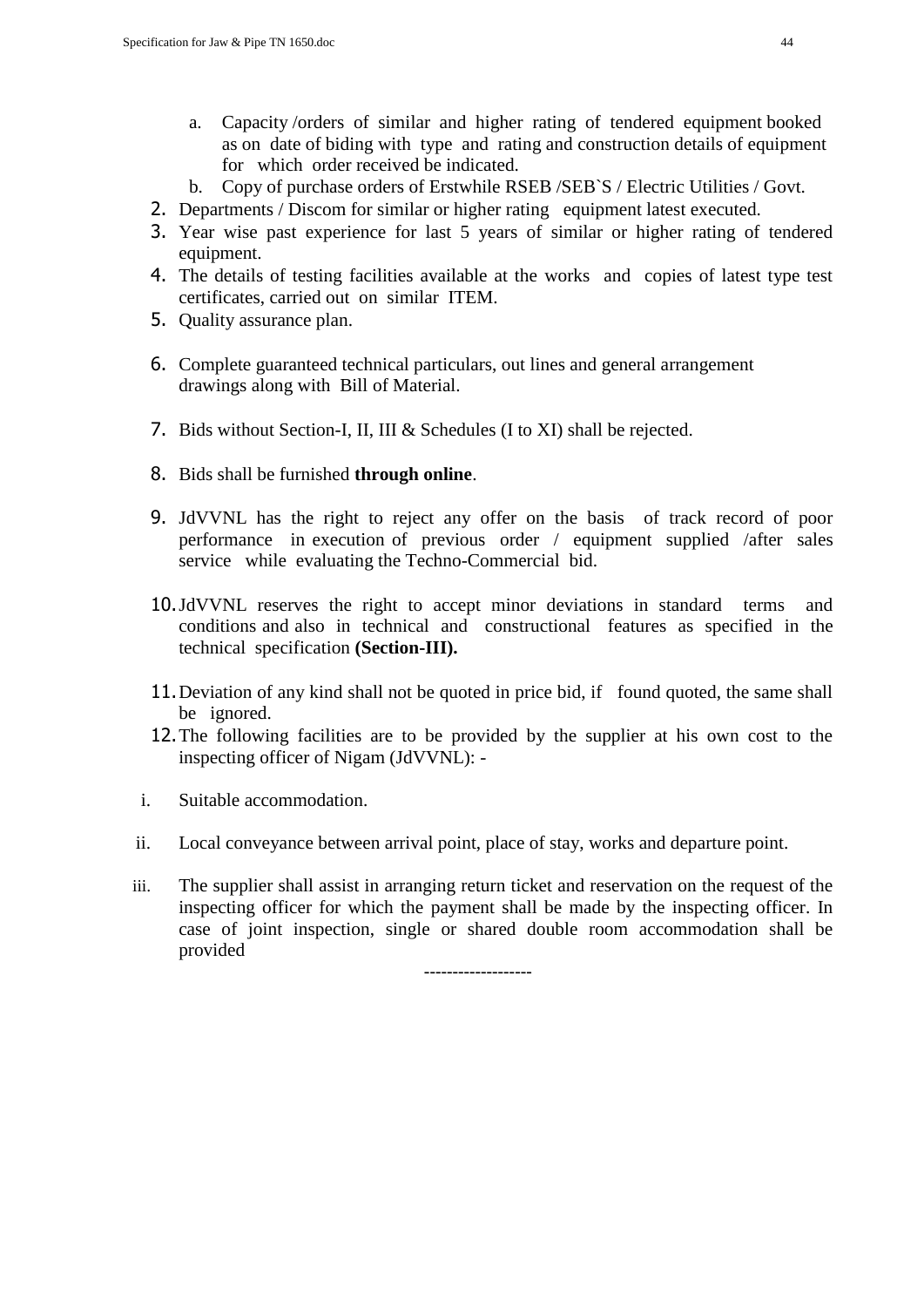# **Schedule – XI**

### **Format of Affidavit (ON NON JUDICIAL STAMP OF RS. 100/-)**

| $\mathbf{I}$ and $\mathbf{I}$ and $\mathbf{I}$ and $\mathbf{I}$ |                                                                                  | $S/O$ Aged $Yrs$ .           |                                             |       |
|-----------------------------------------------------------------|----------------------------------------------------------------------------------|------------------------------|---------------------------------------------|-------|
|                                                                 |                                                                                  |                              |                                             |       |
|                                                                 | M/s                                                                              |                              | do hereby solemnly affirm and declare that: |       |
|                                                                 |                                                                                  |                              | has been issued                             |       |
|                                                                 | acknowledgement of Entrepreneurial Memorandum Part II by the District Industries |                              |                                             |       |
|                                                                 |                                                                                  |                              |                                             | dated |
|                                                                 | and has been issued manufacture of following items:                              |                              |                                             |       |
| Name of Items                                                   |                                                                                  | Production Capacity (Yearly) |                                             |       |
| (i)                                                             |                                                                                  |                              |                                             |       |
| (ii)                                                            |                                                                                  |                              |                                             |       |
| (iii)                                                           |                                                                                  |                              |                                             |       |
| (iv)                                                            |                                                                                  |                              |                                             |       |
| (v)                                                             |                                                                                  |                              |                                             |       |

(b) My/Our above noted acknowledgement of Entrepreneurial Memorandum Part-II has not been cancelled or withdrawn by the Industries Department and that the enterprise is regularly manufacturing the above items.

(c) My/Our enterprise is having all the requisite plant and machinery and is fully equipped to manufacture the above noted items.

(d) The present status of the firm is as per acknowledgment of Entrepreneurial Memorandum Part-II issued on the date of District Industries Center, \_\_\_\_\_\_\_\_\_.

Place  $\Box$ 

Signature of Proprietor/Director Authorized Signatory With Rubber Stamp and date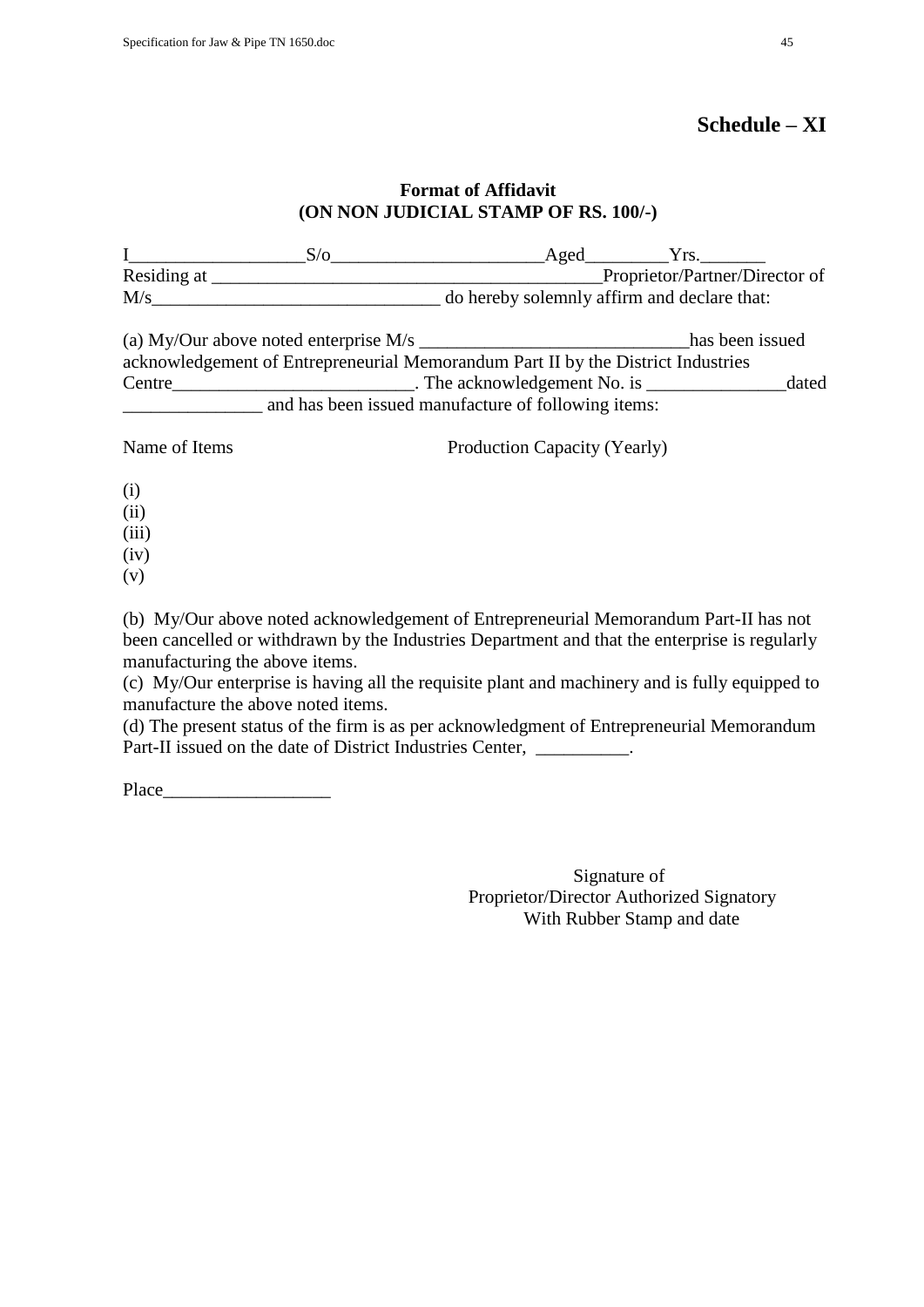# **GENERAL Amendments in GCC & ITB**

#### **1) Wherever EMD and Security Bank Guarantee (SBG), are appearing in the ITB, GCC & other Bidding Documents, same is hereby replaced by BID SECURITY as under:-**

#### **BID SECURITY**

Bid security shall be 2% **of the estimated value of subject matter of procurement put to bid.** In case of Small Scale Industries of Rajasthan it shall be 0.5% of the **quantity offered** for supply and in case of sick industries, other than Small Scale Industries, whose cases are pending with Board of Industrial and Financial Reconstruction, it shall be 1% of the value of bid. Every bidder, if not exempted, participating in the procurement process shall be required to furnish the bid security as specified in the notice inviting bids.

**In case SSI unit of Rajasthan quotes the less than the tendered quantity, then they are required to furnish Bid Security @ 0.5% of the value of the quantity offered by them, failing which bid shall be considered non-responsive.** 

The Bid Security amount (as applicable) to be paid by Demand Draft/Banker"s Cheque in favour of SR. AO (CASH & CPC), JDVVNL, Jodhpur (payable at Jodhpur) 342003 **upto 4.00 p.m. upto one WORKING day prior to schedule date of opening** of respective bid or Bank Guarantee, in specified format, of a scheduled bank in favour of Superintending Engineer (MM&C), JDVVNL, Jodhpur, be deposited to the Sr.Accounts Officer (MM&C), JDVVNL, New Power House, Industrial Area,Jodhpur-342003 **upto 4.00 p.m. upto one WORKING day prior to schedule date of opening** of respective bid and obtain a receipt/acknowledgement thereof. No other mode of deposit shall be accepted. At the time of depositing the Bid Security amount or Bank Guarantee, the bidder shall also furnish self attested and duly attested by Notary, the documentary evidence of SSI unit of Rajasthan or of sick unit (as applicable) along with affidavit as per schedule X on Non-Judicial Stamp of Rs. 100/-.

The Bank Guarantee against Bid Security be issued by Nationalized / Scheduled Bank. The same may be accepted after confirmation by issuing Bank. If any Bid Security Bank Guarantee not is proper format / not confirmed by the issuing Bank the same would not be accepted and the bidder would be immediately shorted out from bid process.

 The Micro, Small & Medium Scale Industries of Rajasthan and sick industries, other than Small Scale Industries, whose cases are pending before the Board of Industrial and Financial Reconstruction (BIFR) shall furnish self-attested documentary evidence duly attested by Notary to claim the above.

#### **2) Wherever Performance Bank Guarantee (PBG) and Composite Bank Guarantee (CBG) are appearing in the ITB, GCC & other Bidding Documents, same are hereby replaced by PERFORMANCE SECURITY as under:-**

#### **PERFORMANCE SECURITY**

- (i) Performance security shall be solicited from all successful bidders except the department's of the State Government and undertakings, corporations, autonomous bodies, registered societies, co-operative societies which are owned or controlled or managed by the State Government and undertakings of the Central Government. However, a performance security declaration shall be taken from them. The State Government may relax the provision of performance security in particular procurement or any class of procurement.
- (ii) The amount of performance security shall be **five percent** of the amount of supply order in case of procurement of goods and services and **ten percent** of the amount of work order in case of procurement of works. In case of Micro, Small and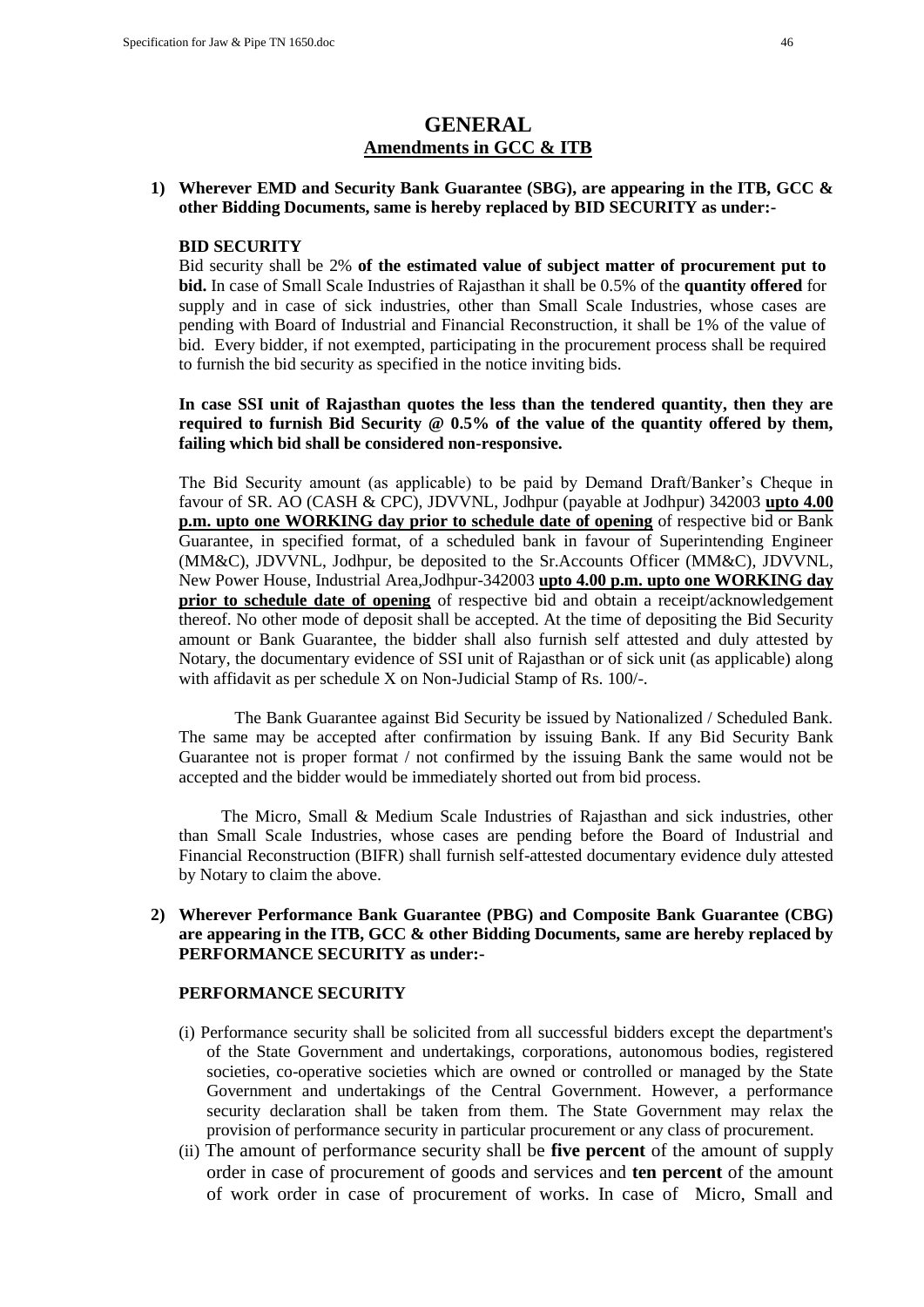medium Scale Industries of Rajasthan it shall be **one percent** of the amount of quantity ordered for supply of goods and in case of sick industries, other than Small Scale Industries, whose cases are pending before the Board of Industrial and Financial Reconstruction (BIFR), it shall be **two percent** of the amount of supply order.

# **3) VENDOR REGISTERATION**

**The relaxation/exemption given to the registered vendors of the Nigam in respect of EMD/SBG, wherever appearing in the ITB, GCC & other Bidding documents, are hereby WITHDRAWN.**

**4) The indirect taxes i.e. Excise Duty, Service Tax, VAT/CST, Entry Tax etc. mentioned in G.C.C., may now be read as G.S.T.**

# **5) Due Date of payment:**

Payment shall be due and payable by the purchaser in accordance with the provision of the contract within a reasonable period from the date of receipt of each invoice by the contractor / supplier duly supported by a certificate of the Engineer. The purchaser will take all possible effort to make payment to the contractor / supplier generally on **45th day** after receipt of duly verified challans / receipts / bill in the office of paying authority (Sr. Accounts Officer (Cash &CPC) Jodhpur Discom, Jodhpur / Concerned Circle Accounts Officer) and completion of contractual formalities. But in case of delay in payment the purchaser shall not be liable to pay any interest on the outstanding amount to the contractor / supplier.

6) The GST will be charged extra at the prevailing rate on all the settlement Fees as applicable and amended time to time.

7)In case the terms & conditions mentioned in the PO, ITB & GCC are modified/differ from RTPP Act, then RTPP Act shall supersede.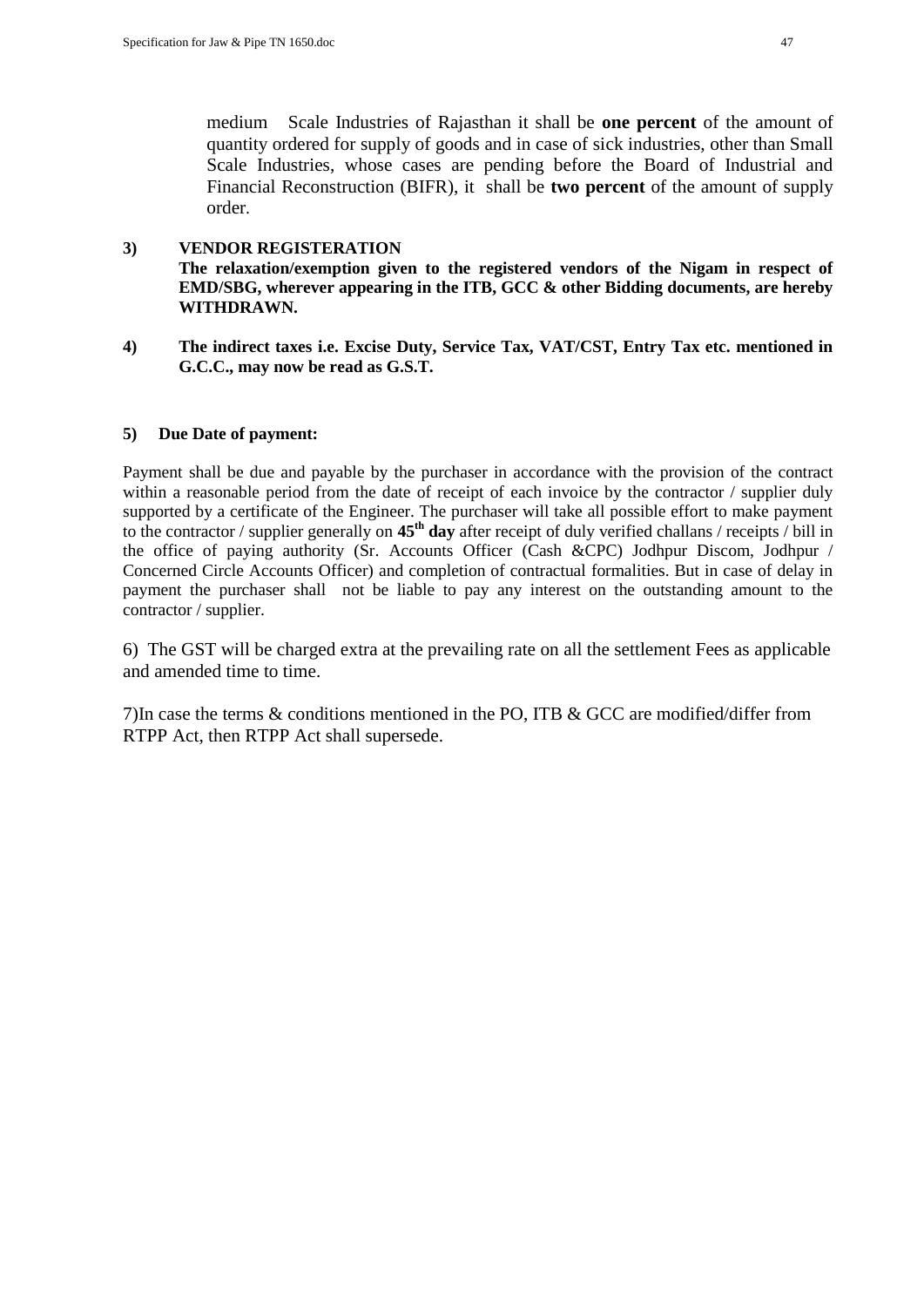# **ADDENDUM IN ITB**

**Addendum in the provision of Instruction to Bidder (ITB) in the clause No. 1.12.2 for quantity allocation as per award criteria of purchase manual in accordance to the clause no. 74 of RTPP rules:**

# **1.12.2 (A) for quantity allocation**

# **(i) Trial order under Para No. 22.17 (a) & (b) of purchase manual**

(a) Any bidder located within or outside the state of Rajasthan has participated for the first time in a particular Discom& meeting minimum qualification requirement and has supplied the tendered material/or of higher rating in other utility shall be treated as an old supplier. Rajasthan"s firms although supplied in past but not meeting minimum quantity supplied criterion including altogether new units which have not supplied any quantity but having adequate & required manufacturing and testing facility and technical know-how of the tendered material shall be considered as new firms and would be eligible for trial order only. In case supply made to the licensed power utility outside India, the C.A. certificate furnished by the firm shall be considered.

Note:- The material supplied and accepted for same/higher rating for turnkey project (s) to a licensed power utility/Govt. shall be considered for the purpose of evaluating criteria. The certificate given by C.A. shall indicate above quantity separately.

(b) (i) The trial order for a particular item shall not generally exceed 10% of the total quantity considered for placement of order. This ceiling may, however, be relaxed by the corporate level purchase committee up to the extent of 30% to take the advantage of lower price where situation of differential price offering is arising.

(ii) The capacity  $\&$  capability assessment of a bidder located outside state of Rajasthan who otherwise qualifies but is participating for the first time shall not be carried out.

Similarly, for the tendered item(s) where the valid BIS license is an essential qualification requirement and the bidder possesses the valid BIS but new to the utility. The capacity/capability assessment of such a bidder shall also not be carried out.

### **(ii) Award criteria under Para No. 10.2 (iii) of purchase manual**

(a) In case of distribution transformers of rating 40 KVA and below, LT cables & conductors and fabricated steel items, order quantity may be distributed in the following manner:-

```
20% to L1
15% to L2
10% to L3
05% to L4
```
50% to be distributed equally among other firms subject to the condition that not more than 5% of the quantity to be purchased will be allotted to any one of such firms. The balance, if any will be distributed in the same proportion as indicated above among the first four firms.

(b) In case of other items except poles, order quantity may be distributed in the following manner:-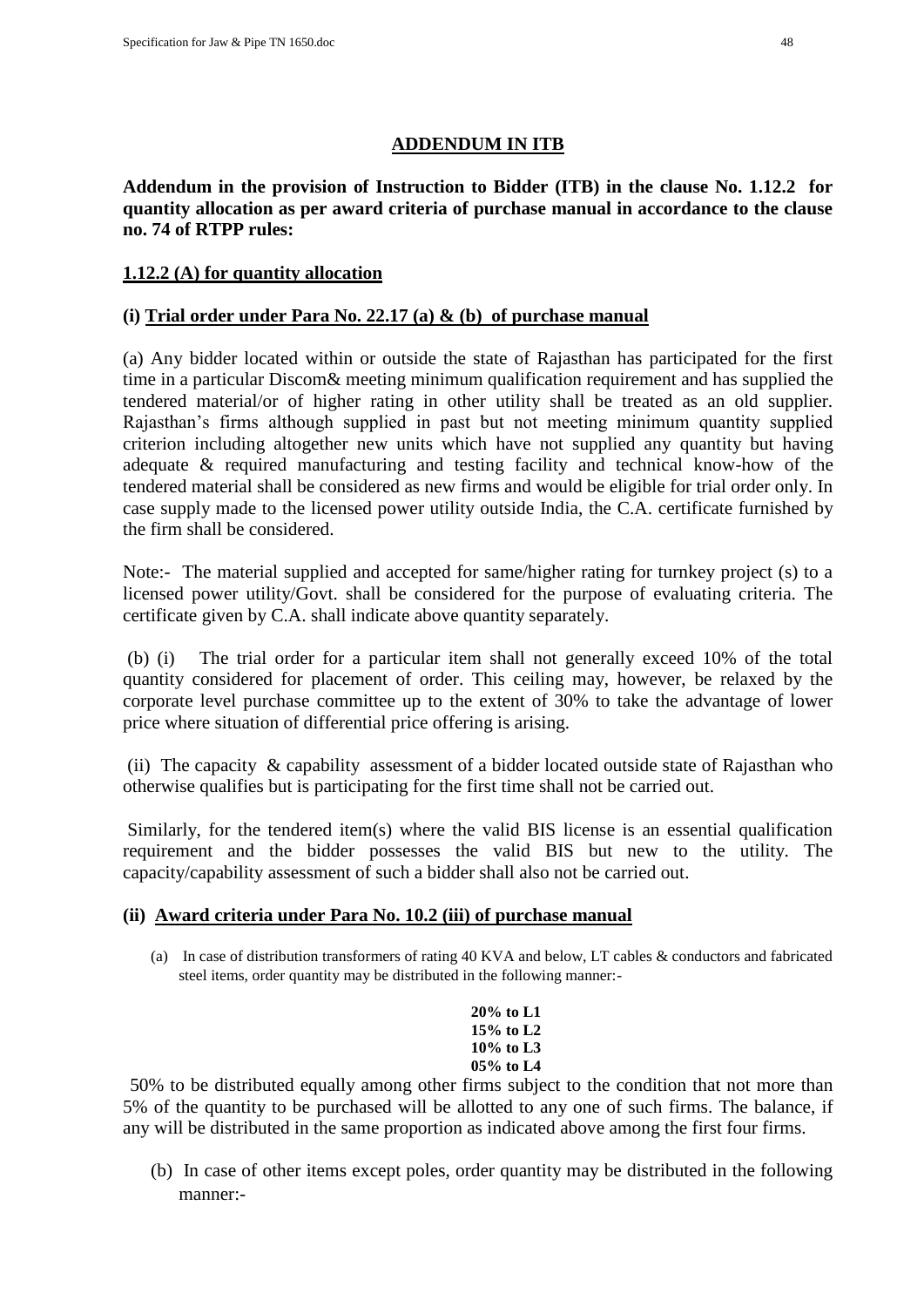| 40% to L1    |  |
|--------------|--|
| 20% to L2    |  |
| $10\%$ to L3 |  |
|              |  |

The balance quantity may be equally distributed among other firms subject to the condition that not more than 4% of the quantity to be purchased will be allotted to any one of such firm. The balance, if any will be distributed in the same proportion as indicated above among the first four firms.

(c) In case of poles, the order may be awarded on the basis of landed cost (material and transportation taken together). The allocation of quantity location/destination wise may be made among the eligible firms in equal proportion as far as possible.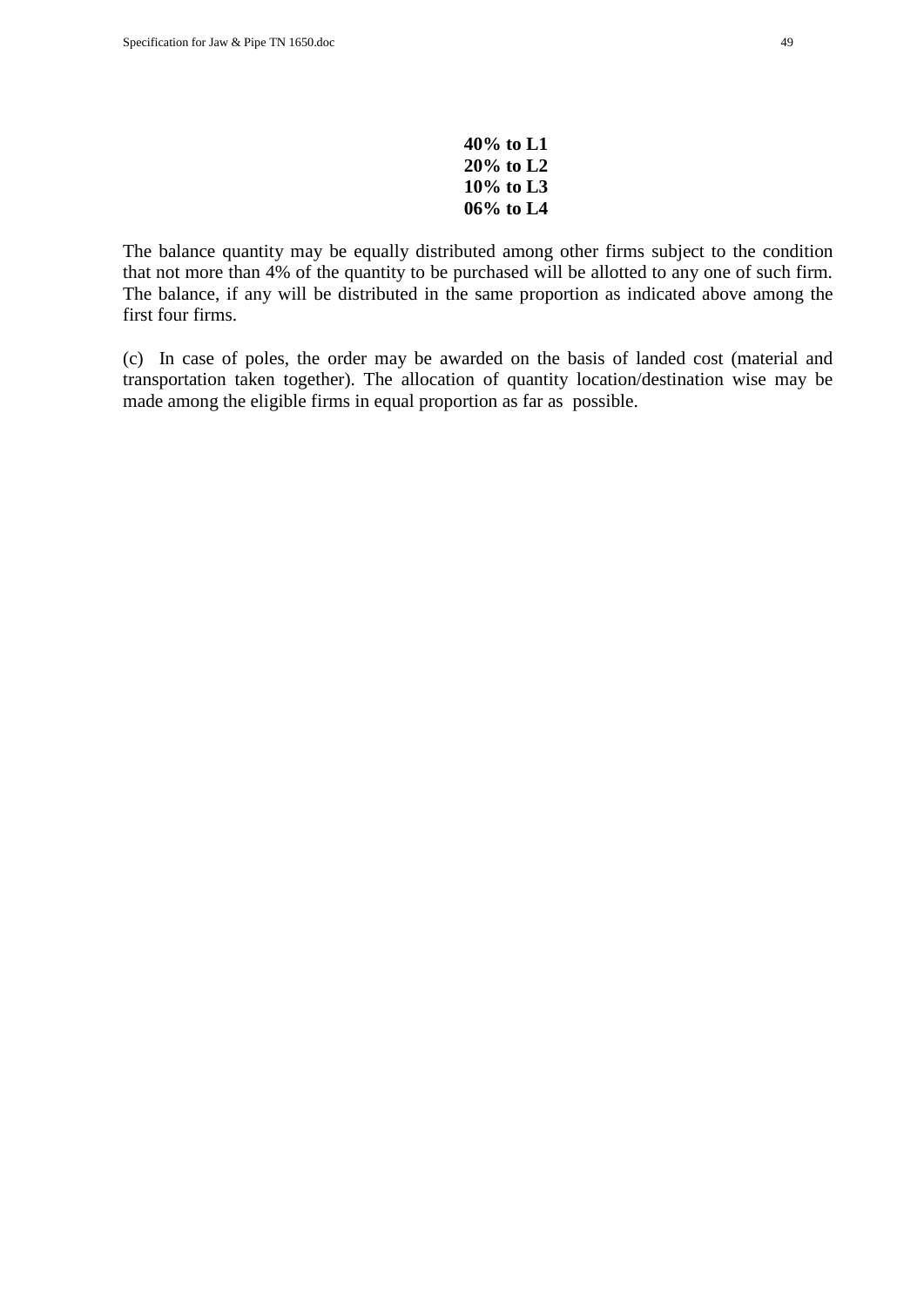#### APPENDIX-A

#### **Bank Guarantee No. \_\_\_\_\_\_\_.**

Security Amount :  $\qquad \qquad$ Issued on dated : \_\_\_\_\_\_\_\_. Valid upto : \_\_\_\_\_\_\_\_. Claim upto / Grace period: \_\_\_\_\_\_\_\_\_.

#### PERFORMA OF BANK GUARANTEE FOR BID SECURITY

(Bank Guarantee in lieu of bid Security on non-judicial Stamp Paper of Rajasthan State of 0.25% of the B.G. value or Rs.25,000/-, whichever is less)

To,

The Superintending Engineer (MM&C), Jodhpur Vidyut Vitaran Nigam Limited, Jodhpur.

- 1. Whereas (name of the Bidder) (hereinafter called "the Bidder") has submitted its bid dated (date of submission of bid) for (name of contract/ name of the material with Bid no. / TN No. \_\_\_\_\_\_) (hereinafter called 'the Bid'').
- 2. KNOW ALL PEOPLE by these presents that WE \_\_\_\_\_\_\_\_\_\_\_\_\_\_ (name and address of branch of Bank ) of \_\_\_\_\_\_\_\_\_ (name of country), having our registered office at (addresses of bank) (hereinafter called 'the Bank"), are bound unto (name of Purchaser) (hereinafter called "the Purchaser") in the sum of Rs.  $*$  \_\_\_\_\_\_\_\_ for which payment well and truly to be made to the said Purchaser, the Bank binds itself, its successors, and assigns by these presents sealed with the Common Seal of the said Bank this \_\_\_\_\_\_\_ day of 20\_\_\_\_\_\_\_\_\_\_\_\_\_\_\_\_\_\_\_\_\_\_\_\_\_\_
- 3. THE CONDITIONS of this obligation are :
	- i. If the bidder withdraws its Bid during the period of bid validity specified by the Bidder in the Bid Form; or
	- ii. If the bidder refuses to accept the correction of error in his Bid; or
	- iii. If the bidder, having been notified of the acceptance of its Bid by the purchaser during the period of bid validity:
	- a.Fails or refuses to execute the Contract Agreement within the time specified in purchase / work order, if required, or
	- b. Fails or refuses to furnish the performance security within the time specified in purchase / work order in accordance with the GCC, or
	- c.Fails to commence supply of goods or services or execute work as per purchase / work order within time specified.
	- iv. If the bidder breaches any provision of the Code of integrity specified in the RTPP Act and Chapter VI of the RTPP Rules.
- 4. We undertake unconditionally and irrevocably to guarantee as primary obligator and not as surety merely to pay to the purchaser a sum of Rs. \_\_\_\_\_\_\_\_\_\_\_ (in words Rs. \_\_\_\_\_\_\_\_\_\_\_\_\_\_\_\_\_\_\_\_\_\_\_\_\_\_\_\_\_\_\_\_\_\_\_\_\_\_) upon receipt of its first written demand, without the purchaser having to substantiate its demand, provided that in its demand the Purchaser will note that the amount claimed by it is due to it owing to the occurrence of one or all of the above three conditions specifying the occurred condition or conditions.
- 5. The decision of the Superintending Engineer (MM&C), Jodhpur Vidyut Vitaran Nigam Limited, Jodhpur shall be final whether breach has been committed on the right to demand the amount of guarantee from us which has accrued to the purchaser.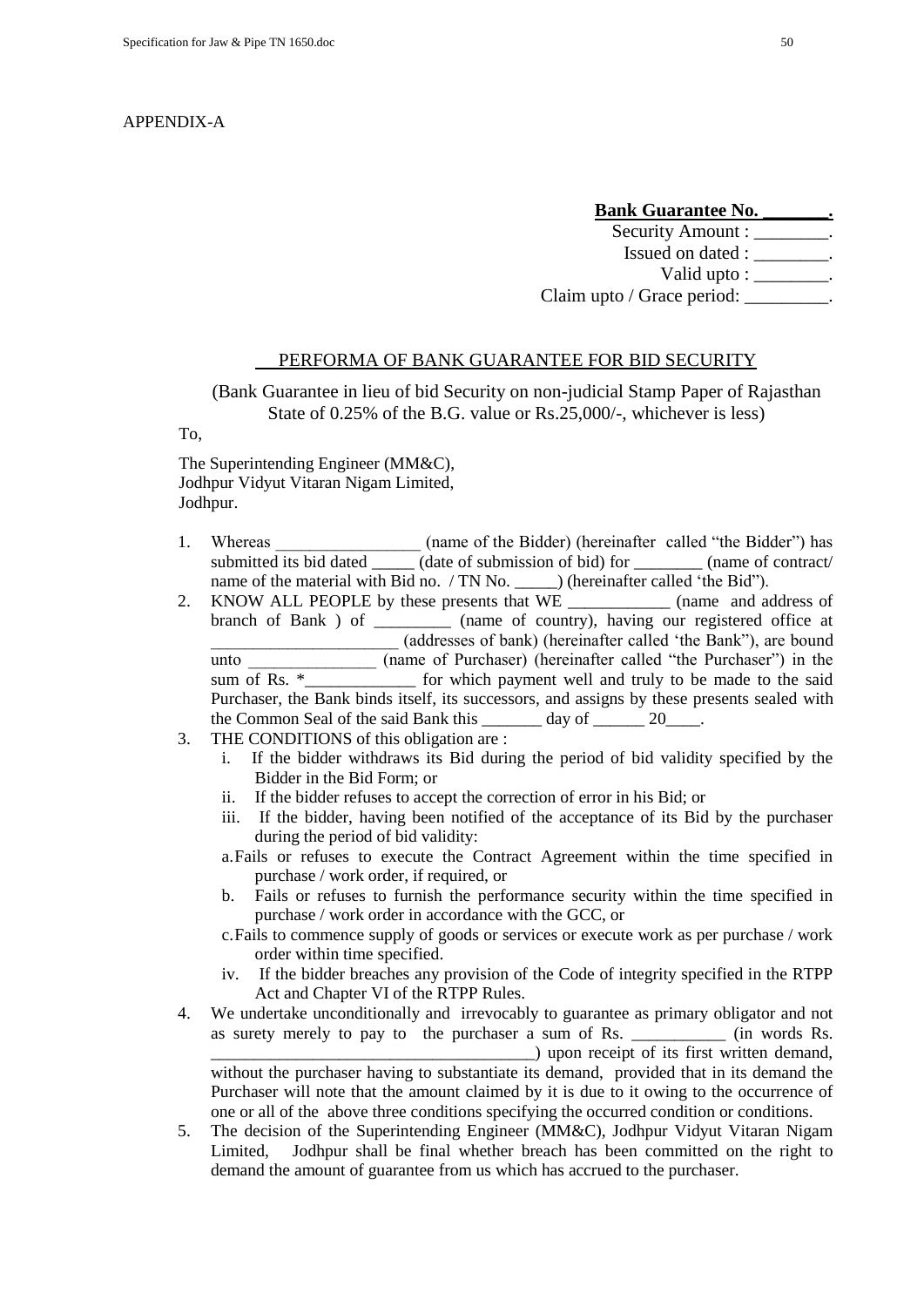- 6. This guarantee shall not cease or determine, if the purchaser grants time or indulgence or vary the terms of the contract with the Contractor or without our consent or knowledge.
- 7. The guarantee herein contained shall not be affected by any change in the constitution of the Contractor.
- 8. We \_\_\_\_\_\_\_\_\_\_ (Bank Name) further undertake not to revoke this guarantee during its currency except with the previous consent of the Superintending Engineer (MM&C), Jodhpur Vidyut Vitaran Nigam Limited, Jodhpur.
- 9. All disputes arising under the said guarantee between the Bank and the Nigam or between the Contractor and the Nigam pertaining to the guarantee, shall be subject to the jurisdiction of the Courts in Jodhpur, Rajasthan alone.
- 10. This guarantee will remain in force up to and including one hundred eighty (180) days after the date of the opening of bids, i.e. upto \_\_\_\_\_\_\_\_\_\_\_, with a further grace period of Ninety (90) days and any demand in respect thereof should reach the Bank not later than the above date.

Yours faithfully, Bankers (EXECUTANT) Signed by the above named Bank in presence of : (signature with full Name and Address)

Witness :

.

 $1<sub>-</sub>$  $2.$ 

Attested by Notary Public, First Class Magistrate or directly confirmed by the executing Bank.

\* The Bidder should insert the amount of the guarantee in words and figures denominated in the currency of bid.

**Note** : In case the bid is submitted by a Joint Venture, the Bid Bank guarantee shall be in the name of Lead partner or in the name of joint venture partners submitting the Bid covering all the partners of the joint venture.